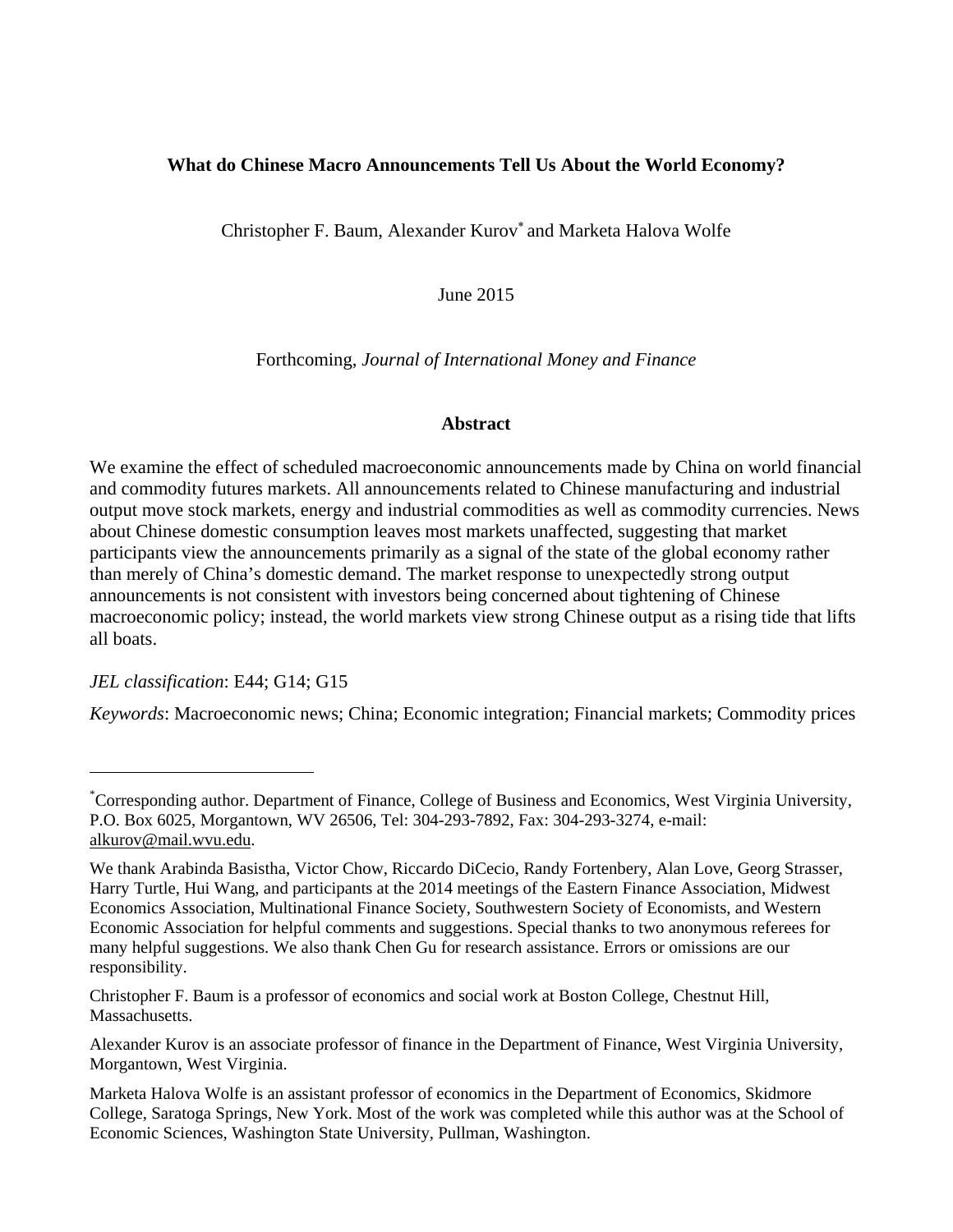### **1. Introduction**

1

China's spectacular rise to the second largest economy in the last two decades brought about dramatic changes in the world economic landscape. Yet, in spite of China's prominent role in the world economy, we do not know much about how macroeconomic news from China affects the world financial and commodity markets.<sup>1</sup> The only systematic study is a qualitative description of China's economic indicators by Orlik  $(2011b)$ .<sup>2</sup> We use intraday financial and commodity futures markets data from September 30, 2009 to December 31, 2013 to show that Chinese macroeconomic announcements wield substantial influence over the world markets compared to similar announcements from the U.S. and Japan.

Understanding how Chinese macroeconomic announcements affect asset prices is useful not only for market participants but also for central banks with staff monitoring the world markets to gauge investor views of macroeconomic conditions. For example, our results show that all three announcements related to Chinese manufacturing and industrial output – purchasing manager index (PMI), industrial production (INP) and real gross domestic product (GDP) – move the world stock indices, foreign exchange as well as energy and industrial commodities. On the contrary, news about Chinese domestic consumption measured by Chinese retail sales leaves most markets unaffected. This suggests that the world markets view China's economic news primarily as a barometer of the world economy rather than merely an indicator of China's domestic demand.

<sup>&</sup>lt;sup>1</sup> Previous studies have focused on announcements from developed countries. For example, Andersen, Bollerslev, Diebold and Vega (2007), Bauwens, Omrane and Giot (2005), and Hashimoto and Ito (2010) study how markets in developed countries move following U.S., European and Japanese macroeconomic announcements, respectively. <sup>2</sup> De Pooter, Robitailler, Walker and Zdinak (2014) use a set of six Chinese macro announcements (Consumer Price Index (CPI), GDP, Industrial Production (INP), PMI, Retail Sales and Trade Balance) to study inflation expectation anchoring for Brazil, Chile and Mexico. Using daily data, they conclude that Chinese announcements have no effect on one-year nominal rate in these countries. One-year far-forward inflation compensation is affected only by two announcements (GDP and INP) in one country (Brazil), which the authors attribute to possible statistical noise because the coefficients on these two announcements show opposite signs.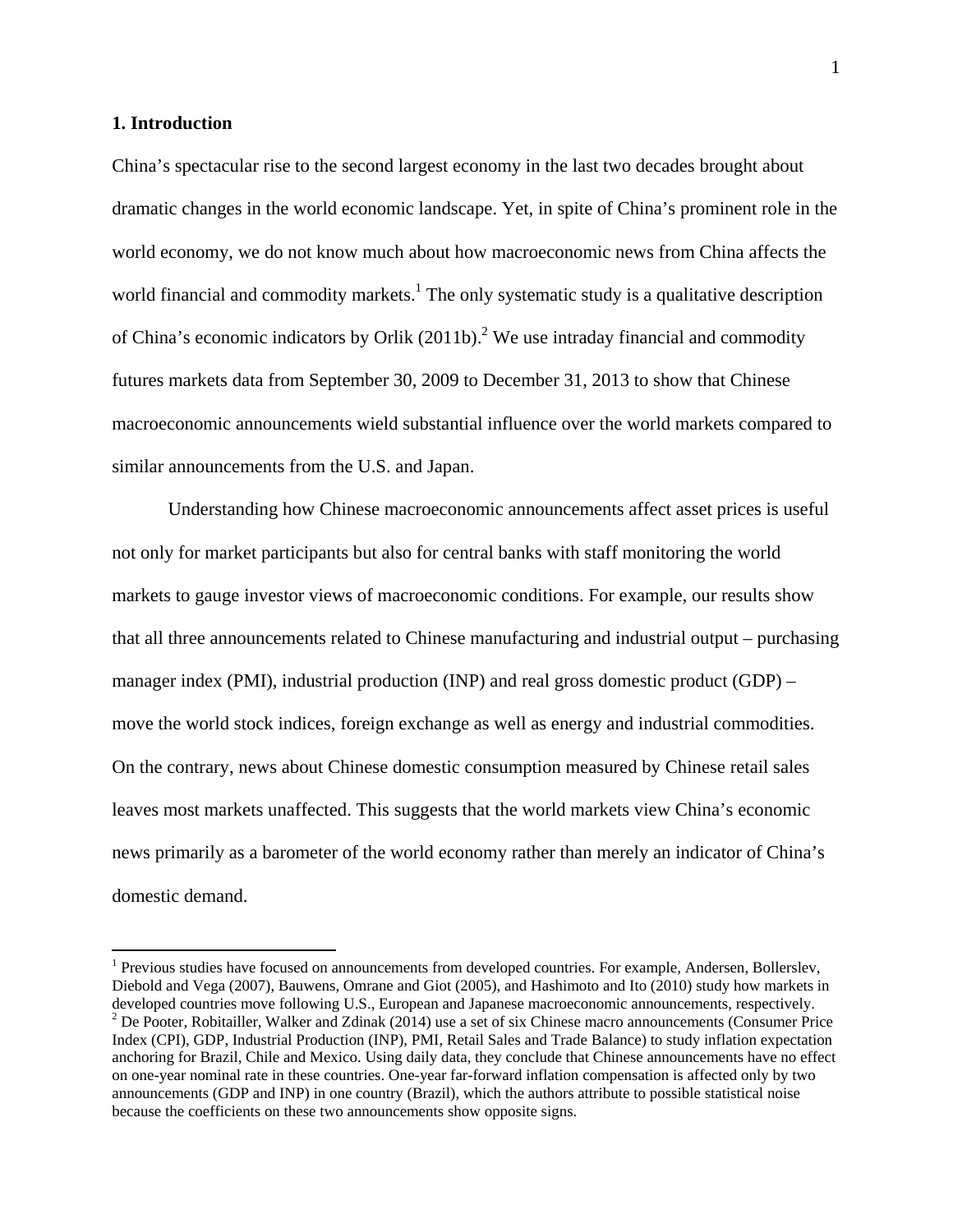The direction of the market moves also conveys useful information because the market reaction could differ depending on the state of the economy. A positive surprise about Chinese output may drive stock markets up because strong Chinese output will translate into profits for companies in the rest of the world, reflecting global integration in industries such as electronics, where increased production in China not only benefits the Chinese manufacturers but also increases sales of multinational companies.<sup>3</sup> However, a positive surprise may also drive the markets down. The recent global financial crisis brought about a slowdown of the Chinese economy, contributing to GDP growth rate falling from 14.2 percent in 2007 to 9.6 percent in 2008.<sup>4</sup> The Chinese government responded by stimulatory fiscal, monetary and other policies, leading to expansion in investment, credit and real estate sector. While these policies successfully mitigated the shock to the external demand, they also created concerns about an overheating economy, deterioration of credit quality, and overinvestment in the real estate sector (IMF Article IV Reports 2010, 2014). It is, therefore, possible that a positive surprise about Chinese output will drive stock markets down in expectations of tighter macroeconomic policies. In our data, a positive surprise about Chinese output boosts the world stock indices, energy and industrial commodities as well as currencies of commodity exporters (Australia, New Zealand and Canada), suggesting that concerns about policy tightening do not prevail. This stands in contrast to Andersen, Bollerslev, Diebold and Vega (2007) finding that stock market reaction to the U.S. macroeconomic announcements differs across the business cycle with positive surprises causing a negative response in expansions but a positive response in contractions.<sup>5</sup>

1

 $3$  The rising integration of the global economy, where intermediate goods often cross borders multiple times during the manufacturing process, is described by Feenstra (1998). Samuelson (2004) is another seminal study that discusses potential effects that globalization may have on world economies.

<sup>4</sup> World Bank database.

<sup>&</sup>lt;sup>5</sup> Andersen, Bollerslev, Diebold and Vega (2007) argue that in expansions the discount factor component of the equity valuation prevails compared to the cash flow component due to anti-inflationary monetary policies.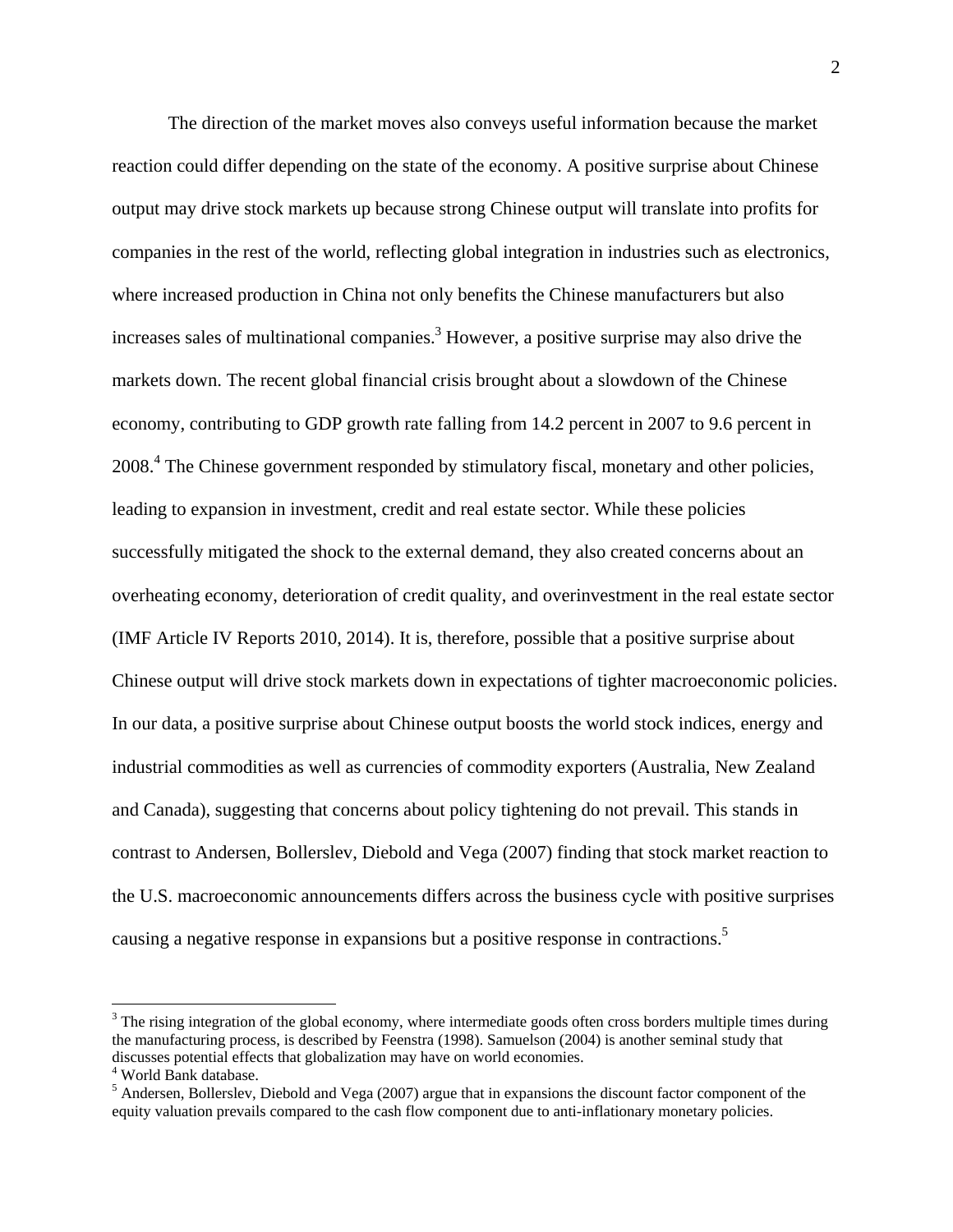Our findings also add to the literature on the transmission of information across global financial markets. An extensive branch of this literature uses macroeconomic announcements as a proxy for information, and several studies, including Wongswan (2006) and Hausman and Wongswan (2011), have shown that U.S. macroeconomic news moves emerging markets. Our study is the first one to show the transmission in the opposite direction: from macroeconomic announcements in an emerging economy to the world markets. This finding is novel because shocks from emerging economies usually come into the spotlight only in times of crisis. For example, Kaminsky and Reinhart (2000) examine how currency crises are propagated across borders, and Forbes (2004) investigates the effect of the Asian and Russian financial crises on world stock markets. Our results show that there does not have to be a serious crisis for China's emerging economy to rock the world markets; regular, scheduled macroeconomic announcements move them as well.

Finally, our study contributes to the literature that examines whether changes in asset prices can be explained by fundamental factors.<sup>6</sup> Much of this literature uses regressions of asset returns on measures of fundamental news and finds that such regressions tend to have low explanatory power. When researchers are unable to explain price variation by fundamental factors, they often conclude that most of the market volatility is generated by uninformed speculative trading. We show that a part of the price variation unexplained by fundamentals in developed countries can be attributed to day-to-day developments in emerging economies.

Chinese macroeconomic news moves the world markets in spite of concerns about integrity of the data provided by China's government. While Chow (2006) argues that China's data is, for the most part, reliable, other studies have voiced concerns about the quality of

 $\overline{a}$ 

<sup>&</sup>lt;sup>6</sup> See, for example, Frankel and Meese (1987), Roll (1988), Cutler, Poterba, and Summers (1989), Mitchell and Mulherin (1994), and Boudoukh, Richardson, Shen and Whitelaw (2007).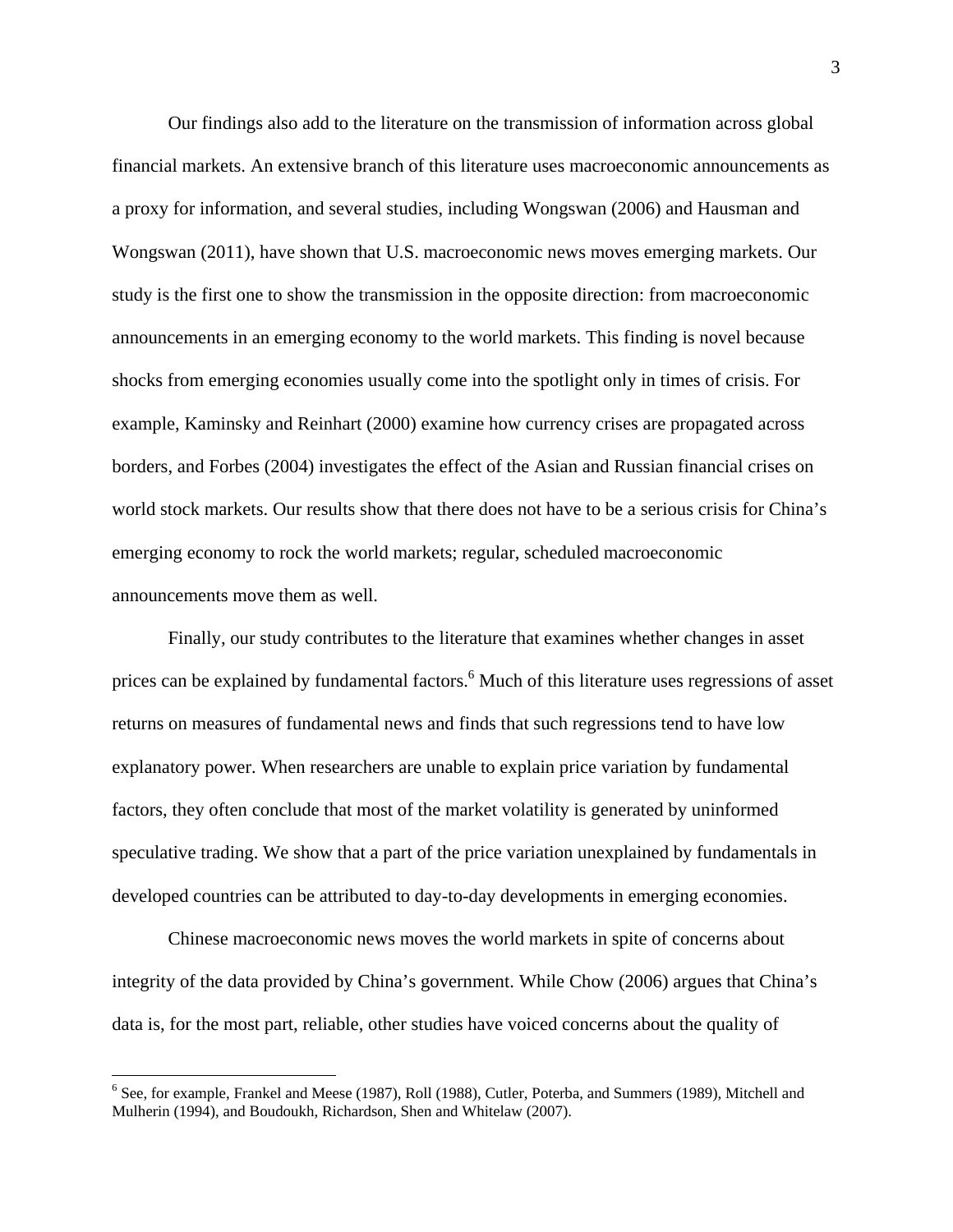Chinese data including Koch-Weser (2013), who describes procedures for preparing the national output data, and Sinclair (2012), who studies revisions of economic data. Despite these data quality issues, the world markets do trade on China's most important announcements because it is the best information available to market participants.

# **2. Methodology**

 $\overline{a}$ 

We use the traditional event study methodology of regressing asset returns on the unexpected component of the news announcement.<sup>7</sup> For one announcement and one market, this approach can be represented by the following specification estimated with OLS:

$$
R_t = \alpha + \gamma z_t + \varepsilon_t, \tag{1}
$$

where  $R_t$  is the continuously compounded futures return, defined as the first difference of log futures prices in the intraday event window around the announcement,  $z_t$  is the unexpected component of the announcement, or surprise, and  $\varepsilon_t$  is an i.i.d. error term representing price movements unrelated to the data release.

 Because efficient markets react only to the unexpected component of the announcement, the announcement surprise is based on the difference between the actual announcement  $A_t$  and the market's expectation of the announcement,  $E_{t-\tau}[A_t]$ . To convert the announcement surprises to equal units, we standardize them by their respective standard deviations: $^8$ 

$$
z_t = \frac{A_t - E_{t-\tau}[A_t]}{\sigma}.
$$
 (2)

In Section 4.8, we also discuss the Rigobon and Sack (2008) identification-through-censoring methodology.<br><sup>8</sup> We total the surprise series  $\tau$ , for sutcographical Saven series did not orbibit significant autocographical <sup>8</sup> We tested the surprise series,  $z_t$ , for autocorrelation. Seven series did not exhibit significant autocorrelation while four series (CPI, Exports, Imports and New Yuan Loans) showed negative autocorrelation and one series (PPI) showed positive autocorrelation. We, therefore, estimated the above regressions with residuals from an AR(1) model used for the surprise, *z<sub>t</sub>*, and computed significance of the coefficients using the HAC standard errors as well as bootstrap standard errors. The results did not materially differ from those reported in the paper. These results are available upon request.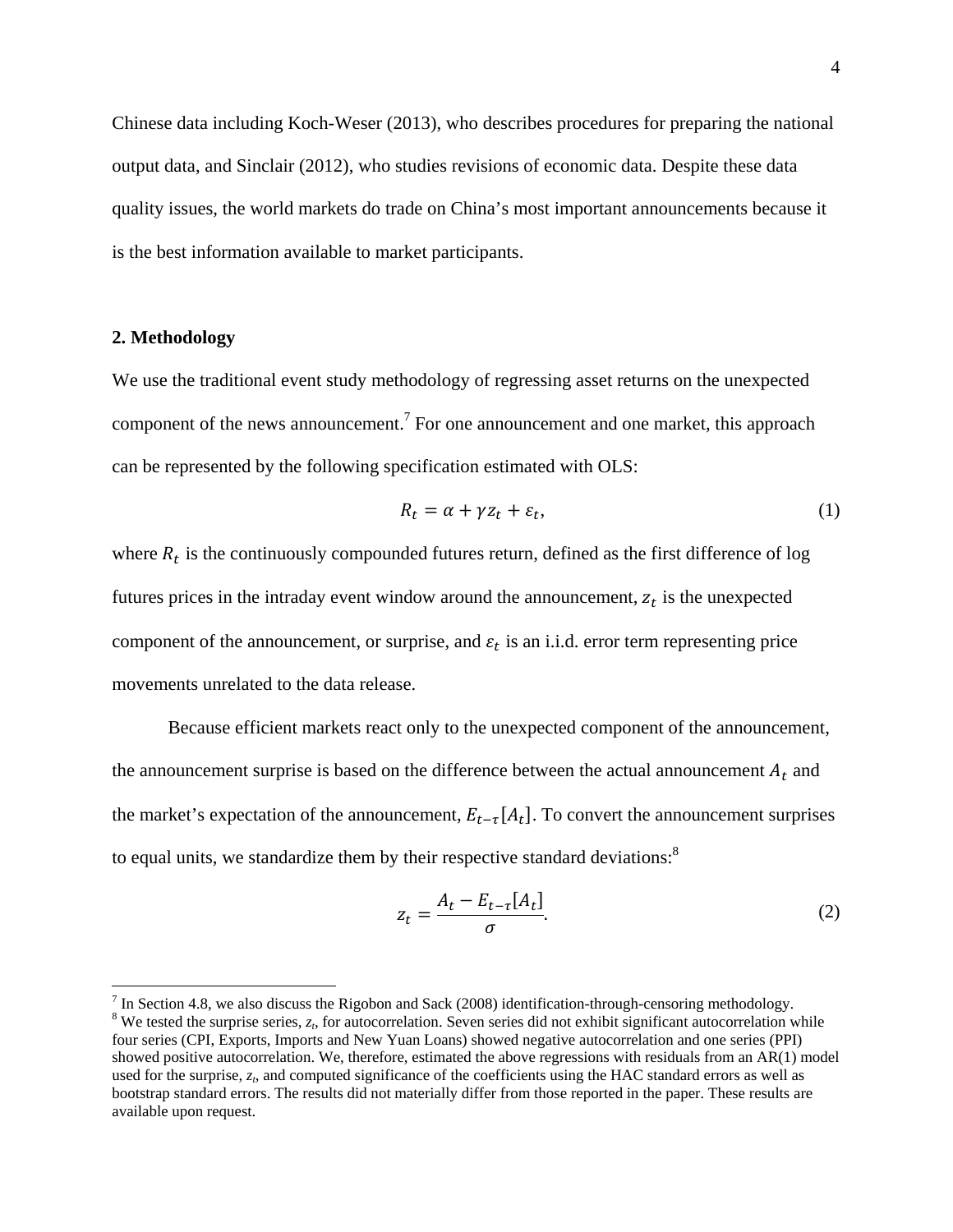For announcements that are released simultaneously, we extend the above approach and include all simultaneous announcements in the regression to disentangle their effects, as in Balduzzi, Elton and Green (2001):

$$
R_t = \alpha + \sum_{i=1}^{I} \gamma_i z_{it} + \varepsilon_t,\tag{3}
$$

where  $i \in \{1...I\}$  stands for the individual announcements released simultaneously.

## **3. Data and Background**

1

# *3.1 China's Macroeconomic Announcements*

Data on China's macroeconomic announcements come from the Bloomberg database. Following the previous literature, we use Bloomberg consensus forecasts as a proxy for the market expectations because survey-based forecasts have been shown to outperform forecasts based on past values of macroeconomic variables. The consensus forecast is calculated as the median of individual analyst forecasts.

Table 1 lists all 14 announcements for which Bloomberg forecasts are available.<sup>9</sup> For exposition purposes, we group these announcements into six categories: output, domestic consumption, trade, investment, inflation, and financial and monetary announcements. Our sample period covers 52 months from September 30, 2009 through December 31, 2013.<sup>10</sup> In some months, Chinese macroeconomic announcements are made during weekends, when U.S. futures markets are closed. Due to unavailability of intraday futures data, such observations are

 $9$  In addition to monthly values, year-to-date values are reported for industrial production and retail sales. We do not list them in Table 1 as they are duplicate announcements. Also, there are several announcements in the Bloomberg database, such as the HSBC Purchasing Manager Index and the Leading Index, for which forecasts are not available. We do not analyze these announcements.

<sup>&</sup>lt;sup>10</sup>Our sample period begins as of September 30, 2009, which is October 1, 2009 in China Standard Time, because that is the first date when all of the announcements we examine and their respective forecasts are available. Focusing on the most recent period is also desirable for two more reasons. First, Orlik (2011b) and Koch-Weser (2013) note that data reliability has recently improved due to both improved data collection and anti-corruption measures. Second, we avoid structural changes such as China's entry into the World Trade Organization.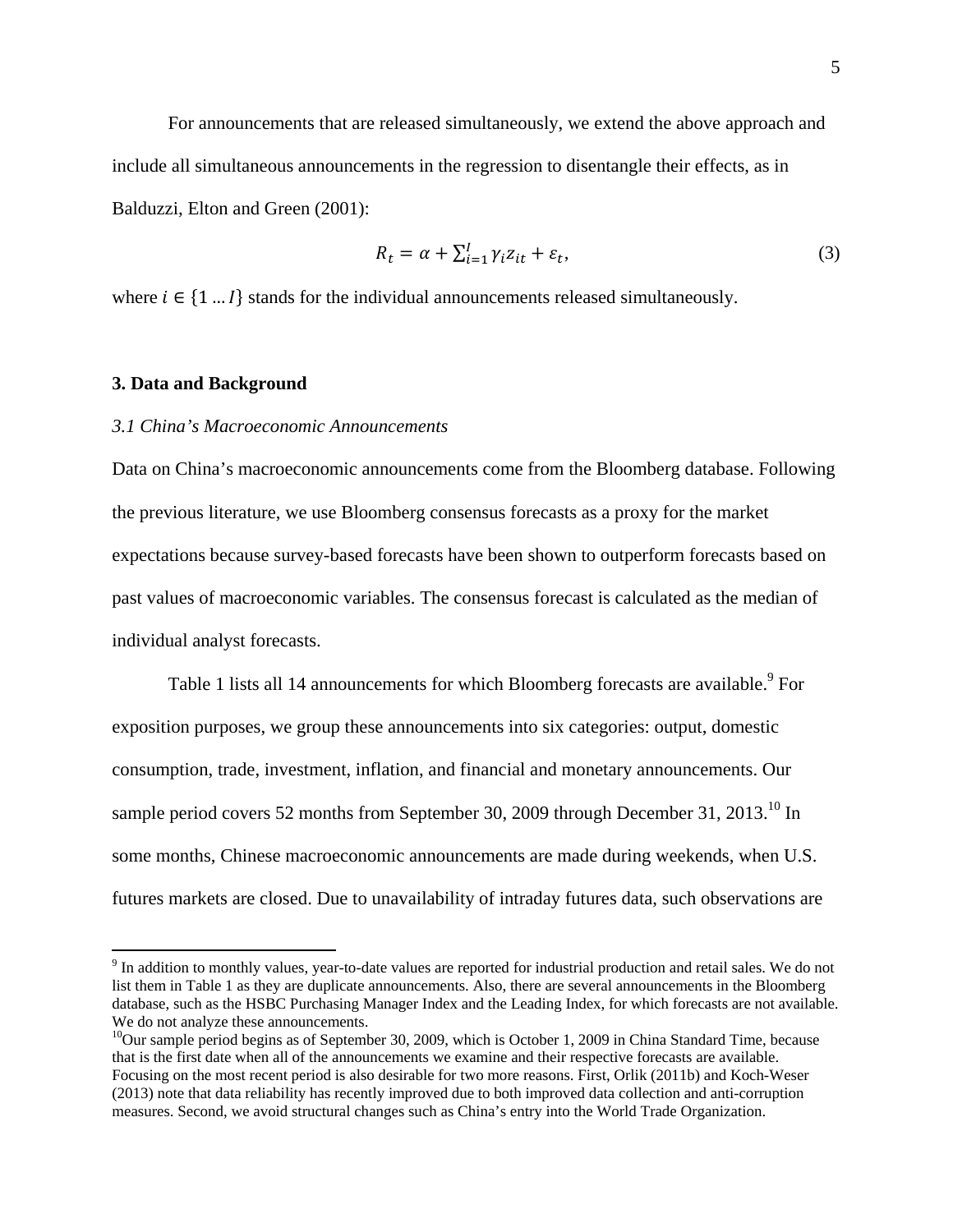removed from the sample. The resulting number of observations is indicated in the tables presenting results for each announcement.

## [Insert Table 1 about here]

With the exception of the PMI announcement that is released individually, all other announcements are grouped together in four simultaneous releases. Consumer Price Index (CPI) is announced at the same time as the Producer Price Index (PPI). GDP, INP and Fixed Assets Investment are announced simultaneously with Retail Sales. Foreign Exchange Reserves are announced with New Yuan Loans, Money Supply M1, and Money Supply M2, and Exports and Imports are announced simultaneously with Trade Balance. The two measures of money supply are highly correlated, so we omit Money Supply M1 from our analysis.<sup>11</sup> For the same reason, we omit the Trade Balance announcement as it contains no information beyond Exports and Imports. This leads to a total of 12 announcements that we analyze. The PMI announcement is analyzed using equation (1) and the other announcements, released in four simultaneous group releases, are analyzed using equation (3), leading to a total of five regressions.

Using a test similar to the one in Pearce and Roley (1985), we examine whether Bloomberg consensus forecasts are unbiased. The results, available upon request, show that the null hypothesis of unbiasedness cannot be rejected.

# *3.2 Announcement Release Procedures and Data Leakage*

1

The process for releasing macroeconomic data in the U.S. is well documented, and strict procedures exist for preventing data leakage ahead of the official releases. For example, Baumohl (2013) describes how the U.S. government agencies restrict the number of employees

<sup>&</sup>lt;sup>11</sup> Since March 2012, Money Supply M0 has also been announced simultaneously with these announcements. Until June of 2011, the CPI and PPI announcements were released simultaneously with the GDP, INP, Fixed Assets Investment and Retail Sales announcements.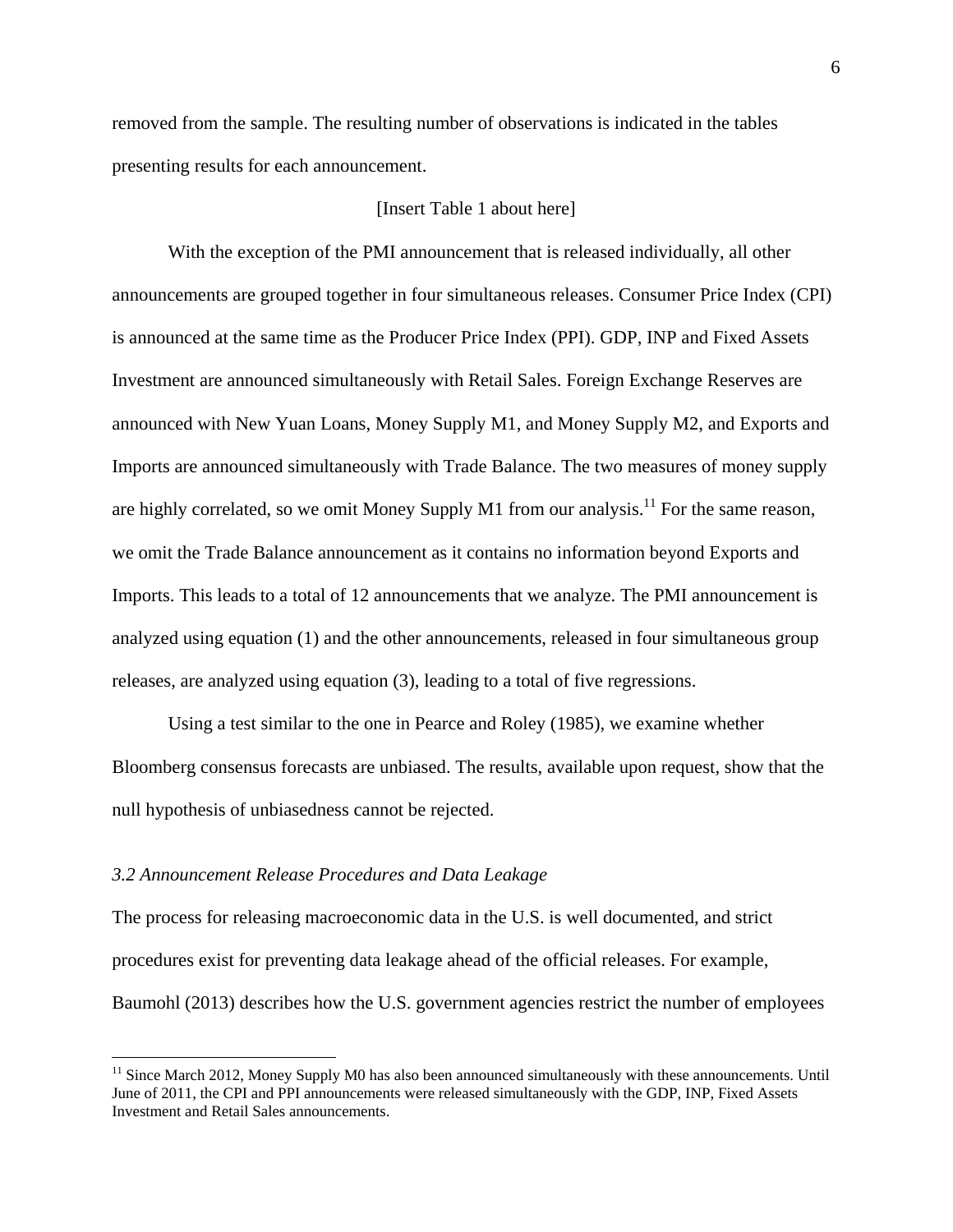with access to macroeconomic data and manage special "lock-up rooms" where journalists can preview the data ahead of time but are prohibited to communicate with the outside world during the lock-up period.<sup>12</sup> According to Orlik (2011b), the process in China differs. For example, he describes a routine procedure that involves releasing GDP data to numerous journalists 10 to 15 minutes before the data is made publicly available, with the journalists allowed to communicate with the outside world during this period.

In addition to these early releases by the official government agencies, the macroeconomic data is also subject to possible leakage by the government personnel. China Business Focus described in August 2011 that some financial institutions attempt to establish relationships with government officials by offering them positions such as honorary chairmen or other roles within their companies hoping to gain access to macroeconomic data ahead of the official releases. Wall Street Journal on June 21, 2011 argued that the Chinese news organizations also contribute to the leakage by competing to publish the news ahead of the official release. For example, Bloomberg Businessweek noted on April 21, 2011 that the CPI was reported in the media before the official release in five out of the previous six months. In mid-2011, the Chinese government took steps to reduce data leakage by decreasing the number of officials who have advance access to the data and shortening the time lag between data finalization and release. China has also attempted to crack down on data leakage by jailing two former government officials for leaking data, as reported by Bloomberg News on October 24, 2011.

These early releases and data leakage may explain why the markets tend to move prior to the time of the public release. Figure 1 provides an example of such a move for the crude oil

 $\overline{a}$ 

<sup>&</sup>lt;sup>12</sup> Andersson, Overby and Sebestyen (2009) investigate whether macroeconomic announcements made by Belgium, Euro area, Germany, France, Italy, Spain, U.K. and U.S. appear in the news before the official scheduled time using news wire data and find that only one out of 44 announcements (German unemployment) appears in the news early.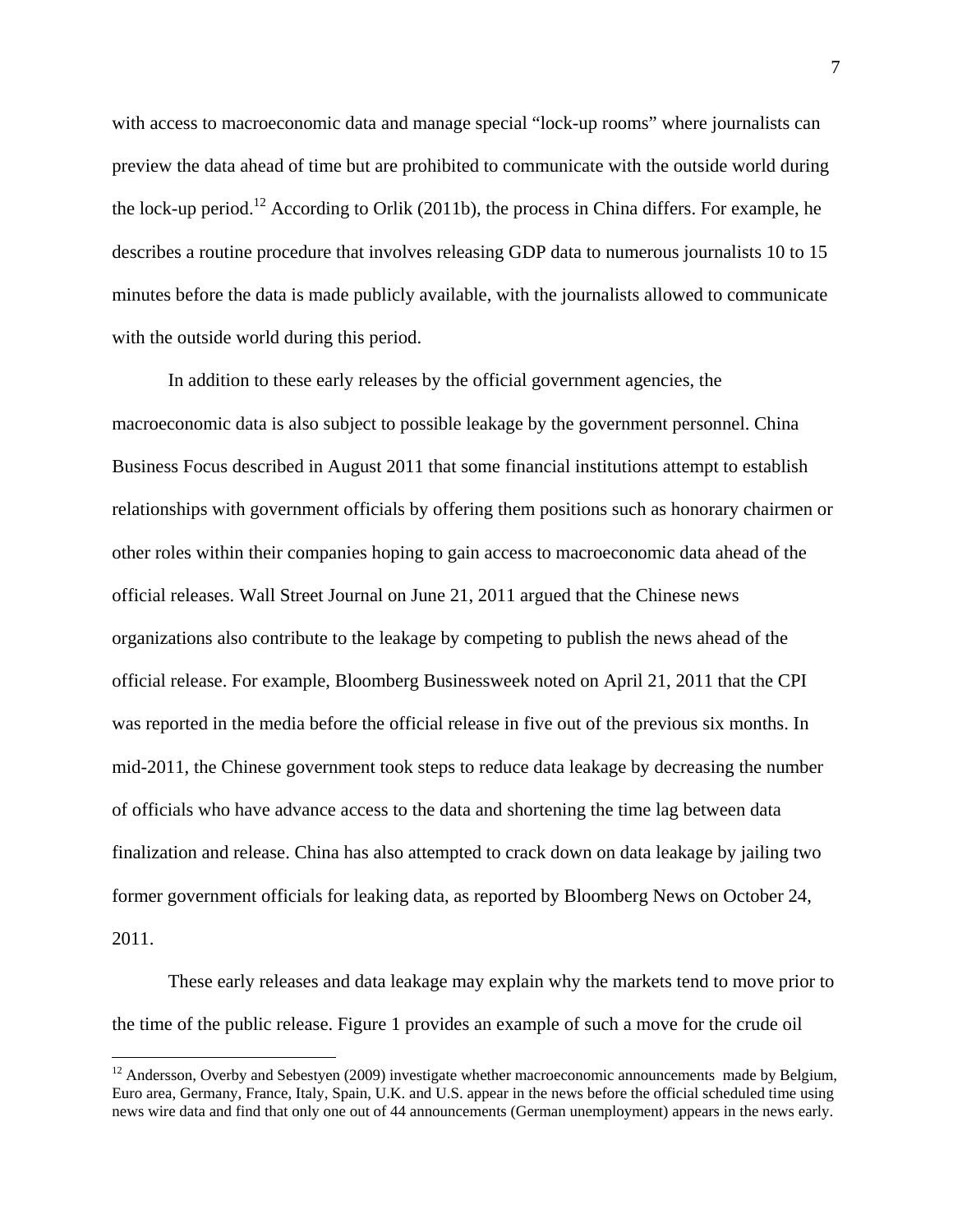futures market on April 14, 2013, when the markets were expecting the simultaneous announcement of China's GDP, INP, Fixed Assets Investment and Retail Sales scheduled to be released at 22:00 Eastern Time. The announced growth rate in Retail Sales matched the market expectations based on the Bloomberg consensus forecasts. However, the GDP, INP and Fixed Assets Investment data came below expectations. Figure 1 shows that the decline in the crude oil nearby contract futures price (top panel) as well as an increase in trading activity measured as the number of 1,000-barrel contracts (bottom panel) started about 15 minutes prior to the official release time.<sup>13</sup> We discuss in Section 4.7 how the early releases and data leakage may lead to understating our results since announcements that seemingly do not move the markets might actually be moving them before our event window.

[Insert Figure 1 about here]

#### *3.3 Futures Returns*

 $\overline{a}$ 

To investigate the effect of China's macroeconomic announcements on the world markets, we use intraday futures prices and volumes at 5-minute intervals for a variety of assets including stock index, foreign exchange, and energy, metal and agricultural commodities.<sup>14</sup> Because China's macroeconomic announcements take place during China's business hours, which coincide with nighttime in the U.S. (and early morning in Europe) as shown in Figure 2, we analyze only futures markets open at that time.

[Insert Figure 2 about here]

 $13$ The one percent decline in the crude oil futures price within the 20-minute window is a sizable price move. For comparison, the standard deviation of daily (close-to-close) returns during our sample period is about 1.7 percent. The one percent price move is especially large for the nighttime period (in Eastern Time) when volatility is relatively low compared to daytime period (in Eastern Time). The increase in volume in Figure 1 is also substantial. For example, trading volume around the Chinese GDP announcements with one-standard deviation surprises triples during our sample period, compared to almost no change in trading activity around the Japanese GDP announcements.

 $14$  The futures market data are obtained from Genesis Financial Technologies.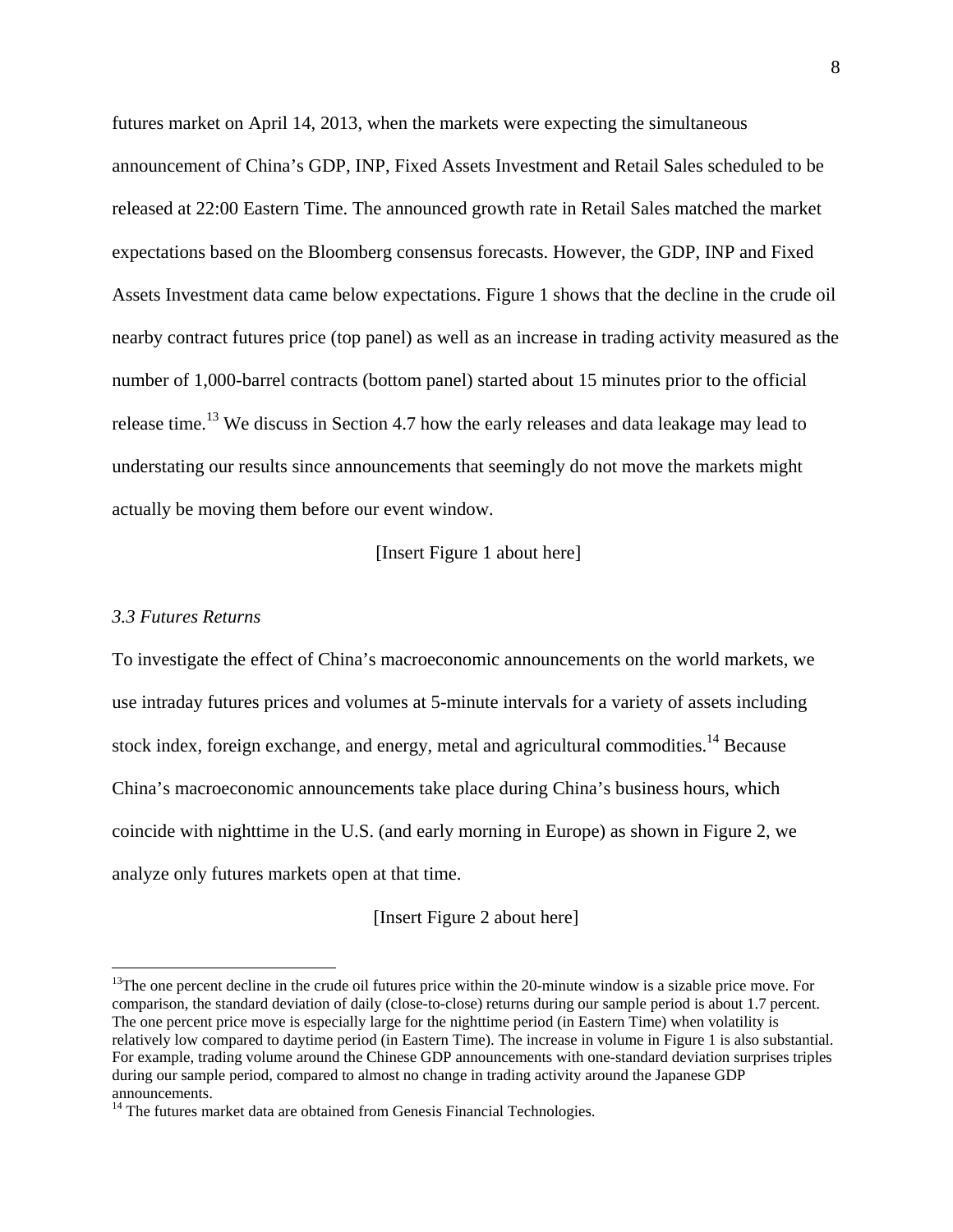For each asset category, we include multiple markets, as listed in Table 2. For stock indices, we use the E-mini S&P 500, E-mini Nasdaq-100 and E-mini Dow, the three largest U.S. equity index futures products traded on the Chicago Mercantile Exchange (CME) Globex electronic platform.<sup>15</sup> We also include stock index futures for Japan, Taiwan, Hong Kong, and Australia to study the effect on the Asia-Pacific region. We exclude stock index futures for other countries such as Canada, Germany, France and the United Kingdom because they do not trade during the hours when China's macroeconomic announcements are made.<sup>16</sup>

#### [Insert Table 2 about here]

For commodities, we include energy, metal and agricultural commodities. Crude oil is the largest energy commodity and China ranked as the second largest consumer and net importer in  $2011$ <sup>17</sup> Copper and silver are the two industrial metal futures markets with the largest open interest on the CME, and China imports the highest volume of copper and large quantities of silver primarily used in industrial applications.<sup>18</sup> In agricultural commodities, China dominates the soybean market with 62 percent of world trade. China has not comprised a large percentage of world trade in the corn and wheat markets (3 percent and 2 percent in 2012, respectively) but it accounts for 24 percent and 28 percent of world consumption, respectively, according to the U.S. Department of Agriculture. In cotton, an input in the textile industry, China is the world's largest importer, accounting for 43 percent of world trade in 2012.<sup>19</sup>

1

 $15$  We include multiple stock indices to ensure our results are not specific to a particular type of stock index but instead hold for stock markets in general.

<sup>&</sup>lt;sup>16</sup> The U.K. FTSE-100 stock index futures have been trading during the time when most Chinese announcements are made only since mid-2011. The results, available upon request, are similar to the reported U.S. stock index results. <sup>17</sup> Energy Information Administration of the U.S. Department of Energy.

<sup>&</sup>lt;sup>18</sup> There are other metal commodities, for example, iron and steel, important for the world economy. However, these commodities are either not traded on the CME futures market or their trading activity is too low to allow analysis. <sup>19</sup> Among the markets we analyze, cotton is the only futures market that is closed when some of China's

macroeconomic announcements are released, since it does not trade from 14:30 to 21:00 ET. Announcements made before 21:00, including several PMI observations, are omitted from estimation of regressions for cotton. For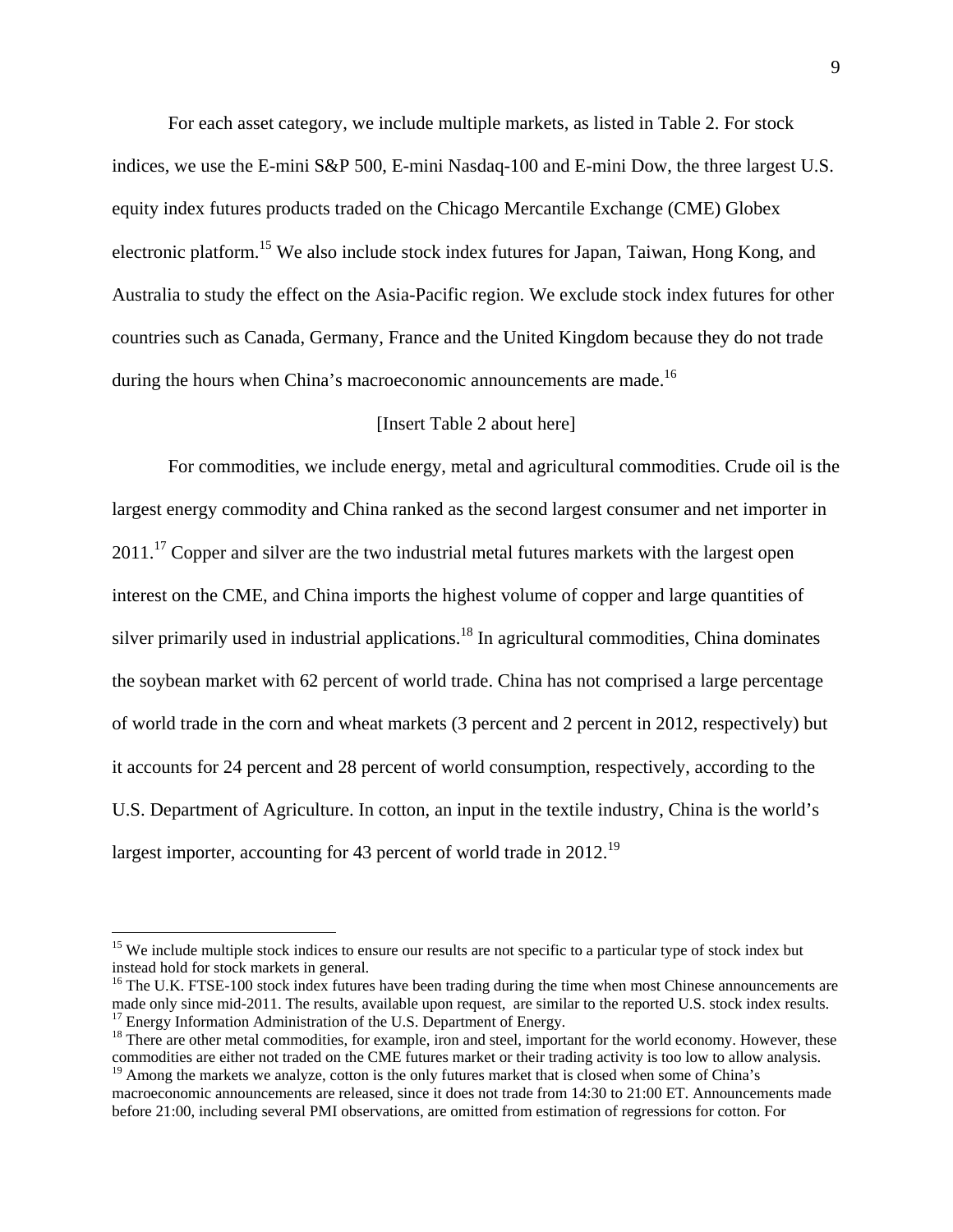From foreign exchange futures markets, we include the Australian dollar, New Zealand dollar and Canadian dollar, considered commodity currencies as these countries rely heavily on commodity exports.<sup>20</sup> Also included are the British Pound, Euro and Japanese Yen that, along with the Australian dollar, rank as the four most actively traded currency futures contracts on Globex. All these foreign exchange contracts are denominated in U.S. dollars per unit of the foreign currency. In addition, to analyze the effect on the U.S. dollar, we include the U.S. Dollar Index futures that represent the value of U.S. dollar against a basket of world currencies.<sup>21</sup>

We compute continuously compounded returns in an intraday event window surrounding the announcement using 5-minute prices of the nearby futures contract. The nearby contract becomes relatively illiquid in its last few days of trading. Therefore, we switch to the next-tomature contract when its daily contract volume exceeds the nearby contract volume. As Figure 3 shows, there is significant trading volume around the three output announcements (PMI, INP and GDP) even though their timing coincides with the U.S. nighttime.

[Insert Figure 3 about here]

The futures returns used in regression analysis are computed in the event window from

10 minutes before to 10 minutes after the announcement time, since the cumulative average

announcements made at 21:00, we calculate the event window return for cotton futures using the 14:30 and 21:10 ET prices.

 $20$  For example, considering the top ten 2011 export categories at the Harmonized Commodity Description and Coding System 4-digit level from the United Nations Comtrade and World Bank databases, commodity exports comprised 13 percent, 9 percent and 14 percent of GDP in Australia, Canada and New Zealand, respectively, compared to only 1 percent in the U.S. Also, Chen and Rogoff (2003) show that the real exchange rates of Australia and New Zealand are strongly affected by world commodity prices. The short-run co-movement between the real exchange rate and commodity prices is somewhat weaker for Canada, but there is evidence of a long-run cointegrating relation between the Canadian dollar exchange rate and commodity prices. 21 In the foreign exchange markets, *spot* markets are also open when the Chinese announcements occur. We have

analyzed the six currencies for which we have intraday spot data (Australian dollar, New Zealand dollar, Canadian dollar, Euro, British Pound and Japanese Yen). The results are similar to the futures markets results and available upon request. We additionally included the Japanese Yen-Australian dollar spot exchange rate. A stronger than expected PMI led to a decline in the Japanese Yen value relative to the Australian dollar. We also analyzed the spot exchange rate of the Chinese yuan to the U.S. dollar because the Chinese yuan futures did not start trading on the CME until February 2013. This exchange rate did not change on many days in our sample period and did not appear to be moved by Chinese macroeconomic announcements.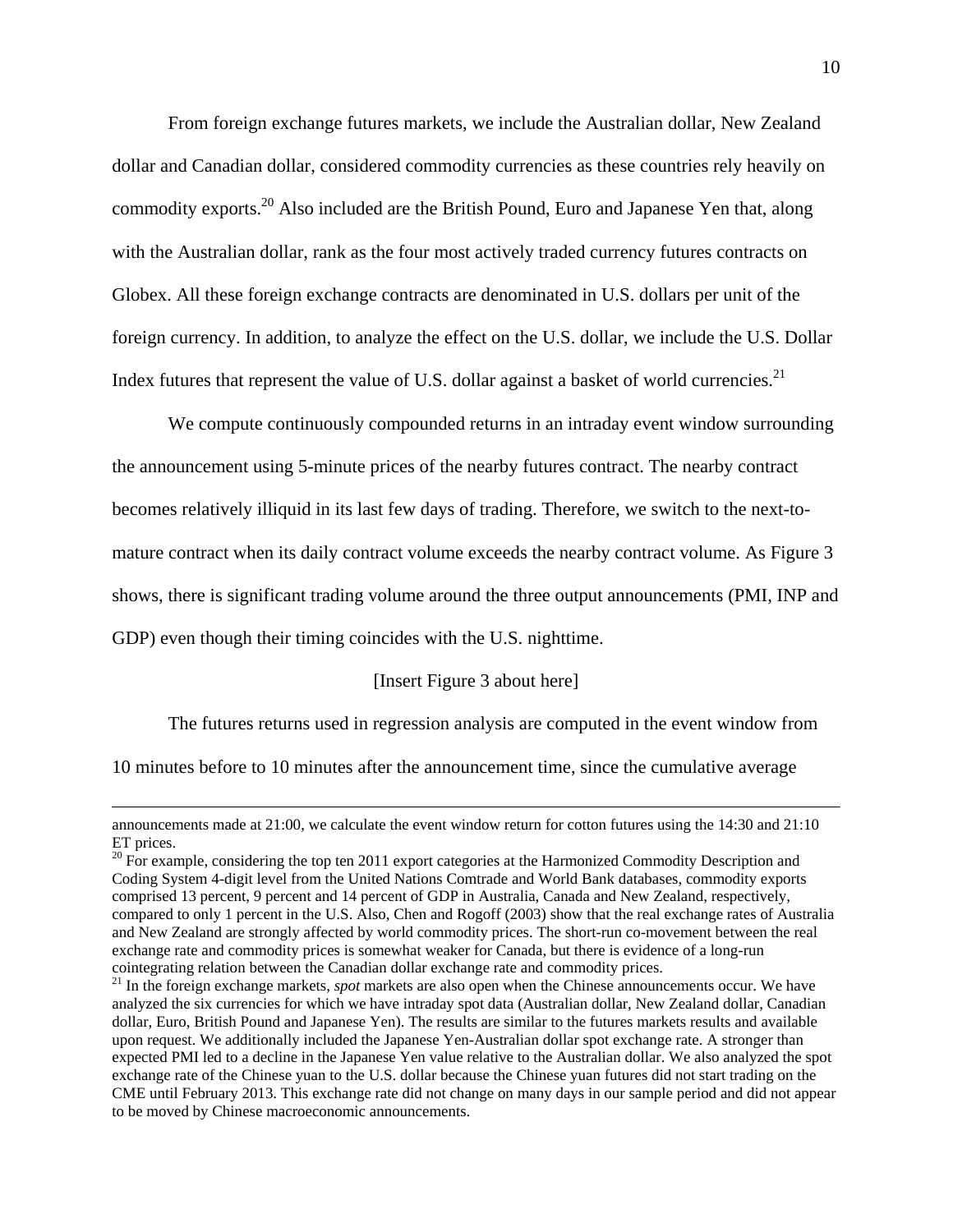return (CAR) graphs presented in Figure 4 indicate that most of the announcement impact occurs in this 20-minute window.<sup>22</sup> The CARs are presented separately for positive and negative surprises. The stock index, commodity and foreign exchange markets for commodity currencies such as the Australian dollar tend to rise when the announcement surprise is positive and fall when the announcement surprise is negative, suggesting that stronger than expected Chinese output boosts these markets. The figure shows that the price impact of the news appears to be permanent. Interestingly, the figure indicates that the markets start moving in the "right" direction even before the announcement is made, as suggested by the example in Figure  $1.^{23,24}$ 

[Insert Figure 4 about here]

#### **4. Empirical Results**

 $\overline{a}$ 

# *4.1 Manufacturing Purchasing Manager Index*

Along with the GDP announcement, the PMI exerts the strongest influence on the markets. The PMI is prepared by the China Federation of Logistics and Purchasing (CFLP) in cooperation with the National Bureau of Statistics (NBS) and reported on the first day of the month. Fashioned after purchasing manager indices in other countries, it is constructed based on data from a survey of manufacturing businesses that covers aspects such as new orders, production, and inventory. On a scale of 0 to 100, a score above 50 indicates an improving economy, whereas a score below 50 means a worsening economy compared to the previous month.

 $22$  We describe robustness checks with wider windows in Section 4.7.

<sup>&</sup>lt;sup>23</sup> As discussed in Section 3.2, these pre-announcement price drifts may be explained by early releases and data leakage. An alternative explanation proposed by Kurov, Sancetta, Strasser and Wolfe (2015) is that some traders are able to construct superior forecasts of the announcements by analyzing public information or collecting proprietary information.

 $24$  We conducted tests of statistical significance of the CARs shown in Figure 4 after aggregating the CARs across the three output announcements. The CARs in the 30-minute window before the official announcement time are significant in most cases. These results are available upon request.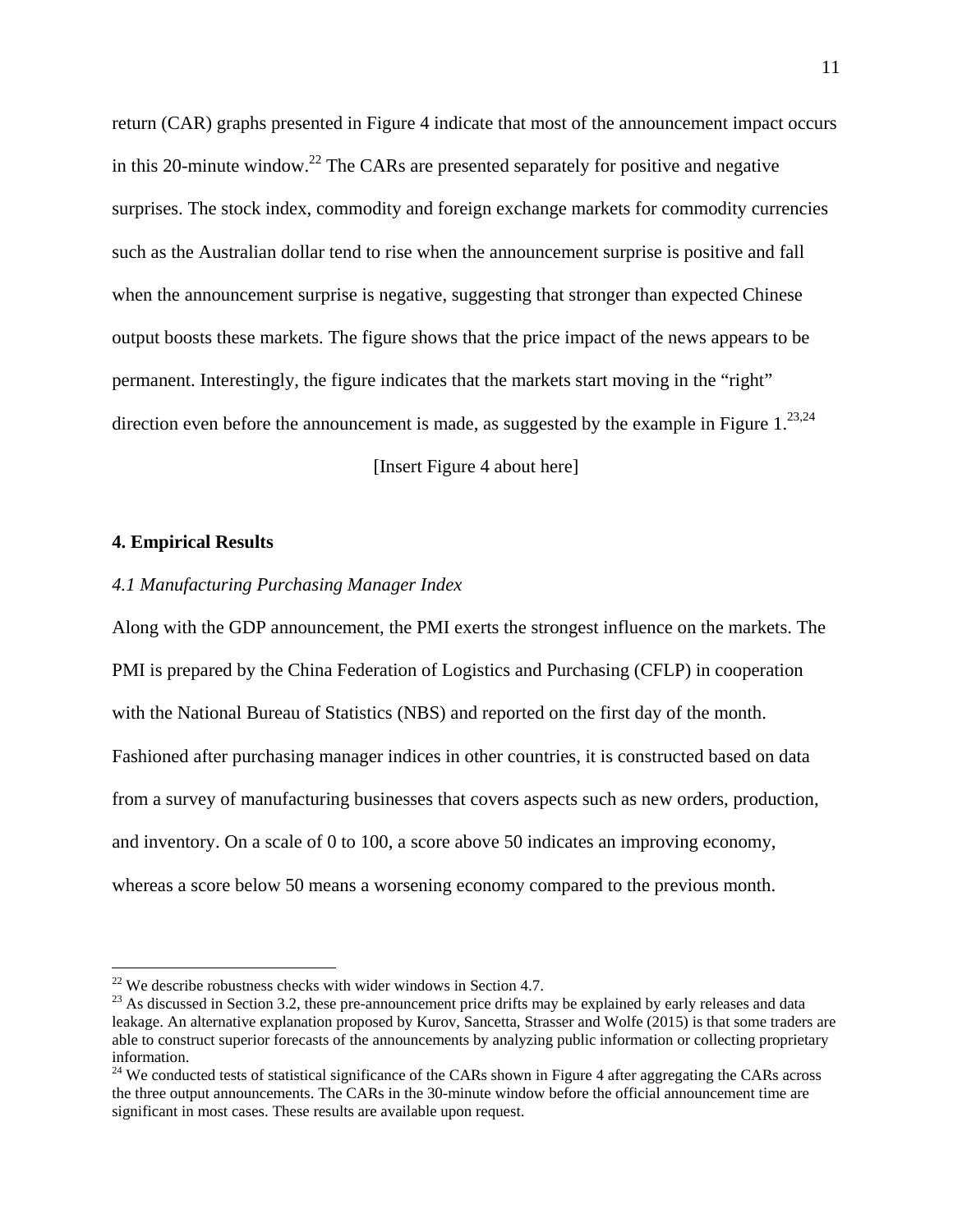The PMI moves prices in all asset categories, as summarized in Table 3. In the stock markets, a one-standard-deviation PMI positive surprise increases the E-mini S&P 500 futures price by 0.10 percent, with the PMI surprises explaining 45 percent of the price variation in the announcement window.25 The effect on the crude oil market is also strong with a coefficient of 0.11, suggesting that a higher than expected PMI will translate into a stronger economy, with higher demand for crude oil pushing oil prices up. The PMI announcement also moves the metals markets, with coefficient estimates of 0.18 and 0.06 for copper and silver, respectively. This agrees with Roache (2012) who documents a prominent role played by China in the metals markets using a structural supply-demand framework. Interestingly, our results differ from the findings of Elder, Miao and Ramchander (2012) who analyze the effect of 20 U.S. macroeconomic announcements on metals futures prices. They find that announcements reflecting an unexpected improvement of the economy have a positive effect on copper but a negative effect on silver, possibly because an unexpected improvement of the economy makes investors switch from silver to other assets such as stocks. Our results show that both copper and silver react positively to news indicating the Chinese economy is stronger than expected, suggesting that investors consider silver an input in production.<sup>26</sup> Among all markets, cotton, used as an input in the textile industry, reacts the strongest with a coefficient estimate of 0.32. Agricultural commodities used in the food industry (corn, soybeans and wheat) show no significant reaction to the PMI news.

[Insert Table 3 about here]

 $\overline{a}$ 

<sup>&</sup>lt;sup>25</sup> The coefficients on the Japanese and Taiwanese markets are estimated less precisely perhaps because the PMI announcement is released soon after these markets open when volatility is especially high. However, both coefficients have the same positive sign as the corresponding estimates for U.S. and Australian markets. <sup>26</sup> According to a study of the Chinese silver market, industrial uses account for most of China's silver demand: https://www.silverinstitute.org/site/wp-content/uploads/2012/12/ChineseSilverMarket2012.pdf*.*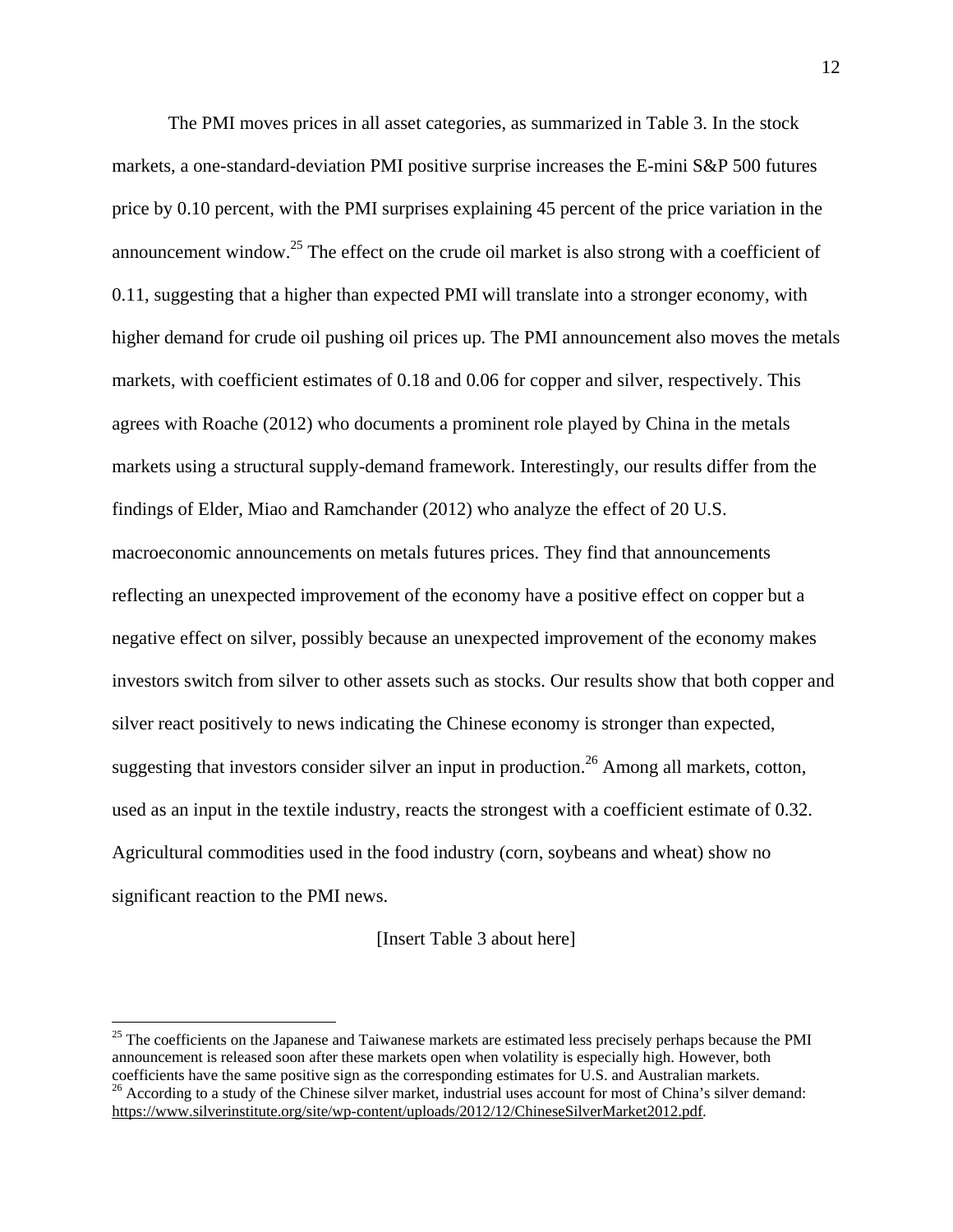In the foreign exchange markets, the PMI's strongest effect is on the commodity currencies of Australia, Canada and New Zealand. Positive coefficients suggest that a higher than expected Chinese PMI translates into a higher demand for commodities, leading to appreciation of commodity currencies. In contrast to the commodity currencies, the Japanese Yen shows a negative sign, reflecting an unfavorable impact of rising imported commodity prices on which Japan depends. The effect on the U.S. Dollar Index is not significant, perhaps reflecting a combination of complex factors including the U.S. exports of commodities such as cotton, U.S. imports of commodities such as crude oil, global economic conditions, and expectations of U.S. and Chinese monetary policy changes.

 The PMI probably exerts the strongest influence of all China's macroeconomic announcements for several reasons. The PMI is released on the first day of the month, making it the first major Chinese economic news release received by the markets about the previous month. This agrees with Andersen, Bollerslev, Diebold and Vega (2003) who study the effect of German and U.S. macro announcements in the foreign exchange markets, and show that announcements released earlier in the month move markets more than announcements released later in the month. Second, with questions about business aspects such as new orders that will translate into stronger industrial activity in the upcoming months, it is more forward-looking than other announcements such as the quarterly announcement on Foreign Exchange Reserves. Third, it is the only Chinese macroeconomic announcement that has a direct competitor. Every month, Markit, a financial information services firm, publishes the HSBC purchasing manager indices for over 30 countries, including China. Although the sample of firms differs, with more small and medium-size companies in the HSBC PMI compared to China's own PMI that emphasizes larger state-owned companies, the HSBC PMI represents a competitor that puts additional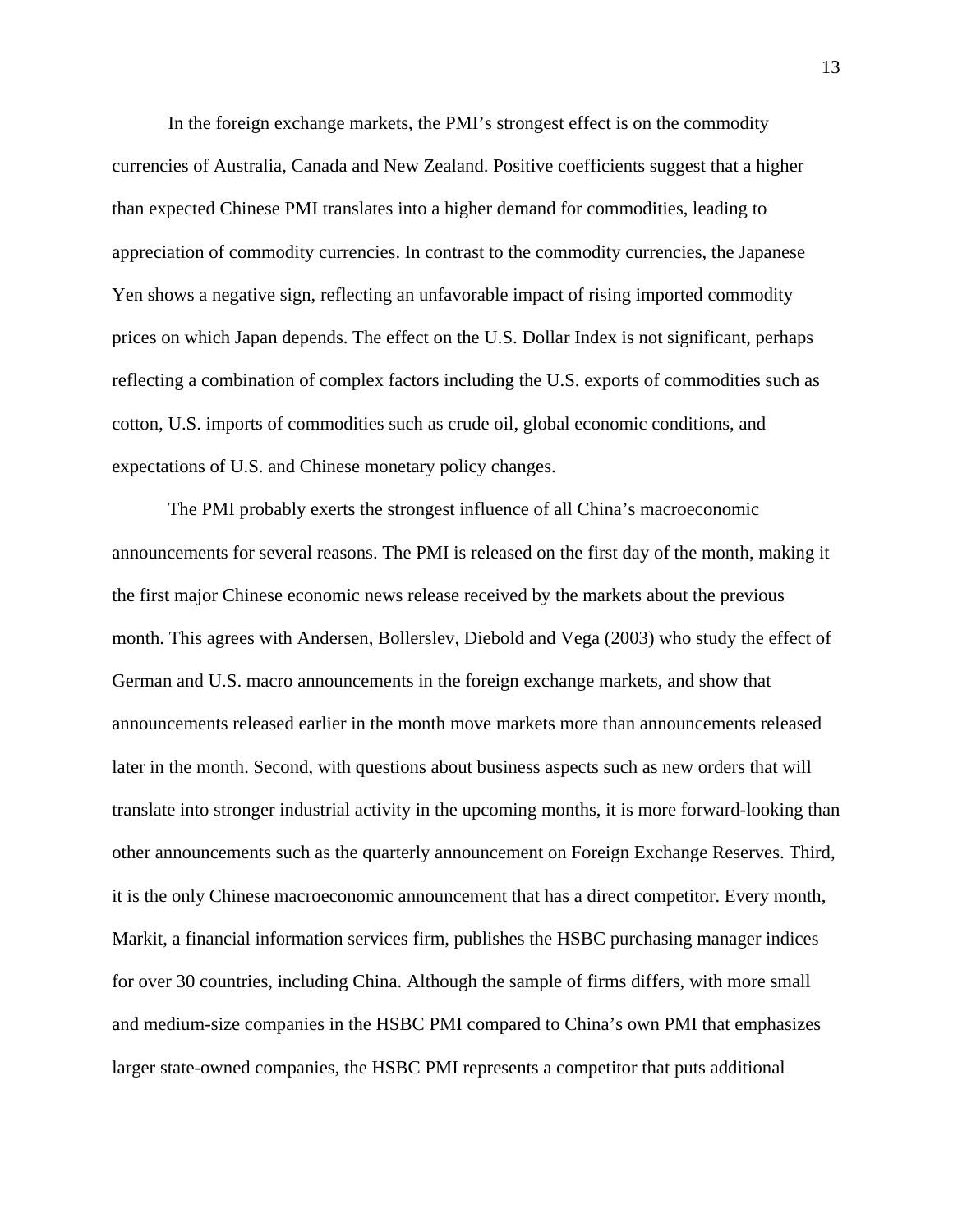pressure on the CFLP and NBS to report accurately. Finally, since the PMI involves surveying firms directly, it lessens the influence of local government officials misreporting statistics, an issue that has been known to occur with other announcements (Orlik, 2011a).

# *4.2 Industrial Production and Real Gross Domestic Product*

The Industrial Production (INP) announcement provides a report of industrial output broken down by sectors such as textiles and telecommunication equipment, as well as by-products such as steel and cement. It is announced by the NBS simultaneously with Retail Sales and Fixed Asset Investment on or around the  $11<sup>th</sup>$  day of each month, i.e., ten days after the PMI release. The January, April, July and October releases are delayed until the  $15<sup>th</sup>$  day of the month to be released simultaneously with the quarterly GDP announcement. The GDP announcement offers a more comprehensive view of China's economy than the PMI and INP announcements, although its quarterly releases provide less timely information.<sup>27</sup> Despite data quality issues documented by Sinclair (2012) and Koch-Weser (2013), among others, the GDP announcement exerts substantial influence on all asset categories, with coefficient magnitudes in Table 4 similar to those for the PMI, albeit at lower significance levels. Copper and silver futures markets move even more after the GDP announcements than after the PMI announcements.

# [Insert Table 4 about here]

 The INP announcement ranks third after the PMI and GDP announcements in the effect on the markets. It moves the markets in the same direction as the PMI and GDP. Specifically, a higher than expected INP increases the stock index and commodity futures prices. However, compared to the PMI, the impact is smaller, perhaps because this announcement lags the PMI

 $\overline{a}$ 

 $27$  The number of observations in Table 4 reflects the number of simultaneous monthly announcements for INP, Retail Sales and Fixed Asset Investment. In January, April, July and October, GDP is released at the same time requiring a joint model of all four announcements. In the non-quarter-end months, we use zero surprise for the GDP.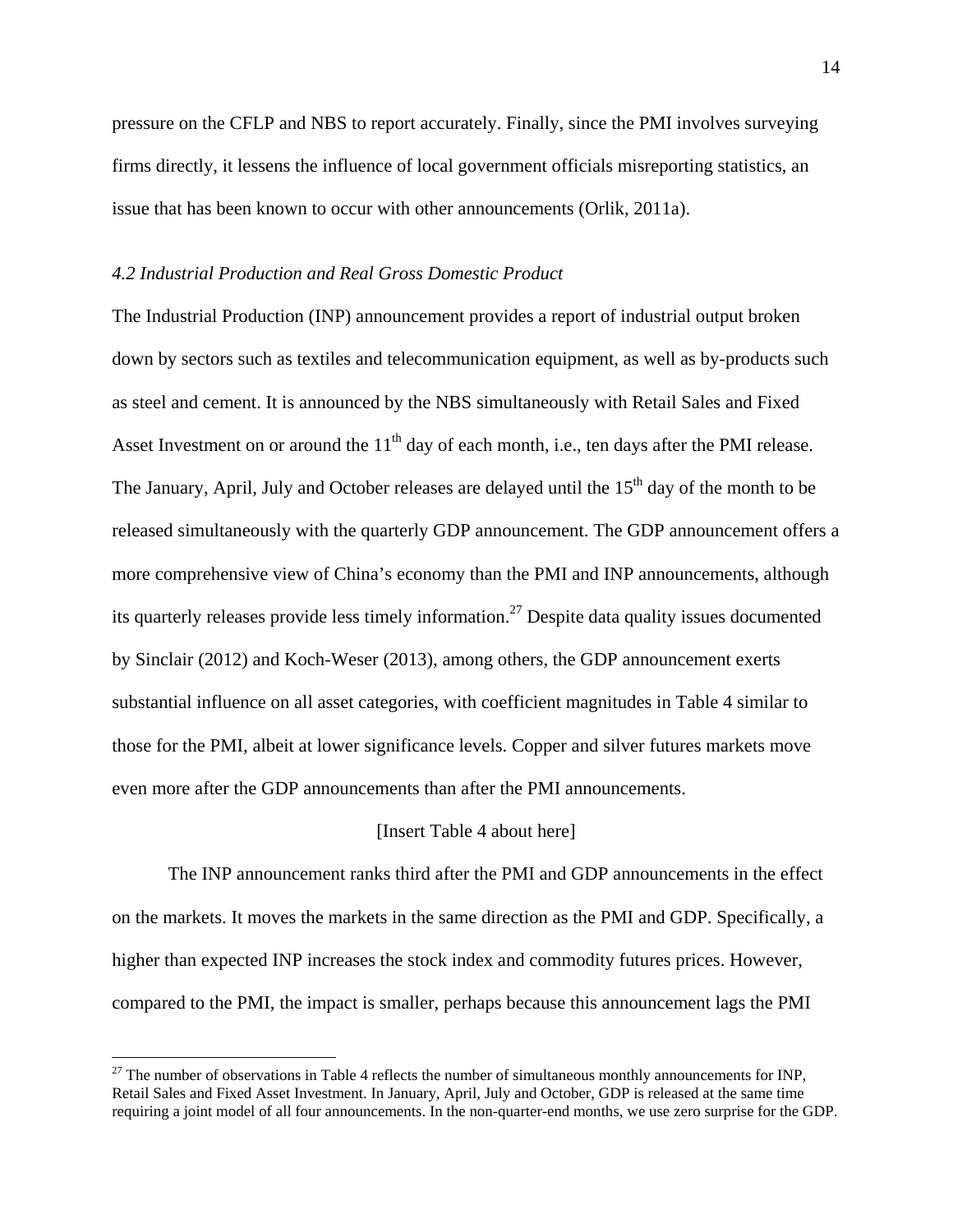announcement by almost two weeks. Also, as Orlik (2011b) points out, the breakdown into products may actually cause strong industrial production to have a dampening effect on the world economy. For example, strong steel production often means that China's excess steel will flood the world markets, lowering production elsewhere.

## *4.3 Chinese Announcements as a Barometer of Global Economic Conditions*

With all three output related announcements moving the markets, the question remains whether the output reflects rising Chinese domestic demand or demand for Chinese products from the rest of the world. Therefore, we analyze the effect of Chinese retail sales announcements, the best available measure of Chinese domestic consumption.<sup>28</sup> As Table 4 shows, this announcement does not move the U.S. stock, foreign exchange, energy or metal commodity futures markets. With consumption accounting for only 34 percent of China's GDP from 2009 to 2012 compared to 71 percent in the U.S., announcements reflecting the state of China's domestic consumption may be less important for these world markets.

A story then emerges of the markets viewing China's economic announcements primarily as leading indicators of the world economy rather than merely of China's domestic demand. China is a key link in the global value chain. Acting as the world's manufacturing center, China imports materials and intermediate inputs, and exports finished products. Much of the value added of these products comes from other countries in the supply chain.<sup>29</sup> Therefore, indicators of China's real economic activity indirectly reveal the strength of the world economy rather than merely of China's domestic demand, serving as a barometer of the world demand.

 $\overline{a}$ 

 $28$  Orlik (2011b) discusses the differences between retail sales and consumption. For example, the retail sales include goods but exclude services while consumption includes both goods and services.

 $^{29}$  For example, Xing and Detert (2010) show that Chinese manufacturing accounts for less than 4% of the total cost of making an iPhone. The bulk of the cost is represented by components made in many other countries. Most of the profit is captured by Apple.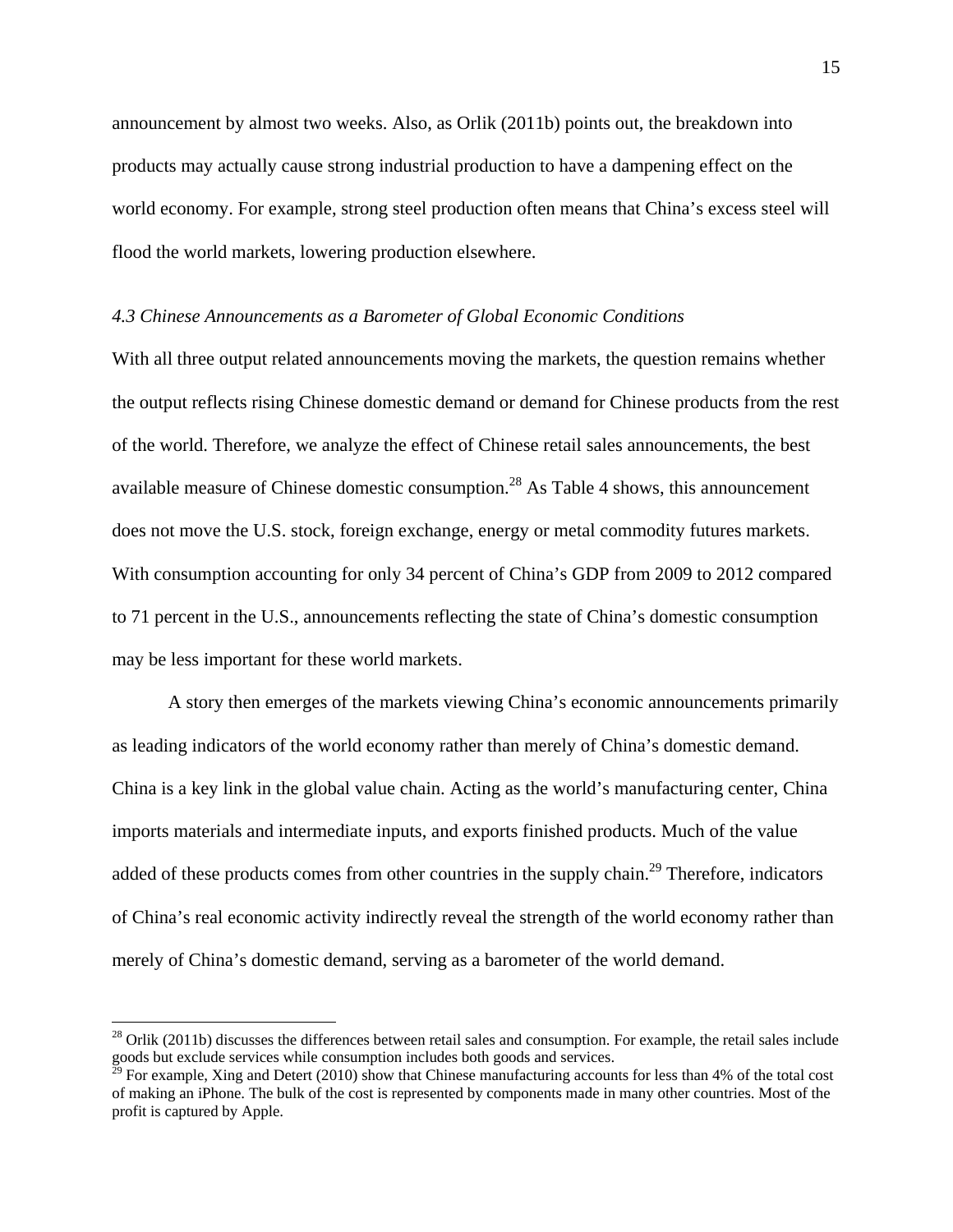However, the growing importance of Chinese domestic demand shows in the Chinese Retail Sales announcements having a significant effect on Japanese, Hong Kong and Australian stock markets in the Asia-Pacific region, perhaps due to their geographic proximity and strong trade links with China.<sup>30</sup> This is also the case for two of the three agricultural food markets (corn and soybeans), perhaps because higher than expected retail sales are likely to translate into higher purchases of food products. The effect is, however, fairly small, as most food consumption is non-discretionary.

#### *4.4 Comparison with Similar U.S. and Japanese Announcements*

 $\overline{a}$ 

To put the magnitudes of the coefficients reported in Tables 3 and 4 in perspective, we compare the effect of Chinese announcements to the effect of U.S. and Japanese announcements. We select the most similar announcements for this comparison. It must be noted, however, that the announcement sets are not identical across countries. For example, the survey samples used to construct the manufacturing indices differ across countries. In the U.S., a purchasing manager index compiled monthly by the Institute of Supply Management (ISM) and known as the ISM Manufacturing Index has the closest resemblance to the Chinese PMI. Table 5 shows the results for the U.S. PMI announcement that in our sample period is the second most important macroeconomic announcement in the U.S., following the U.S. non-farm employment announcement.<sup>31</sup> A one standard deviation surprise in the U.S. PMI leads to a 0.26 percent increase of the E-mini S&P 500 futures price, with the news explaining about 41 percent of the price variation in the announcement window. This comparison shows the impact of China's PMI

<sup>&</sup>lt;sup>30</sup> We also analyzed the effect of the announcements on the Chinese stock market. The majority of the announcements we analyze are released either when the Chinese stock market is closed or during the opening minutes. We, therefore, analyzed daily close-to-close returns on the Shanghai Stock Exchange Composite Index. This analysis showed that the Industrial Production and Retail Sales announcements move the Chinese stock prices. 31 We examined 31 U.S. announcements considered most important by previous studies and financial press. The U.S. PMI announcement ranks second in the average impact on stock index, foreign exchange and commodity futures markets. These results are available upon request.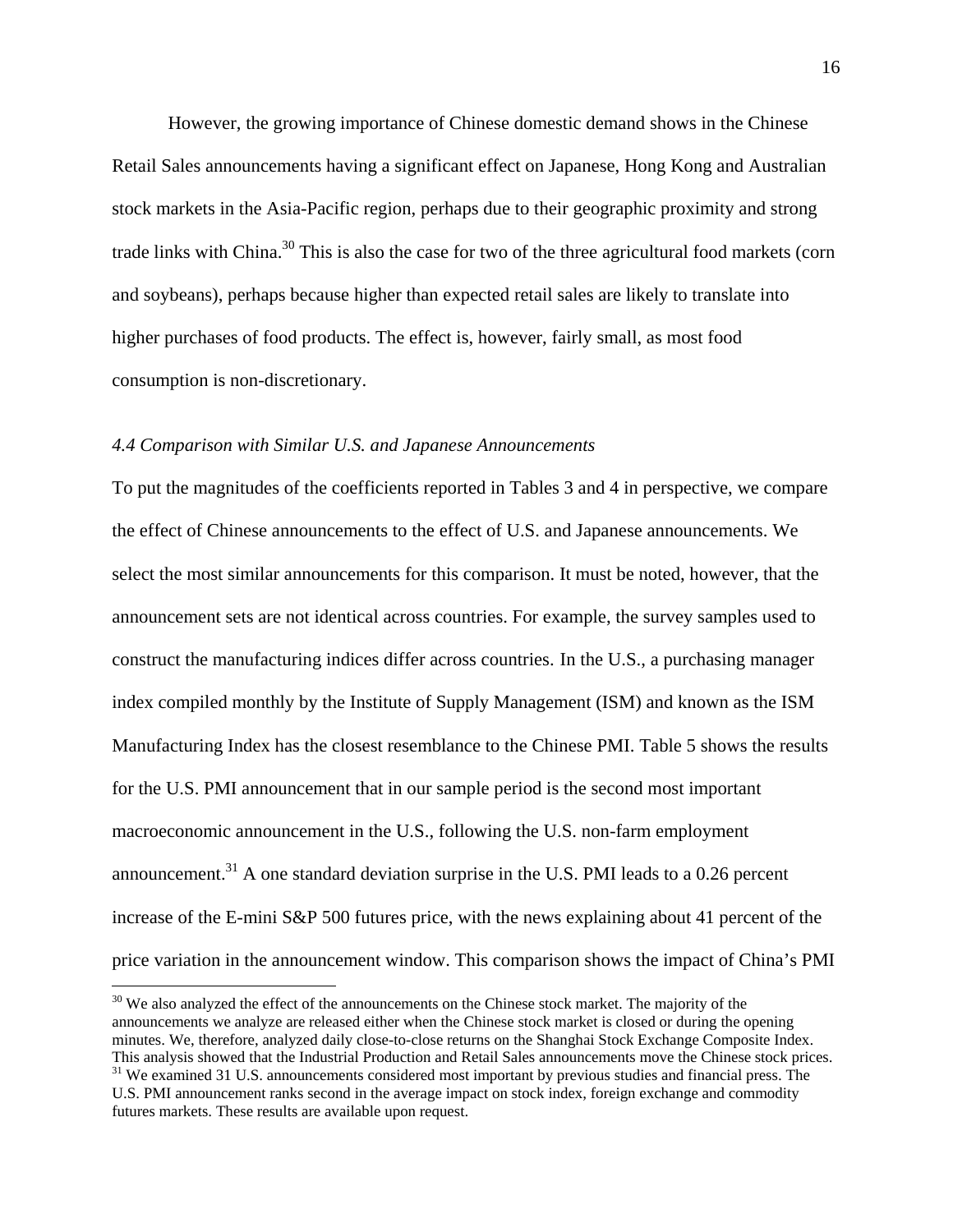announcement is sizeable: more than a third of the impact of the U.S. PMI. In addition, as discussed in Section 4.5, the market response to China's PMI appears to have increased over the sample period, raising the relative importance of Chinese announcements.

#### [Insert Table 5 about here]

 The impact of Chinese announcements on commodity markets is again substantial compared to that of the U.S. announcements. In the crude oil market, the effect of China's PMI announcement is about half that of the U.S. PMI announcement while in the copper and silver markets, the effect of China's PMI exceeds that of the U.S. PMI. Underscoring the power that China wields in the commodity currency markets, in the Australian dollar and New Zealand dollar markets, the impact of China's PMI is twice as strong as that of the U.S. PMI.

 A comparison of the market response to Chinese, U.S. and Japanese GDP and Industrial Production announcements produces qualitatively similar conclusions. For example, a one standard deviation Chinese GDP surprise leads to 0.25 percent increase in copper prices, exceeding the effect of the U.S. GDP announcement. Mirroring its strong effects on copper and silver prices, China's GDP announcement also beats the U.S. GDP announcement in the impact on the Australian dollar and Canadian dollar markets. It also moves the crude oil and U.S. stock markets with approximately the same force as the U.S. GDP announcement. The effect of China's GDP announcement also surpasses that of Japan's GDP announcement by a factor of two or more in all markets.<sup>32</sup> Similarly, the effect of the Chinese Industrial Production announcement on the equity, commodity and commodity currency markets is at least as strong as

 $\overline{a}$ 

 $32$  The comparison of Chinese to Japanese announcements is used to control for market liquidity since both Chinese and Japanese announcements are released during U.S. nighttime. However, caution again needs to be exercised when comparing announcements across countries. China releases only one GDP announcement whereas Japan releases two GDP announcements (Preliminary and Final) and the U.S. releases three GDP announcements (Advance, Preliminary and Final).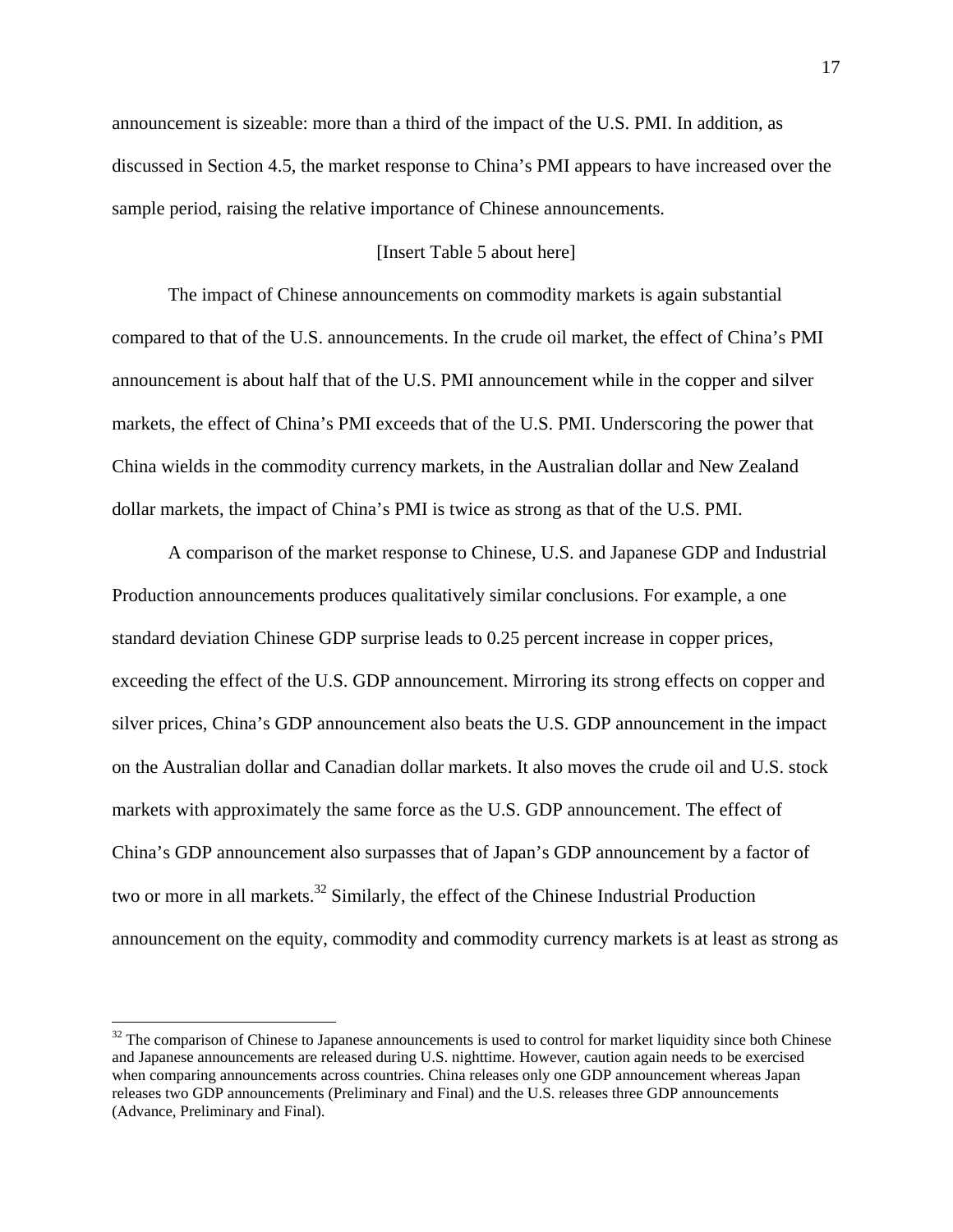the effect of comparable U.S. announcement and generally stronger than the impact of the corresponding Japanese announcement.

# *4.5 Time Trend*

Since China's relative importance in the world economy has been increasing, we investigate whether the impact of Chinese macroeconomic announcements on the world markets has also increased. Figure 5 shows time-varying responses of the E-mini S&P 500, Nikkei 225, Australian dollar and crude oil futures to the PMI announcement. These coefficients are estimated using a rolling OLS regression with a window of 17 observations. Since the total number of observations for PMI in our sample is 35, we can interpret the beginning (ending) value of the response coefficients shown in Figure 5 as the average responses to the PMI announcement in the first (second) half of the sample period. The figure shows that all four markets have become more responsive to PMI news since mid-2011.

# [Insert Figure 5 about here]

This rolling regression by itself does not tell us whether the changes are statistically significant, so we test for statistical significance of a change in the slope by estimating our model with an interactive term that interacts the surprise term with a dummy equal to one before a given date. We have used different breakpoints. For example, we used April 15, 2011 because this was the date when the Chinese government announced its decision to crack down on data leakage as reported by Bloomberg News and other media. The results, available upon request, showed evidence of a stronger market response to the PMI, GDP and INP announcements in six, eleven and eight markets, respectively. We find no evidence of a rising market response to comparable U.S. and Japanese announcements, which would suggest that the importance of Chinese announcements relative to announcements from the largest and third largest economies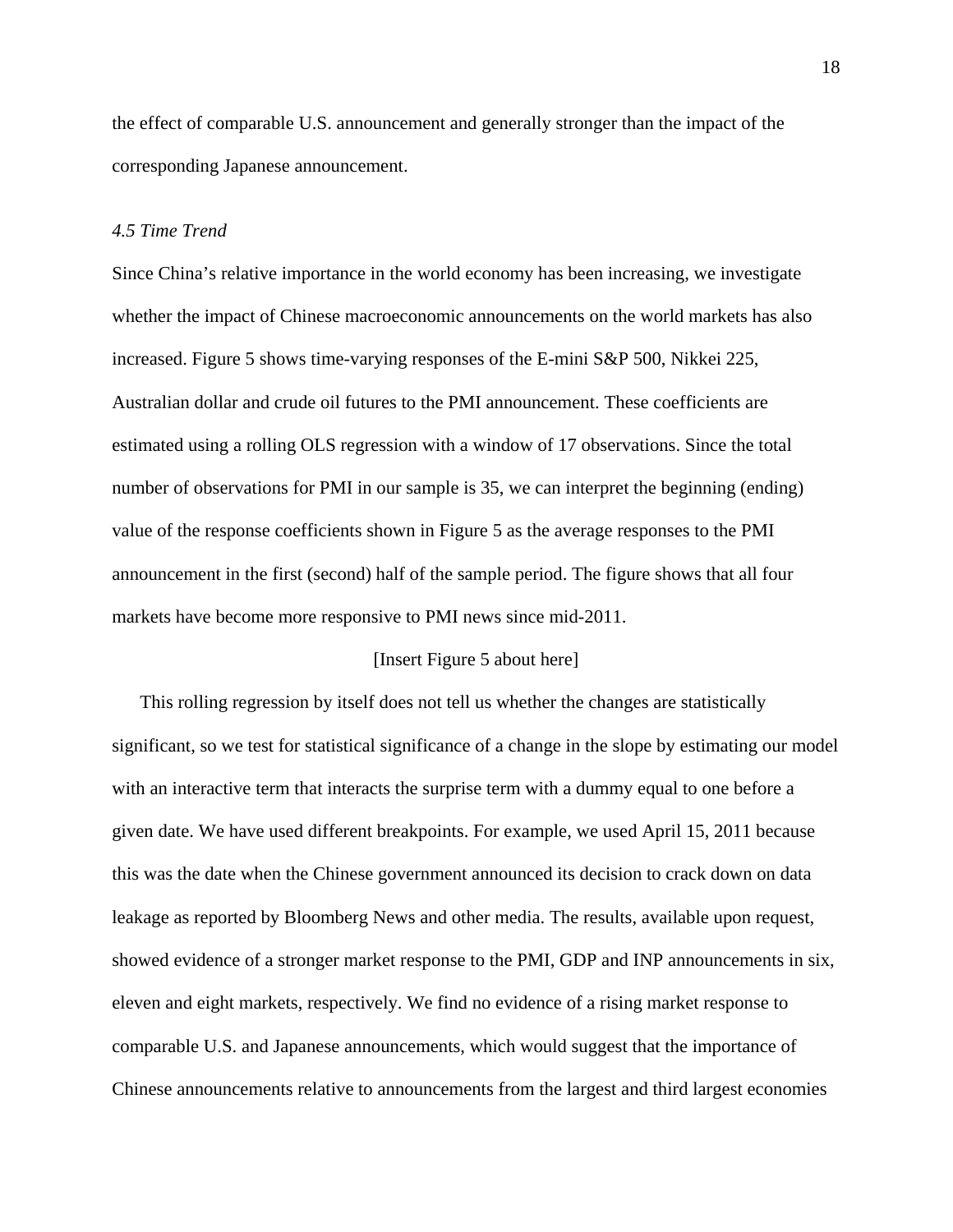has increased over our sample period. However, it is important to note that these sub-sample tests are based on short sample periods, and time-variation does not appear in all markets and all announcements, perhaps for the reasons discussed in Sections 4.6 and 4.7.

## *4.6 Exports and Imports Announcement*

As reported in Table 6, the effect of the export announcement is significant only for U.S. stock markets, the Hang Seng (Hong Kong) stock market and cotton market, and the magnitude and significance of these coefficients are low when the entire sample period is considered. However, the split-sample testing shows that the magnitude and significance have become stronger in the recent period, and other markets such as foreign exchange and cotton also move following the exports announcements.<sup>33</sup>

Higher than expected exports can have two opposing effects. On the one hand, higher than expected Chinese exports – imports into the U.S. and other developed countries – increase the current account deficit in these countries, which could dampen the world markets. On the other hand, higher than expected exports signal rising demand in the developed world. This latter effect prevails in our data: similarly to the output announcements, the export announcements appear to act as a barometer of global economic conditions and boost the markets.

[Insert Table 6 about here]

### *4.7 Other Announcements*

1

The results for the other Chinese macroeconomic announcements that we examine are reported in Tables 7 and 8. With some exceptions, these announcements appear to have little effect on financial and commodity futures returns. We question why this is the case. It needs to be pointed

<sup>&</sup>lt;sup>33</sup> The reason that this trend began only recently is possibly due to the exports data previously being questionable as Chinese exporters were suspected of misreporting shipments to avoid financial capital controls and gain tax rebates, a practice that the Chinese government recently cracked down on (BBC, 2013, and Sevastopulo and Hornby, 2013).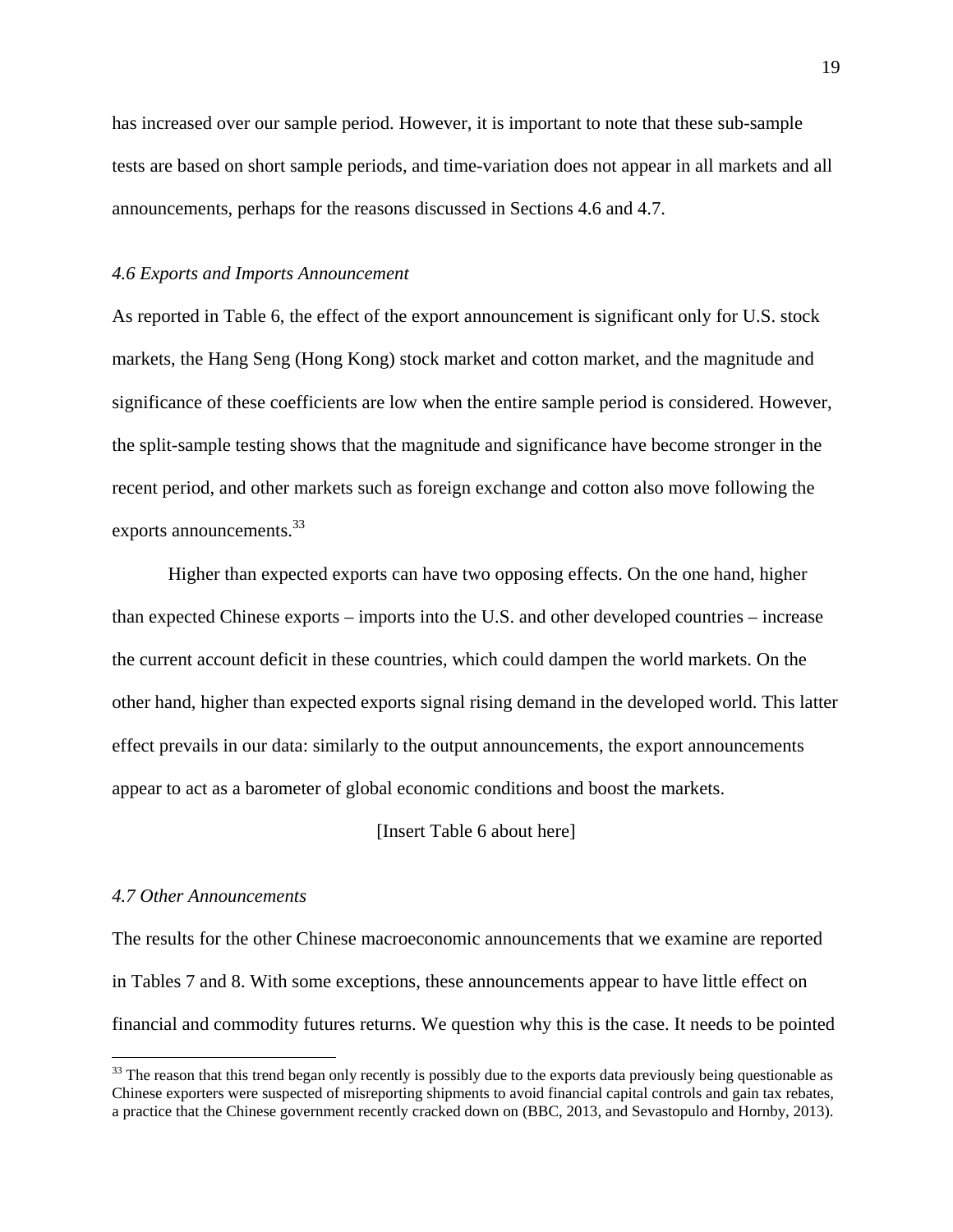out that even studies of the U.S., European and Japanese macroeconomic news find many insignificant announcements.<sup>34</sup> For example, Elder, Miao and Ramchander (2012) analyze the effect of 20 U.S. macroeconomic announcements on metals futures markets and find that only six or seven announcements move the prices. The 20 announcements they examine are already a selected subset of U.S. macroeconomic news announcements considered the most important. It is, therefore, not surprising to find that some Chinese announcements also do not move markets.

#### [Insert Table 7 about here]

#### [Insert Table 8 about here]

Several possible explanations exist. First, although the data release process is said to be improving, issues with early releases and data leakage persist as discussed in Section 3.2. We attempt to capture some of this effect by analyzing an event window that starts 10 minutes prior to the official release. We also conducted robustness checks with wider windows, for example, from 20 minutes before to 20 minutes after the announcement. Overall, the model R-square decreases as the window expands since the ratio of "signal", i.e., news, to noise decreases.<sup>35</sup> However, it needs to be noted that our results may be understated due to early releases and leaks occurring prior to our event window. For example, Orlik (2011a) describes an inflation announcement released on January 21, 2010 showing an unexpected increase in inflation. The

1

<sup>&</sup>lt;sup>34</sup> Among the inflation, financial and monetary announcements, CPI is the only one that has a slight effect on returns in a few markets. The response coefficients are negative suggesting that the expectation of China's anti-inflation monetary policy reaction prevails (Girardin, Lunven and Ma, 2012). An example of an announcement that does not move the markets is Fixed Assets Investment since it reflects longer-term investment opportunities with often uncertain future outcomes.

 $35$ These results agree with previous studies showing that markets adjust within a few minutes of the announcement. For example, Andersen, Bollerslev, Diebold and Vega (2007) report that global stock, bond and foreign exchange markets are affected only within the first five minutes after the announcement.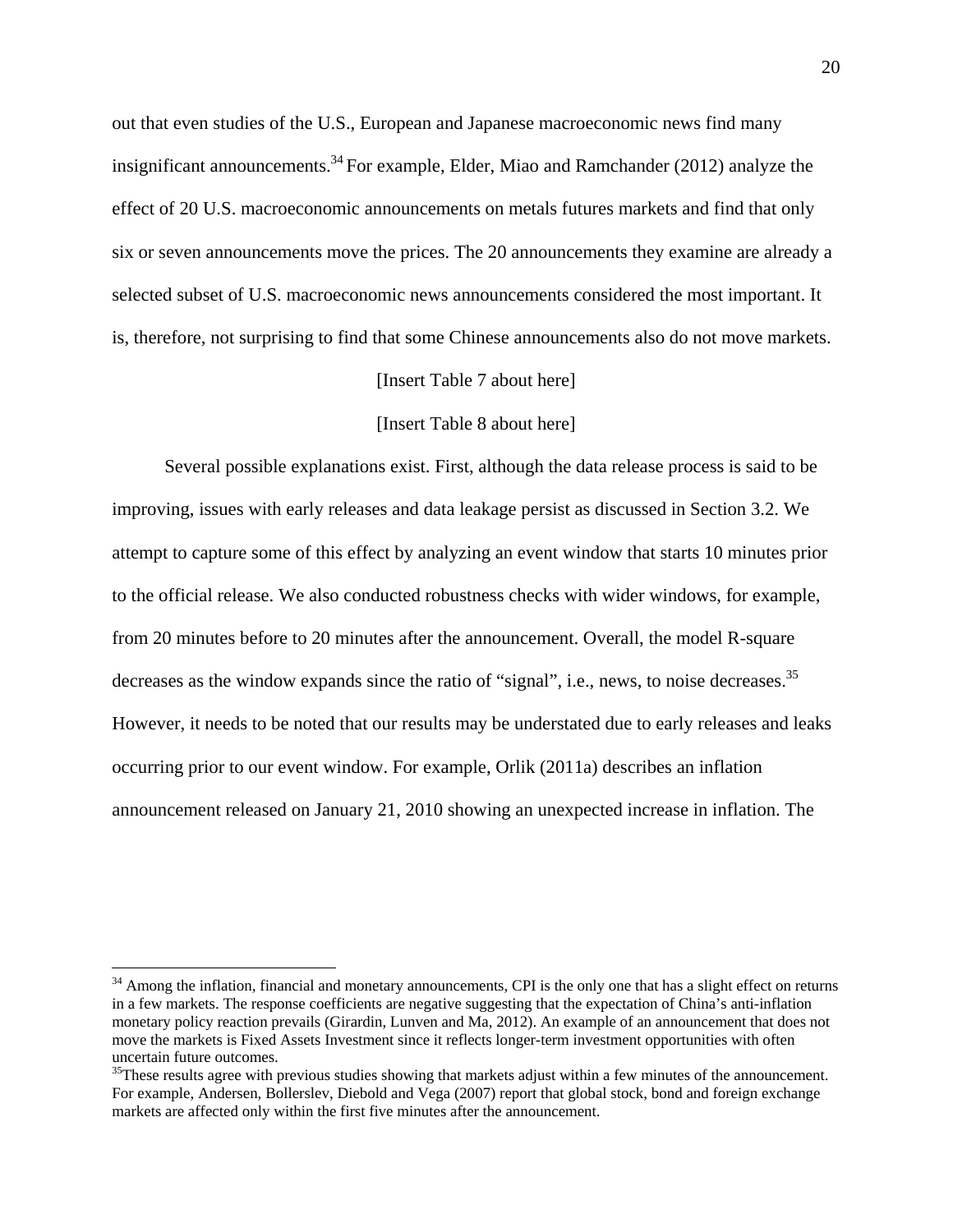market reaction was muted but Orlik (2011a) points out that the markets already fell on January 20, 2010 and suggests that the data had leaked earlier. $36$ 

Second, using the median values from surveys of professional forecasters as proxies for the market expectations can introduce noise into the measurement of surprise as discussed in Section 5. Third, a given announcement may contain both good and bad news. For example, a higher than expected inflation announcement may bundle good news of the economy expanding faster than expected with expectations of a more contractionary monetary policy, pulling the markets in the opposite direction. Fourth, the effect that announcements exert on world markets may differ with circumstances, as noted by Wongswan (2006). This state-dependence can mute the impact on returns measured by our regressions. Therefore, we analyze the effect of announcement surprises on market volatility and trading volume, as Wongswan (2006) suggests. Table 9 shows that some announcements that do not appear significant in the returns regressions, such as inflation announcements, cause volatility and trading volume to be higher on announcement days compared to non-announcement days, indicating that perhaps even these announcements move the markets.

#### [Insert Table 9 about here]

# *4.8 Identification-through-Censoring Technique*

 $\overline{a}$ 

In addition to the OLS results presented above, we apply the Rigobon and Sack (2008) identification-through-censoring (ITC) technique for analyzing the effect of news announcements on prices. Rigobon and Sack (2008) point out that the OLS estimate of the response coefficient is biased downward because the announcement surprise contains a

 $36$  Griffin, Kelly and Hirschey (2011) show that the reaction of stock returns to major firm-specific news is much weaker in emerging markets than in developed markets. They provide evidence that this difference is primarily due to prevalence of insider trading in emerging markets.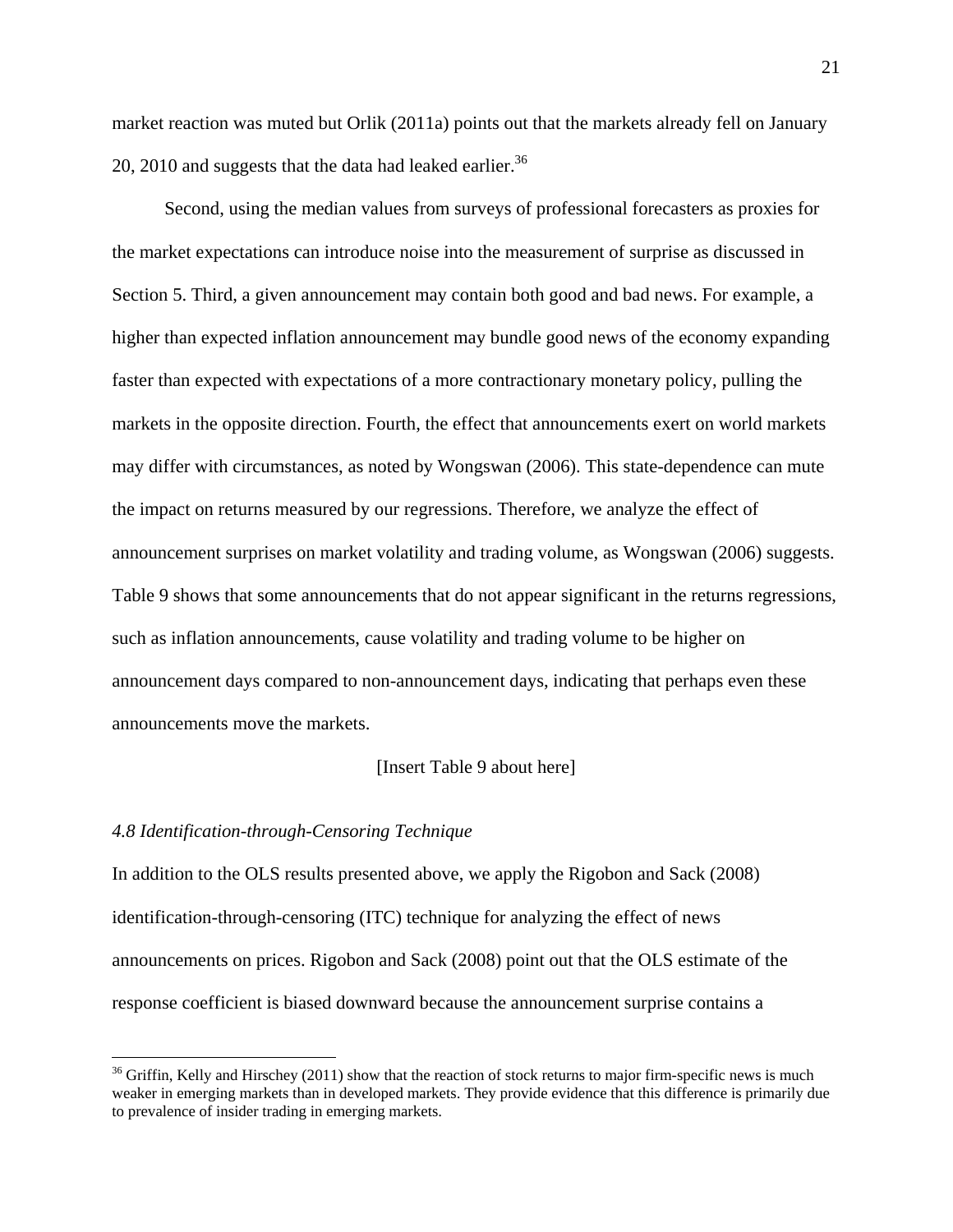measurement error due to the forecasts coming from an unrepresentative sample of analysts, forecasts being out of date by the time the announcement is made, or imprecise data released by the government. Using the fact that both the true surprise and the measurement error are "censored" on non-announcement days, Rigobon and Sack (2008) propose the ITC technique for adjusting coefficient estimates for such measurement error bias and identifying the market response to the true surprise.

Our limited sample size does not allow estimating the ITC model when more than two announcements occur simultaneously. However, we are able to apply the ITC technique for the PMI (announced individually), CPI announced with PPI, and Exports announced with Imports. The results, available upon request, show that, for example, in the U.S. stock index futures markets, the ITC estimates of the PMI effect are almost 50 percent higher than the OLS estimates, and the CPI and Exports announcements appear to be much more important than the OLS estimates suggest. Given this finding, it is possible that the market response to the GDP and INP announcements is also stronger than indicated by our OLS estimates.

#### **5. Summary and Conclusions**

Rare and severe negative shocks originating in emerging economies have been shown to rock the world markets. We argue that events in emerging economies do not have to escalate into crises to move markets. We illustrate this by studying 12 regular, scheduled macroeconomic news releases made by China from September 30, 2009 to December 31, 2013. We find that all three announcements reflecting the strength of China's manufacturing and industrial output (Manufacturing Purchasing Manager Index, Real Gross Domestic Product and Industrial Production) move financial and commodity futures markets. Positive surprises in these three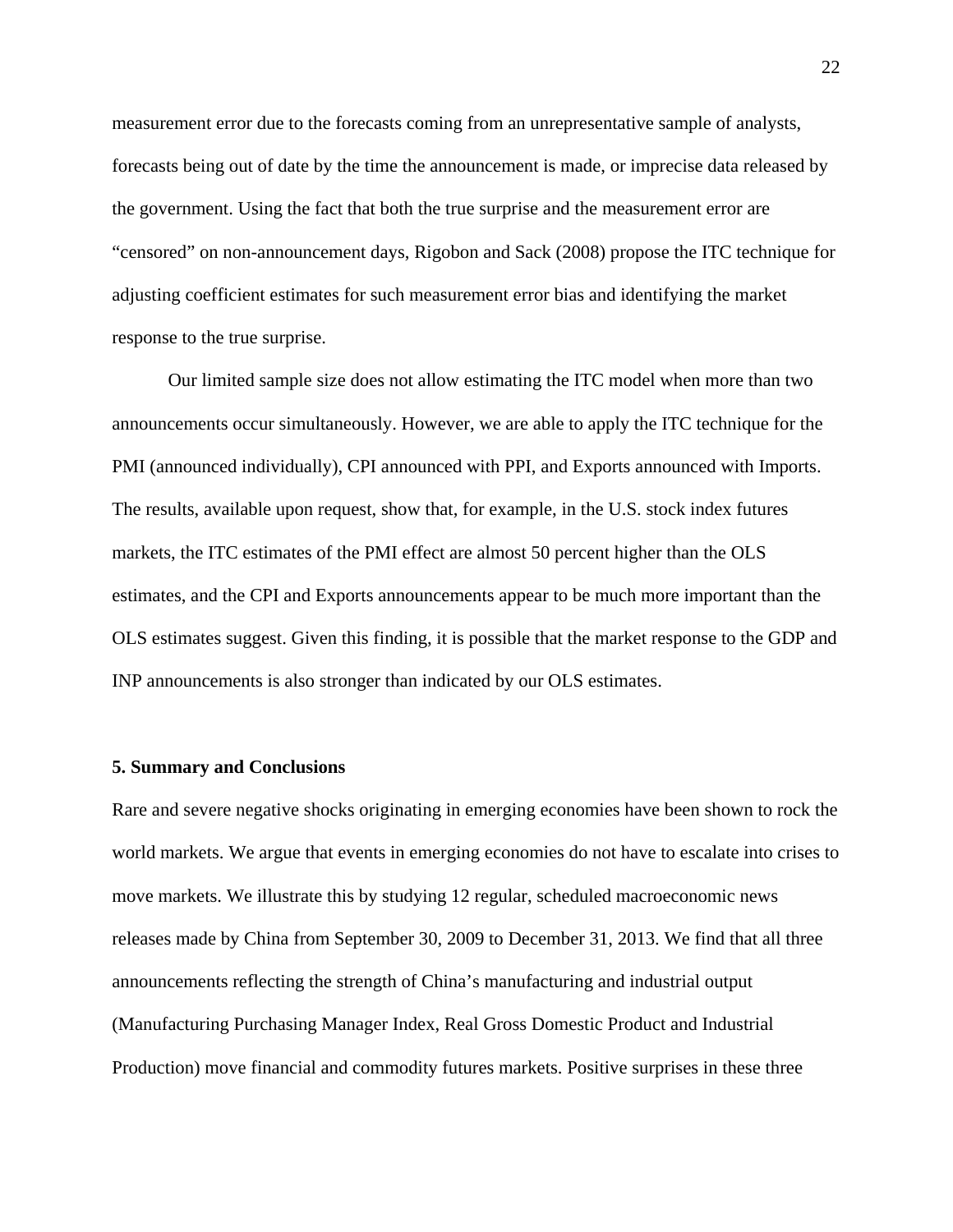macroeconomic indicators boost the stock index, commodity, and foreign exchange markets for commodity currencies while dampening the currencies of commodity importers. These findings agree with anecdotal evidence from the business press that brings headlines such as "Copper Weakens for Second Day as China's Manufacturing Slows" by Bloomberg Businessweek on April 30, 2013 and "Bernanke and China Send World Stocks Lower" by CNN on June 20, 2013. At the same time, announcements such as Retail Sales that provide the best available information about China's domestic consumption do not move most of the world markets. Thus, our results are consistent with the markets looking to China's macroeconomic announcements primarily as a leading indicator of global economic conditions rather than merely of China's domestic demand. The story of China as a barometer of global demand is reinforced by higher than expected Exports announcements boosting the world markets, which also suggests that the markets do not focus on the effect of Chinese Exports announcements on current account deficits of China's trading partners.

With China's economy continuing on its growth trajectory, it will be interesting to see how the impact of Chinese announcements evolves in the future. If China is successful in improving data quality and curbing data leakage, the announcements could become even more significant. Extending the sample period would also allow studying state dependence, which is important in view of the Andersen, Bollerslev, Diebold and Vega (2007) findings of different market reactions across business cycle stages. Furthermore, a longer sample period would enable fully implementing the Rigobon and Sack (2008) ITC technique for analyzing the effect of news announcements on prices, which would be interesting because our preliminary ITC results indicate a downward bias in the OLS estimates.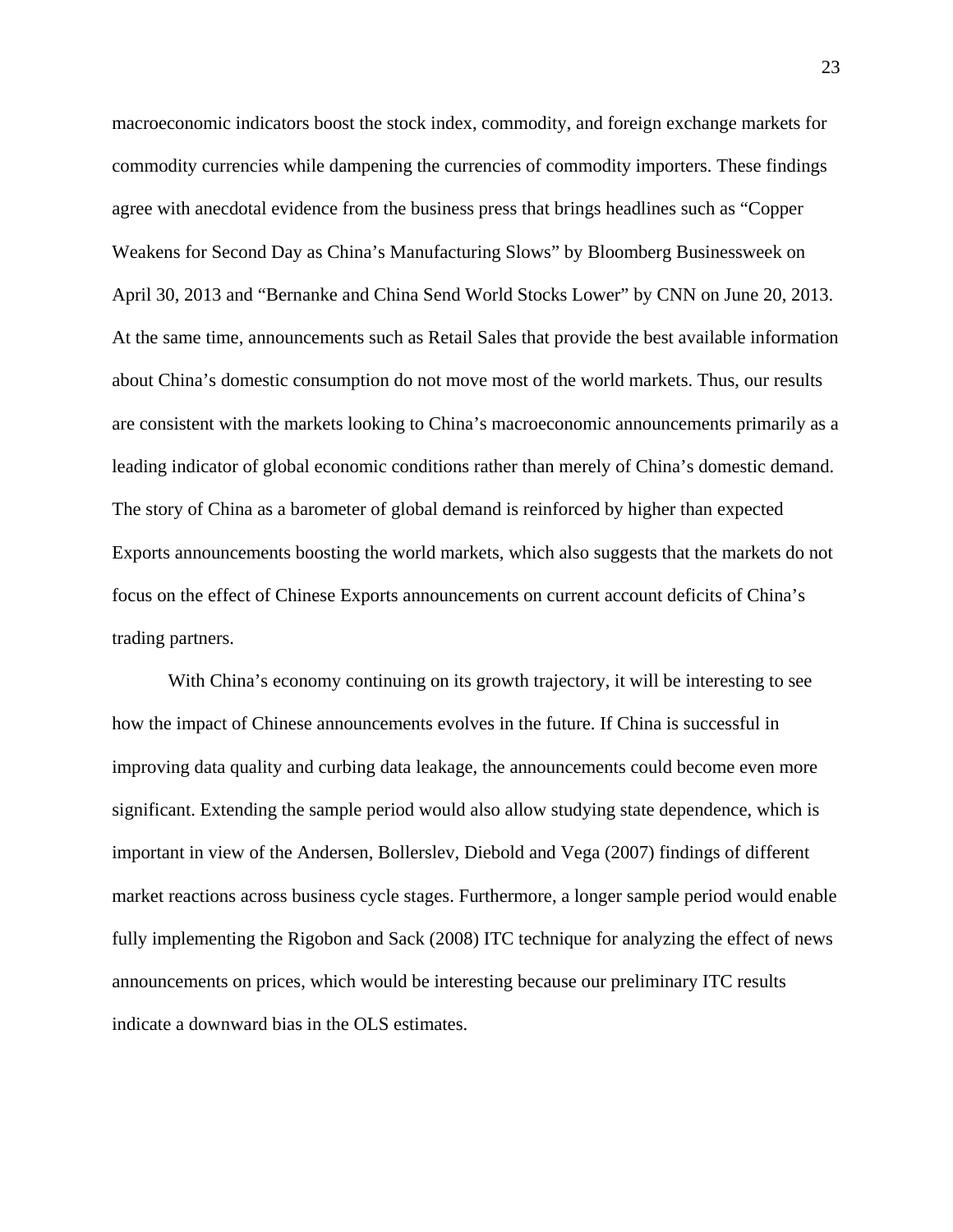#### **References**

- Andersen, T.G., Bollerslev, T., Diebold, F.X. and Vega, C. (2003). Micro effects of macro announcements: Real-time price discovery in foreign exchange. *American Economic Review*, 93, 38–62.
- Andersen, T. G., Bollerslev, T., Diebold, F. X., and Vega, C. (2007). Real-time price discovery in stock, bond and foreign exchange markets. *Journal of International Economics*, 73, 251– 277.
- Andersson, M., Overby, L.J. and Sebestyen. S. (2009). Which news moves the Euro area bond market?," *German Economic Review*, 1–31.
- Balduzzi, P., Elton, E. J., and Green, T. C. (2001). Economic news and bond prices: Evidence from the U.S. Treasury market. *Journal of Financial and Quantitative Analysis*, 36, 523– 543.
- Baumohl, B. (2013). The secrets of economic indicators: Hidden clues to future economic trends and investment opportunities. Upper Saddle River, NJ: Pearson Education, Inc, 3rd edition.
- Bauwens, L., Omrane, W. B., and Giot, P. (2005). News announcements, market activity and volatility in the euro/dollar foreign exchange market. *Journal of International Money and Finance*, 24, 1108–1125.
- BBC News (2013). China reports weaker than expected trade data. Retrieved from www.bbc.co.uk on July 10, 2013.
- Boudoukh, J., Richardson, M., Shen, J., and Whitelaw, R. F. (2007). Do asset prices reflect fundamentals? Freshly squeezed evidence from the FCOJ market. *Journal of Financial Economics*, 83, 397–412.
- Chen, Y., and Rogoff, K. (2003). Commodity currencies. *Journal of International Economics*, 60, 133–160.
- China Business Focus (2011). Data leaks outside the Wall. Retrieved from en.cbfch.com on August 31, 2011.
- Chow, G. (2006). Are Chinese official statistics reliable? *CESifo Economic Studies*, 52, 396–414.
- Cutler, D., Poterba, J., and Summers, L. (1989). What moves stock prices? *Journal of Portfolio Management*, 15, 4–12.
- Data leaks in China give some investors an edge. *Bloomberg Businessweek Magazine*. Retrieved from www.businessweek.com on April 21, 2011.
- De Pooter, M., Robitaille, P., Walker, I., and Zdinak, M. (2014). Are long-term inflation expectations well anchored in Brazil, Chile, and Mexico? *International Journal of Central Banking*, June, 337–400.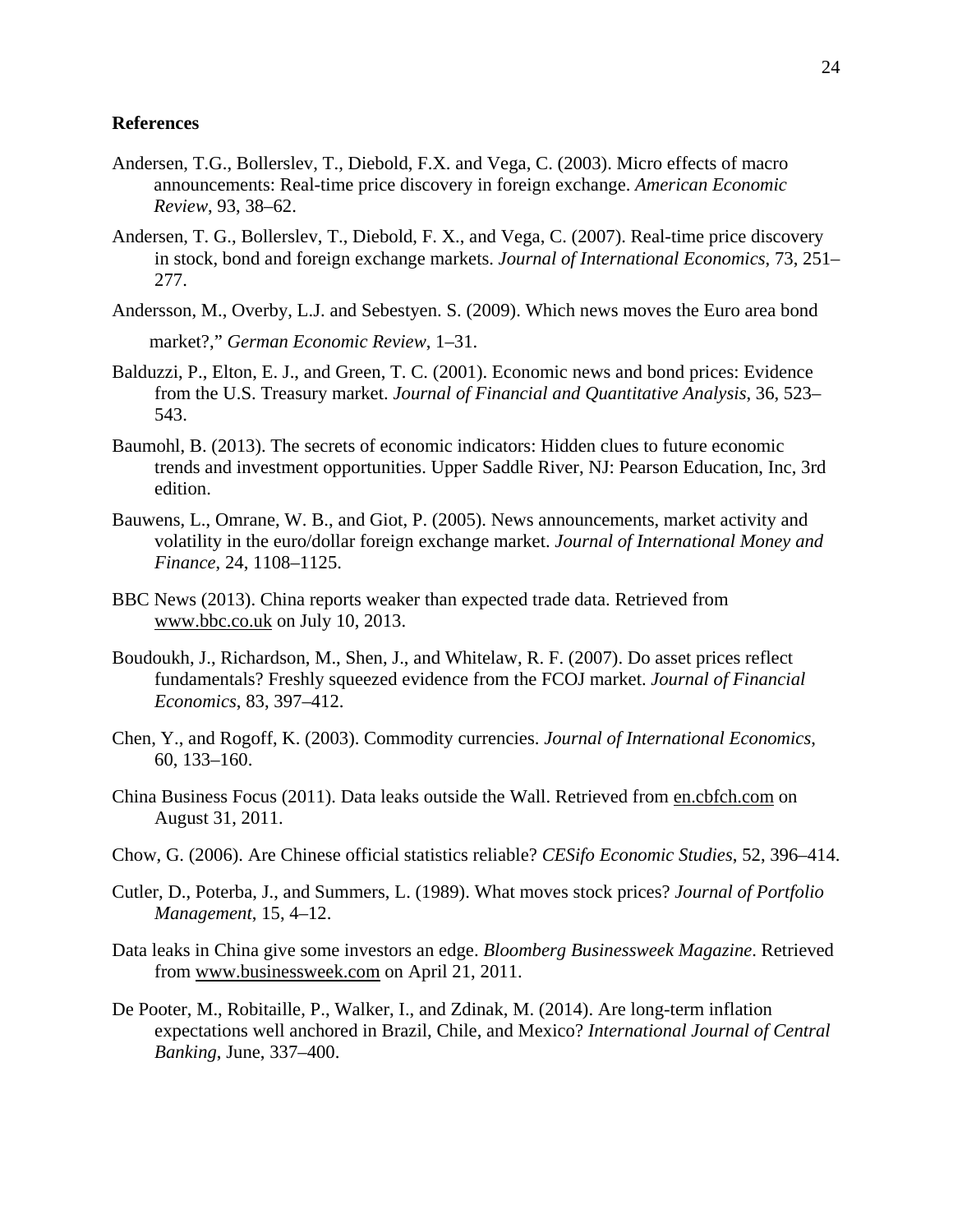- Elder, J., Miao, H., and Ramchander, S. (2012). Impact of macroeconomic news on metal futures. *Journal of Banking & Finance*, 36, 51–65.
- Feenstra, R. C. (1998). Integration of trade and disintegration of production in the global economy. *Journal of Economic Perspectives*, 12, 31–50.
- Forbes, K. J. (2004). The Asian flu and Russian virus: the international transmission of crises in firm-level data. *Journal of International Economics*, 63, 59–92.
- Frankel, J., and Meese, R. (1987). Are exchange rates excessively variable? In: Fischer, S. (Ed.), *NBER Macroeconomics Annual*, 1987. MIT Press, Cambridge, MA, 1117–1152.
- Girardin, E., Lunven, S. and Ma, G. (2012). Inflation and China's monetary policy reaction function: 1995–2011. *Restricted manuscript.*
- Griffin, J. M., Kelly, P. J., and Hirschey, N. H. (2011). How important is the financial media in global markets? *Review of Financial Studies*, 24, 3941–3992.
- Hashimoto, Y., and Ito, T. (2010). Effects of Japanese macroeconomic statistic announcements on the dollar/yen exchange rate: High-resolution picture. *Journal of the Japanese and International Economies*, 24, 334–354.
- Hausman, J., and Wongswan, J. (2011). Global asset prices and FOMC announcements. *Journal of International Money and Finance*, 30, 547–571.
- International Monetary Fund (2010): People's Republic of China: 2010 Article IV Consultation-Staff Report.
- International Monetary Fund (2014): People's Republic of China: 2014 Article IV Consultation-Staff Report.
- Kaminsky, G. L., and Reinhart, C. M. (2000). On crises, contagion, and confusion. *Journal of International Economics*, 51, 145–168.
- Koch-Weser, I. N. (2013). The reliability of China's economic data: An analysis of national output. *U.S.-China Economic and Security Review Commission Staff Research Project Report.*
- Kurov, A., Sancetta, A., Strasser, G., and Wolfe, M. H. (2015). Price drift before U.S. macroeconomic news: Private information about public announcements? *Working Paper*.
- Mitchell, M., and Mulherin, J. (1994). The impact of public information in the stock market. *Journal of Finance*, 49, 923–950.
- Orlik, T. (2011a). China's data leaks fall under scrutiny. *Wall Street Journal*, June 21, 2011.
- Orlik, T. (2011b). Understanding China's economic indicators: Translating the data into investment opportunities. Upper Saddle River, NJ: FT Press.
- Pearce, D. K., and Roley, V. V. (1985). Stock prices and economic news. *Journal of Business*, 58, 49–67.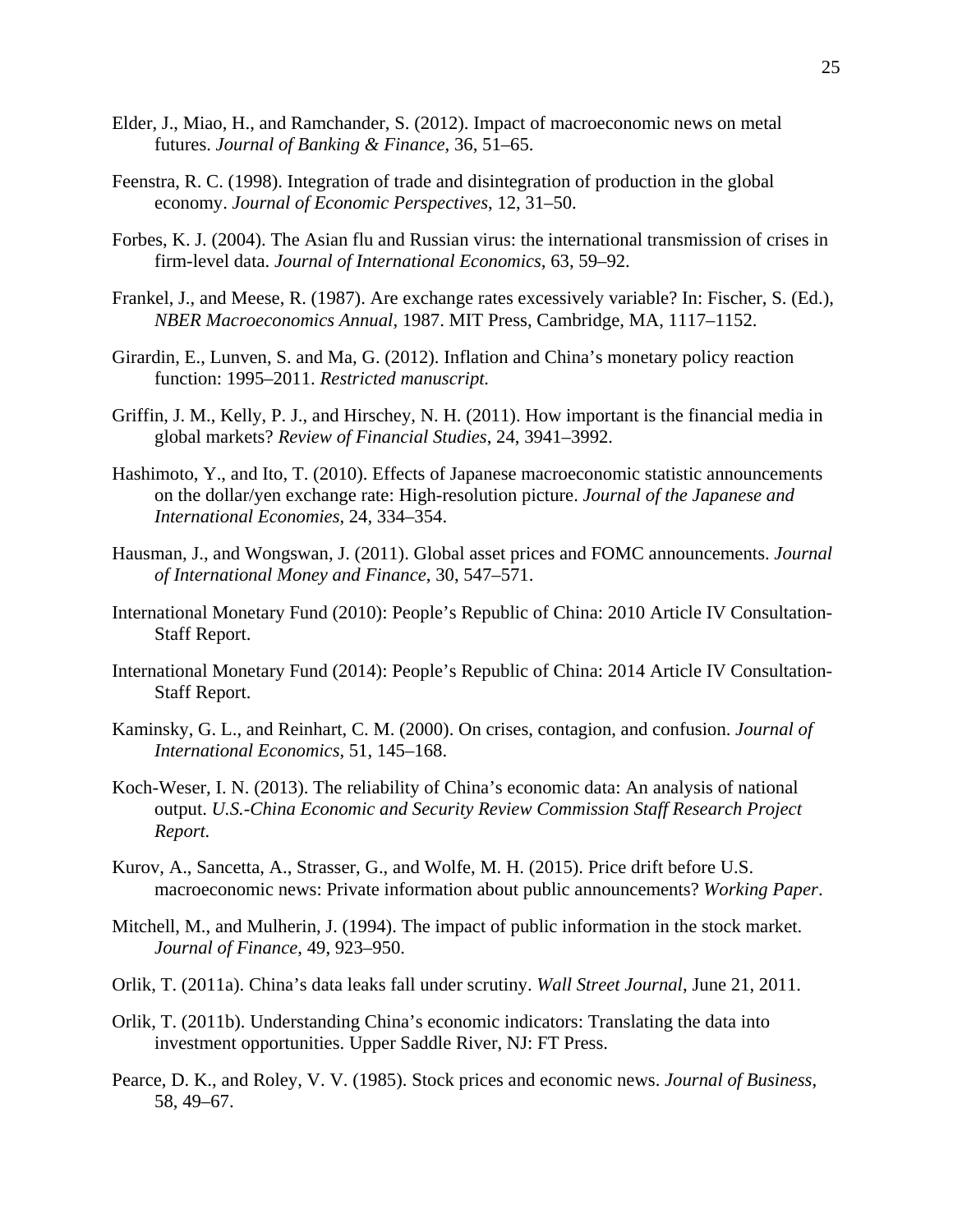- Rigobon, R., and Sack, B. (2008). Noisy macroeconomic announcements, monetary policy, and asset prices. In J. Y. Campbell (Ed.), Asset Prices and Monetary Policy. Chicago, IL: University of Chicago Press, pp. 335–370.
- Roache, S. K. (2012). China's impact on world commodity markets. *IMF Working Paper*, WP/12/115.
- Roll, R. (1988).  $R^2$ . *Journal of Finance*, 44, 1–17.
- Rooney, B. (2013). Bernanke and China send world stocks lower. *Wall Street Journal.* Retrieved from www.cnn.com on June 20, 2013.
- Samuelson, P.A. (2004). Where Ricardo and Mill rebut and confirm arguments of mainstream economists supporting globalization. *Journal of Economic Perspectives*, 18, 135–146.
- Sedgman, P. (2013). Copper weakens for second day as China's manufacturing slows, *Bloomberg Businessweek*. Retrieved from www.businessweek.com on April 30, 2013.
- Sevastopulo, D. and Hornby, L. (2013). China's export trade speeds up. *Financial Times*, December 9, 2013.
- Sinclair, T. M. (2012). Characteristics and implications of Chinese macroeconomic data Revisions. *The George Washington University Institute for International Economic Policy Working Paper Series*, IIEP-WP-2012-09.
- White, H. (1980). A heteroskedasticity-consistent covariance matrix estimator and a direct test for heteroskedasticity. *Econometrica*, 48, 817–838.
- Wongswan, J. (2006). Transmission of information across international equity markets, *Review of Financial Studies*, 19, 1157–1189.
- Xing, Y., and Detert, N. (2010). How the iPhone widens the United States trade deficit with the People's Republic of China, ADBI Working Paper 257 (Tokyo: ADBI).
- Zhang, D., Hamlin, K., and Fan, W. (2011). China central bank aide jailed for six years after leak of economic data. *Bloomberg News*. Retrieved from www.bloomberg.com on October 24, 2011.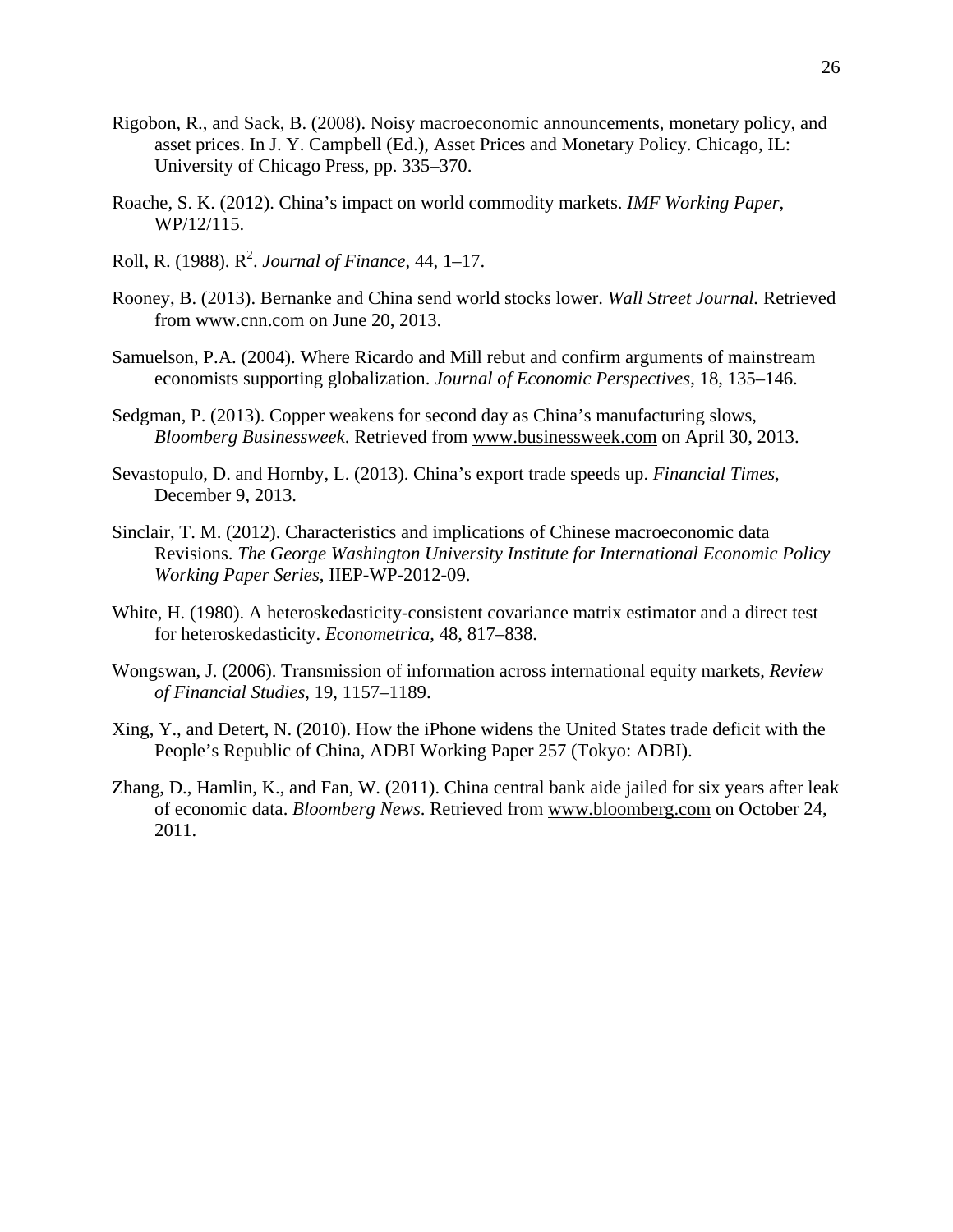|                |             |                          | Day of the Month    |                                                                    |                       |
|----------------|-------------|--------------------------|---------------------|--------------------------------------------------------------------|-----------------------|
|                |             |                          |                     |                                                                    |                       |
|                |             |                          |                     |                                                                    | Sourceb               |
| <b>GDP</b>     | Output      | Quarterly                | 15 <sup>th</sup>    | $\%$                                                               | <b>NBS</b>            |
| <b>INP</b>     | Output      | Monthly                  |                     | $\%$                                                               | <b>NBS</b>            |
| <b>PMI</b>     | Output      | Monthly                  | 1 <sup>st</sup>     | Index $(0 \text{ to } 100)$                                        | <b>CFLP &amp; NBS</b> |
| <b>CPI</b>     | Inflation   | Monthly                  | $11^{th}$           | $\%$                                                               | <b>NBS</b>            |
| PPI            | Inflation   | Monthly                  | $11^{th}$           | $\%$                                                               | <b>NBS</b>            |
| <b>RES</b>     | Consumption | Monthly                  | $11^{th}$           | $\%$                                                               | <b>NBS</b>            |
| <b>EXP</b>     | Trade       | Monthly                  | $10^{th}$           | $\%$                                                               | <b>GAC</b>            |
| <b>IMP</b>     | Trade       | Monthly                  | $10^{\text{th}}$    | $\%$                                                               | <b>GAC</b>            |
| <b>TRB</b>     | Trade       | Monthly                  | $10^{\text{th}}$    | <b>USD</b> billion                                                 | <b>GAC</b>            |
| FAI            | Investment  | Monthly                  | $11^{th}$           | $\%$                                                               | <b>NBS</b>            |
| <b>NYL</b>     | Financial   | Monthly                  | $10^{th} - 15^{th}$ | Yuan billion                                                       | <b>PBOC</b>           |
| <b>FER</b>     | Financial   | Quarterly                | $10^{th} - 15^{th}$ | <b>USD</b> billion                                                 | <b>PBOC</b>           |
| M1             | Monetary    | Monthly                  | $10^{th} - 15^{th}$ | $\%$                                                               | <b>PBOC</b>           |
| M <sub>2</sub> | Monetary    | Monthly                  | $10^{th} - 15^{th}$ | $\%$                                                               | <b>PBOC</b>           |
|                |             | Abbreviation<br>Category | Frequency           | when Announcement<br>is Usually Released <sup>a</sup><br>$11^{th}$ | Units                 |

**Table 1 Summary Information for Chinese Macroeconomic Announcements** 

<sup>a</sup> In January, April, July and October, the INP, Fixed Asset Investment and Retail Sales announcements are made on the 15<sup>th</sup> day of the month to be released simultaneously with the quarterly GDP release. Also, release dates sometimes vary from the above schedule.

<sup>b</sup> China Federation of Logistics and Purchasing (CFLP), General Administration of Customs (GAC), National Bureau of Statistics (NBS), and People's Bank of China (PBOC).

<sup>c</sup> Money supply M1 (YoY) and Trade Balance announcements are excluded from our analysis since they are highly correlated with Money supply M2 (YoY), and Exports (YoY) and Imports (YoY), respectively.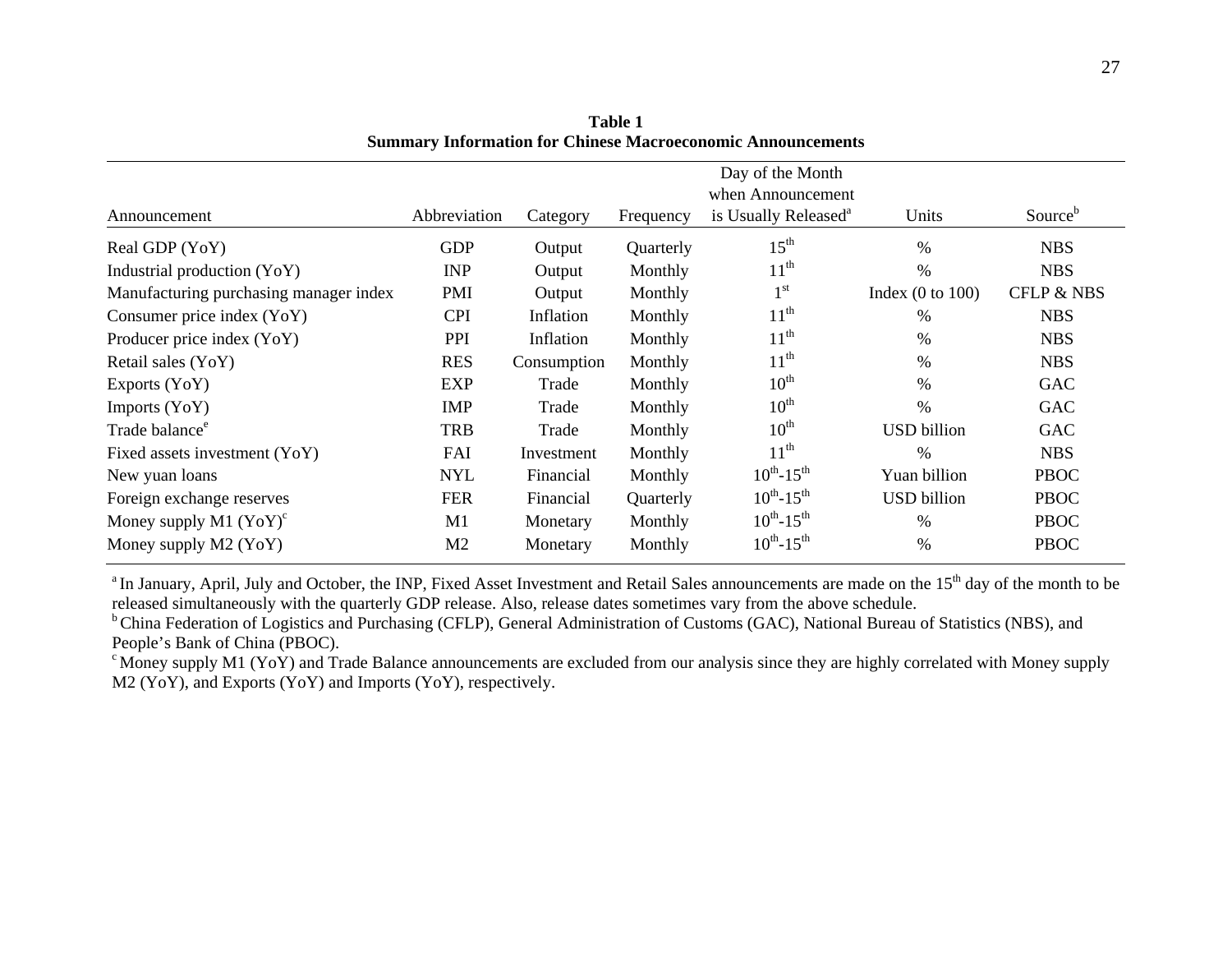|                            | Contract       |                              |                                                                   |
|----------------------------|----------------|------------------------------|-------------------------------------------------------------------|
|                            |                | Symbol Exchange <sup>a</sup> | Trading Hours (Eastern Time)                                      |
| <b>Stock Index Futures</b> |                |                              |                                                                   |
| E-mini $S\&P 500$          | <b>ES</b>      | <b>CME</b>                   | Su $18:00$ – Fr 17:15 with 45-minute breaks starting at 17:15     |
| E-mini Nasdaq-100          | <b>NQ</b>      | <b>CME</b>                   | Su $18:00$ – Fr 17:15 with 45-minute breaks starting at 17:15     |
| E-mini Dow                 | YM             | <b>CBOT</b>                  | Su $18:00$ – Fr 17:15 with 45-minute breaks starting at 17:15     |
| Nikkei 225 (Japan)         | <b>NK</b>      | <b>SGX</b>                   | Vary depending on U.S. daylight saving time                       |
| <b>MSCI</b> Taiwan         | TW             | <b>SGX</b>                   | Vary depending on U.S. daylight saving time                       |
| Hang Seng (Hong Kong)      | <b>HS</b>      | <b>HKFE</b>                  | Vary depending on U.S. daylight saving time                       |
| SPI 200 (Australia)        | AP             | <b>SFE</b>                   | Vary depending on U.S. and local daylight saving time             |
| Foreign Exchange Futures   |                |                              |                                                                   |
| Australian dollar          | 6A             | <b>CME</b>                   | Su $18:00$ – Fr 17:00 with 1-hour breaks starting at 17:00        |
| New Zealand dollar         | 6N             | <b>CME</b>                   | Su $18:00$ – Fr 17:00 with 1-hour breaks starting at 17:00        |
| Canadian dollar            | 6C             | CME                          | Su $18:00$ – Fr 17:00 with 1-hour breaks starting at 17:00        |
| Euro                       | 6E             | <b>CME</b>                   | Su $18:00$ – Fr 17:00 with 1-hour breaks starting at 17:00        |
| <b>British Pound</b>       | 6 <sub>B</sub> | <b>CME</b>                   | Su $18:00$ – Fr 17:00 with 1-hour breaks starting at 17:00        |
| Japanese Yen               | 6J             | <b>CME</b>                   | Su $18:00$ – Fr 17:00 with 1-hour breaks starting at 17:00        |
| <b>U.S. Dollar Index</b>   | <b>DX</b>      | ICE                          | Su $18:00$ – Fr 17:00 with 3-hour breaks starting at 17:00        |
| <b>Commodity Futures</b>   |                |                              |                                                                   |
| Crude Oil                  | CL             |                              | NYMEX Su 18:00 – Fr 17:15 with 45-minute breaks starting at 17:15 |
| Copper                     | HG             | <b>COMEX</b>                 | Su $18:00$ – Fr 17:15 with 45-minute breaks starting at 17:15     |
| Silver                     | <b>SI</b>      |                              | COMEX Su 18:00 – Fr 17:15 with 45-minute breaks starting at 17:15 |
| Cotton                     | <b>CT</b>      | <b>ICE</b>                   | Su 21:00 – Fr 14:30 with breaks from 14:30 to 21:00               |
| Corn                       | <b>ZC</b>      | <b>CBOT</b>                  | Mo-Fr 9:30-14:15 & Su-Fr 20:00-8:45                               |
| Wheat                      | ZW             | <b>CBOT</b>                  | Mo-Fr 9:30-14:15 & Su-Fr 20:00-8:45                               |
| Soybeans                   | <b>ZS</b>      | <b>CBOT</b>                  | Mo-Fr 9:30-14:15 & Su-Fr 20:00-8:45                               |

**Table 2 Summary Information for Futures Markets** 

<sup>a</sup> Chicago Board of Trade (CBOT), Chicago Mercantile Exchange (CME), Commodity Exchange (COMEX), IntercontinentalExchange (ICE), New York Mercantile Exchange (NYMEX), Singapore Exchange (SGX), Hong Kong Futures Exchange (HKFE), Sydney Futures Exchange (SFE). All CBOT, CME, COMEX and NYMEX contracts are traded on the CME's Globex electronic platform. U.S. Dollar Index and cotton futures contracts are traded on the ICE electronic platform.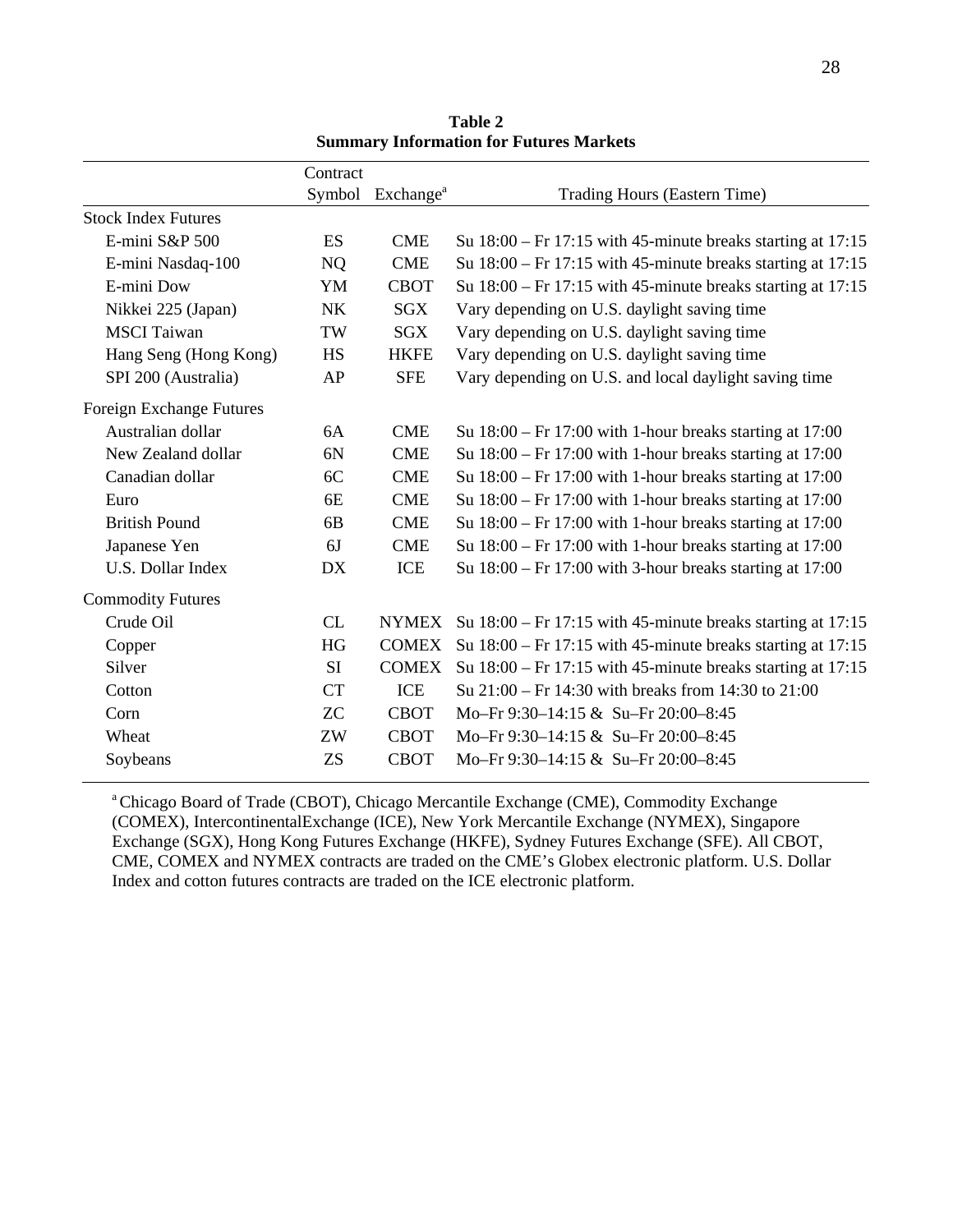|                                | N  | <b>PMI</b>       | $R^2$ |
|--------------------------------|----|------------------|-------|
| <b>Stock Index Futures</b>     |    |                  |       |
| E-mini S&P 500                 | 35 | $0.10(0.02)$ *** | 0.452 |
| E-mini Nasdaq-100              | 35 | $0.10(0.03)$ *** | 0.463 |
| E-mini Dow                     | 35 | $0.09(0.02)$ *** | 0.467 |
| Nikkei 225 (Japan)             | 35 | 0.07(0.05)       | 0.101 |
| <b>MSCI</b> Taiwan             | 31 | 0.09(0.08)       | 0.091 |
| SPI 200 (Australia)            | 32 | $0.12(0.04)$ **  | 0.213 |
| Foreign Exchange Futures       |    |                  |       |
| Australian dollar              | 35 | $0.12(0.03)$ *** | 0.410 |
| New Zealand dollar             | 35 | $0.09(0.02)$ *** | 0.313 |
| Canadian dollar                | 35 | $0.04(0.01)$ *** | 0.309 |
| Euro                           | 35 | $0.03(0.01)$ *** | 0.171 |
| <b>British Pound</b>           | 35 | $0.03(0.01)$ *** | 0.381 |
| Japanese Yen                   | 35 | $-0.04(0.02)$ ** | 0.123 |
| <b>U.S. Dollar Index</b>       | 35 | $-0.01(0.01)$    | 0.042 |
| <b>Commodity Futures</b>       |    |                  |       |
| Crude Oil                      | 35 | $0.11(0.02)$ *** | 0.552 |
| Copper                         | 35 | $0.18(0.04)$ *** | 0.356 |
| Silver                         | 35 | $0.06(0.03)$ **  | 0.189 |
| Cotton                         | 18 | $0.32(0.14)$ **  | 0.240 |
| Corn                           | 33 | 0.04(0.06)       | 0.013 |
| Wheat                          | 33 | 0.06(0.08)       | 0.019 |
| Soybeans                       | 33 | 0.06(0.04)       | 0.033 |
| Standard deviation of surprise |    | 0.845            |       |

**Table 3 Response of Futures Prices to the Manufacturing Purchasing Manager Index (PMI) Announcement** 

The table shows the estimated responses of futures returns to unexpected changes in the Manufacturing Purchasing Manager Index (PMI). The Hang Seng (Hong Kong) index futures are excluded because they do not trade at the time of the PMI announcements. The sample period is from September 30, 2009 through December 31, 2013. The number of observations varies across the futures markets due to different trading hours. The regression includes an intercept term and is estimated using OLS with the White (1980) heteroskedasticity consistent covariance matrix. The coefficients represent the effects of a one standard deviation surprise. In the foreign exchange markets, a positive coefficient signifies currency appreciation. The futures returns are computed from 10 minutes before to 10 minutes after the announcement. Standard errors are shown in parentheses. \*, \*\*, \*\*\* indicate statistical significance at 10%, 5%, and 1% levels, respectively.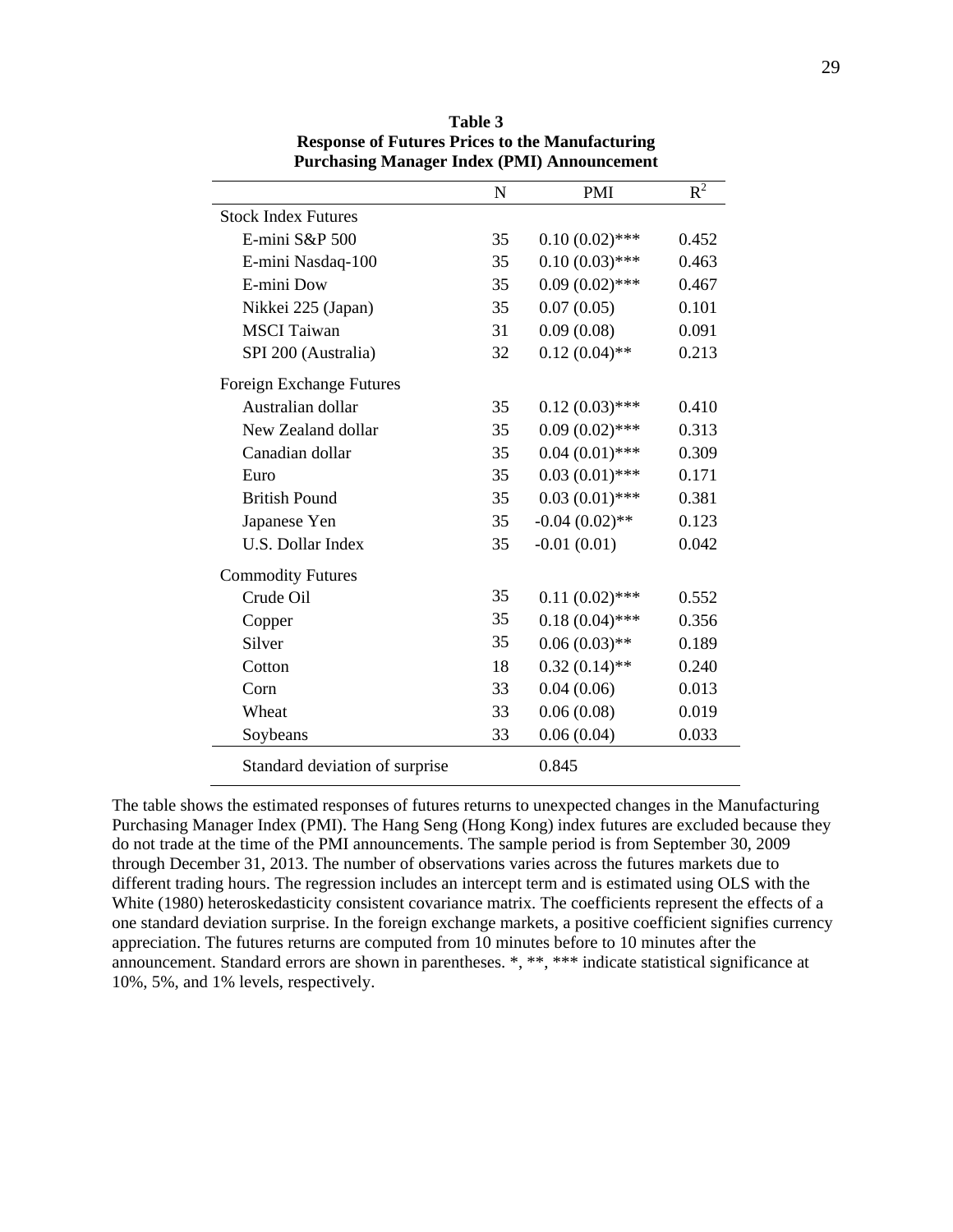|                                | $\mathbf N$ | <b>GDP</b>       | Industrial<br>Production | <b>Retail Sales</b> | <b>Fixed Asset</b><br>Investment | $R^2$ |
|--------------------------------|-------------|------------------|--------------------------|---------------------|----------------------------------|-------|
| <b>Stock Index Futures</b>     |             |                  |                          |                     |                                  |       |
| E-mini S&P 500                 | 42          | $0.09(0.04)$ **  | $0.06(0.02)$ **          | 0.03(0.02)          | 0.03(0.02)                       | 0.131 |
| E-mini Nasdaq-100              | 42          | $0.08(0.04)$ **  | $0.05(0.02)$ **          | 0.02(0.02)          | 0.02(0.02)                       | 0.093 |
| E-mini Dow                     | 42          | $0.07(0.03)$ **  | $0.06(0.02)$ **          | 0.02(0.02)          | 0.02(0.02)                       | 0.097 |
| Nikkei 225 (Japan)             | 41          | 0.06(0.04)       | $0.10(0.03)$ ***         | $0.05(0.02)*$       | $-0.01(0.03)$                    | 0.234 |
| <b>MSCI</b> Taiwan             | 41          | $0.11(0.04)$ **  | 0.04(0.02)               | $-0.03(0.03)$       | $-0.01(0.03)$                    | 0.205 |
| Hang Seng (Hong Kong)          | 40          | 0.13(0.08)       | $0.17(0.05)$ ***         | $0.11(0.05)$ **     | 0.01(0.05)                       | 0.201 |
| SPI 200 (Australia)            | 39          | 0.07(0.05)       | $0.12(0.04)$ ***         | $0.13(0.04)$ **     | 0.05(0.04)                       | 0.180 |
| Foreign Exchange Futures       |             |                  |                          |                     |                                  |       |
| Australian dollar              | 42          | $0.11(0.05)$ **  | $0.07(0.02)$ ***         | 0.03(0.02)          | $0.05(0.03)$ **                  | 0.288 |
| New Zealand dollar             | 42          | 0.07(0.06)       | $0.07(0.02)$ ***         | 0.04(0.03)          | 0.05(0.03)                       | 0.201 |
| Canadian dollar                | 42          | $0.06(0.03)$ **  | $0.02(0.01)*$            | 0.004(0.01)         | 0.01(0.01)                       | 0.227 |
| Euro                           | 42          | $0.05(0.02)$ **  | $0.02(0.01)*$            | $-0.002(0.01)$      | 0.01(0.01)                       | 0.279 |
| <b>British Pound</b>           | 42          | $0.03(0.01)*$    | $0.02(0.01)$ ***         | 0.01(0.01)          | 0.004(0.01)                      | 0.244 |
| Japanese Yen                   | 42          | $-0.05(0.03)*$   | $-0.04(0.01)$ **         | $-0.02(0.01)$       | $-0.01(0.01)$                    | 0.256 |
| U.S. Dollar Index              | 42          | $-0.04(0.02)$ ** | $-0.02(0.01)$ *          | 0.002(0.01)         | $-0.01(0.01)$                    | 0.210 |
| <b>Commodity Futures</b>       |             |                  |                          |                     |                                  |       |
| Crude Oil                      | 42          | $0.13(0.08)*$    | $0.08(0.03)$ **          | 0.04(0.03)          | 0.05(0.03)                       | 0.271 |
| Copper                         | 42          | $0.25(0.10)$ **  | 0.05(0.04)               | 0.01(0.04)          | 0.03(0.04)                       | 0.244 |
| Silver                         | 42          | $0.23(0.13)*$    | $0.11(0.04)$ ***         | 0.02(0.03)          | 0.08(0.06)                       | 0.338 |
| Cotton                         | 39          | $0.19(0.08)$ **  | $-0.08(0.05)$            | 0.02(0.05)          | $-0.05(0.04)$                    | 0.123 |
| Corn                           | 42          | 0.01(0.03)       | $0.04(0.02)$ **          | $0.03(0.02)*$       | 0.01(0.01)                       | 0.079 |
| Wheat                          | 42          | 0.01(0.03)       | 0.01(0.02)               | 0.03(0.02)          | $0.03(0.01)$ **                  | 0.046 |
| Soybeans                       | 42          | 0.04(0.03)       | $0.05(0.02)$ **          | $0.04(0.02)$ **     | 0.003(0.02)                      | 0.197 |
| Standard deviation of surprise |             | 0.21%            | 1.23%                    | 1.36%               | 0.48%                            |       |

**Table 4 Response of Futures Prices to the Real Gross Domestic Product, Industrial Production (Value Added of Industry), Retail Sales, and Fixed Asset Investment Announcements** 

The table shows the estimated responses of futures returns to unexpected changes in the Real Gross Domestic Product, Industrial Production (Value Added of Industry), Retail Sales, and Fixed Asset Investment. These announcements are made simultaneously. The sample period is from September 30, 2009 through December 31, 2013. The number of observations varies across the futures markets due to different trading hours. The regression includes an intercept term and is estimated using OLS with the White (1980) heteroskedasticity consistent covariance matrix. The coefficients represent the effects of a one standard deviation surprise. In the foreign exchange markets, a positive coefficient signifies currency appreciation. The futures returns are computed from 10 minutes before to 10 minutes after the announcement. Standard errors are shown in parentheses. \*, \*\*, \*\*\* indicate statistical significance at 10%, 5%, and 1% levels, respectively.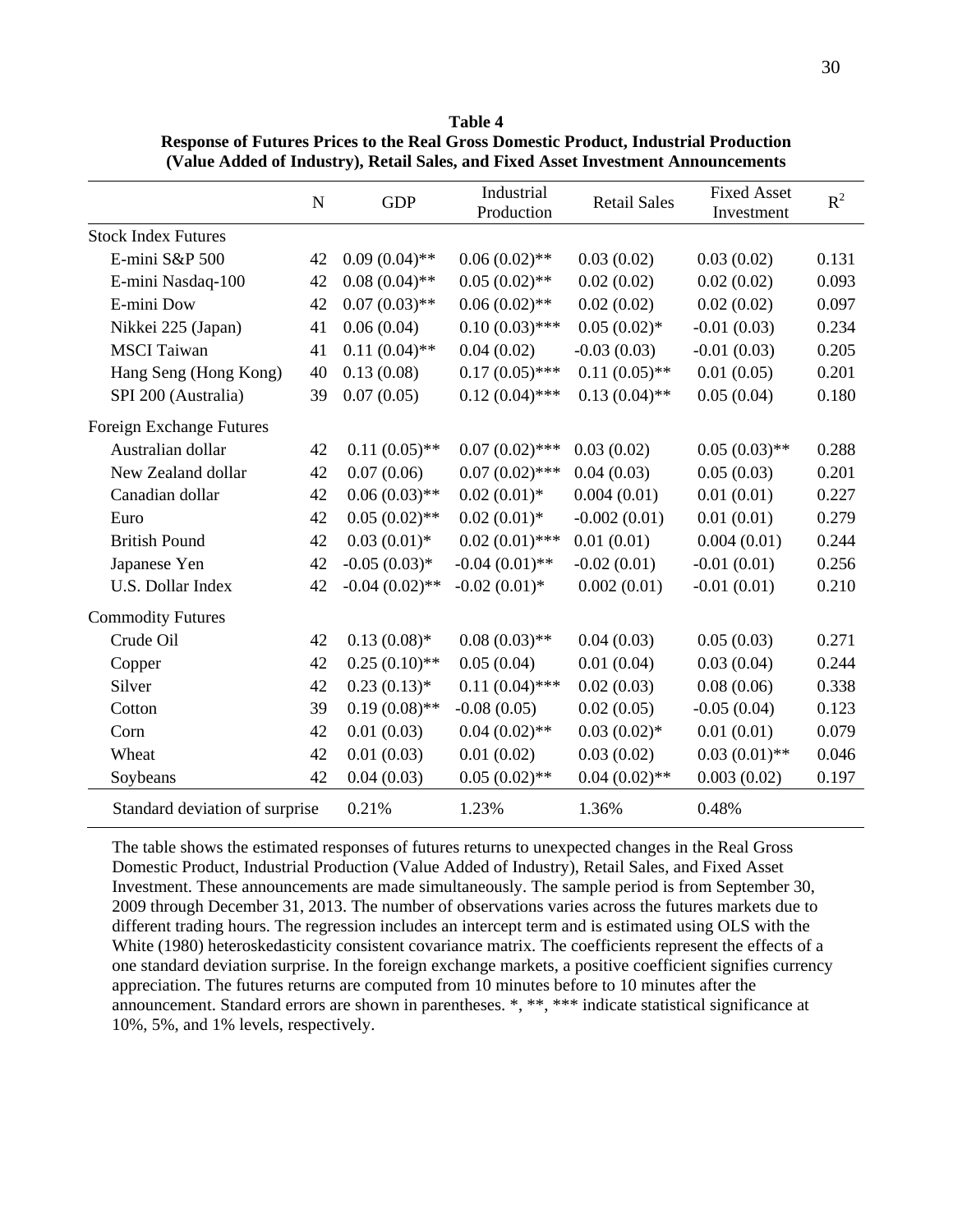|                            |                           | U.S. Announcements |                     |       |                              |       |                      | Japanese Announcements |                              |       |  |
|----------------------------|---------------------------|--------------------|---------------------|-------|------------------------------|-------|----------------------|------------------------|------------------------------|-------|--|
|                            | <b>Purchasing Manager</b> |                    | GDP (Advance,       |       |                              |       | <b>GDP</b>           |                        |                              |       |  |
|                            | Index (PMI)               |                    | Preliminary, Final) |       | <b>Industrial Production</b> |       | (Preliminary, Final) |                        | <b>Industrial Production</b> |       |  |
|                            | Response Coef.            | $R^2$              | Response Coef.      | $R^2$ | Response Coef.               | $R^2$ | Response Coef.       | $R^2$                  | Response Coef.               | $R^2$ |  |
| <b>Stock Index Futures</b> |                           |                    |                     |       |                              |       |                      |                        |                              |       |  |
| E-mini S&P 500             | $0.26(0.05)$ ***          | 0.408              | $0.09(0.04)$ ***    | 0.164 | 0.03(0.02)                   | 0.041 | $0.05(0.02)$ **      | 0.202                  | 0.01(0.01)                   | 0.029 |  |
| E-mini Nasdaq-100          | $0.24(0.06)$ ***          | 0.314              | $0.07(0.03)$ ***    | 0.135 | 0.02(0.02)                   | 0.029 | $0.04(0.02)$ **      | 0.168                  | 0.001(0.01)                  | 0.001 |  |
| E-mini Dow                 | $0.25(0.05)$ ***          | 0.422              | $0.09(0.03)$ ***    | 0.162 | $0.03(0.02)$ *               | 0.054 | $0.04(0.02)$ **      | 0.211                  | 0.01(0.01)                   | 0.023 |  |
| SPI 200 (Australia)        | $0.20(0.04)$ ***          | 0.377              | $0.05(0.03)*$       | 0.067 | $0.06(0.02)$ ***             | 0.176 | 0.02(0.03)           | 0.005                  | 0.03(0.02)                   | 0.017 |  |
| Foreign Exchange Futures   |                           |                    |                     |       |                              |       |                      |                        |                              |       |  |
| Australian dollar          | $0.06(0.03)*$             | 0.087              | $-0.03(0.02)$       | 0.059 | $0.03(0.01)$ **              | 0.082 | $0.05(0.01)$ ***     | 0.234                  | $-0.001(0.01)$               | 0.001 |  |
| New Zealand dollar         | 0.04(0.03)                | 0.049              | $-0.04(0.02)$ *     | 0.069 | $0.03(0.02)$ *               | 0.051 | 0.01(0.02)           | 0.007                  | $-0.001(0.01)$               | 0.003 |  |
| Canadian dollar            | $0.09(0.02)$ ***          | 0.260              | 0.01(0.02)          | 0.004 | $0.03(0.01)$ **              | 0.086 | $0.02(0.01)$ **      | 0.168                  | 0.004(0.004)                 | 0.010 |  |
| Euro                       | $-0.03(0.03)$             | 0.027              | $-0.07(0.02)$ ***   | 0.244 | 0.01(0.01)                   | 0.005 | 0.04(0.01)           | 0.066                  | 0.001(0.01)                  | 0.000 |  |
| <b>British Pound</b>       | $-0.03(0.02)$             | 0.019              | $-0.06(0.01)$ ***   | 0.231 | 0.004(0.01)                  | 0.006 | 0.01(0.01)           | 0.053                  | $-0.01(0.01)$                | 0.044 |  |
| Japanese Yen               | $-0.14(0.01)$ ***         | 0.649              | $-0.15(0.02)$ ***   | 0.526 | $-0.03(0.02)$                | 0.087 | $-0.02(0.01)$ *      | 0.064                  | $-0.004(0.01)$               | 0.005 |  |
| U.S. Dollar Index          | 0.03(0.02)                | 0.053              | $0.07(0.02)$ ***    | 0.329 | $-0.01(0.01)$                | 0.005 | $-0.004(0.01)$       | 0.024                  | 0.001(0.002)                 | 0.004 |  |
| <b>Commodity Futures</b>   |                           |                    |                     |       |                              |       |                      |                        |                              |       |  |
| Crude Oil                  | $0.24(0.05)$ **           | 0.331              | $0.11(0.05)$ **     | 0.115 | $0.11(0.04)$ ***             | 0.109 | 0.03(0.02)           | 0.127                  | $0.03(0.01)$ **              | 0.048 |  |
| Copper                     | $0.14(0.05)$ ***          | 0.195              | $0.10(0.04)$ **     | 0.094 | $0.07(0.03)$ **              | 0.082 | $0.07(0.03)$ **      | 0.184                  | $0.06(0.03)*$                | 0.089 |  |
| Silver                     | $-0.12(0.08)$             | 0.051              | $-0.27(0.06)$ ***   | 0.238 | $-0.04(0.03)$                | 0.029 | $0.05(0.02)$ *       | 0.075                  | $0.10(0.06)*$                | 0.239 |  |
| St. dev. of surprise       | 1.84                      |                    | 0.38%               |       | 0.38%                        |       | 0.87%                |                        | 1.40%                        |       |  |

**Table 5 Response of Futures Prices to Comparable U.S. and Japanese Macroeconomic Announcements** 

The sample period is from September 30, 2009 through December 31, 2013. The sample contains 51 observations for U.S. PMI, 52 observations for U.S. GDP, 51 observations for U.S. Industrial Production, 34 observations for Japanese GDP (except for the E-mini Nasdaq-100 and SPI 200 markets where there are 33 observations), and 50 observations for Japanese Industrial Production (except for the SPI 200 market where there are 46 observations). PMI announcement is not available for Japan. Asian index futures and agricultural commodity futures markets are excluded because they do not trade at the time of these announcements. The regression includes an intercept term and is estimated using OLS with the White (1980) heteroskedasticity consistent covariance matrix. The futures returns are computed from 10 minutes before to 10 minutes after the announcement. Standard errors are shown in parentheses. \*, \*\*, \*\*\* indicate statistical significance at 10%, 5%, and 1% levels, respectively.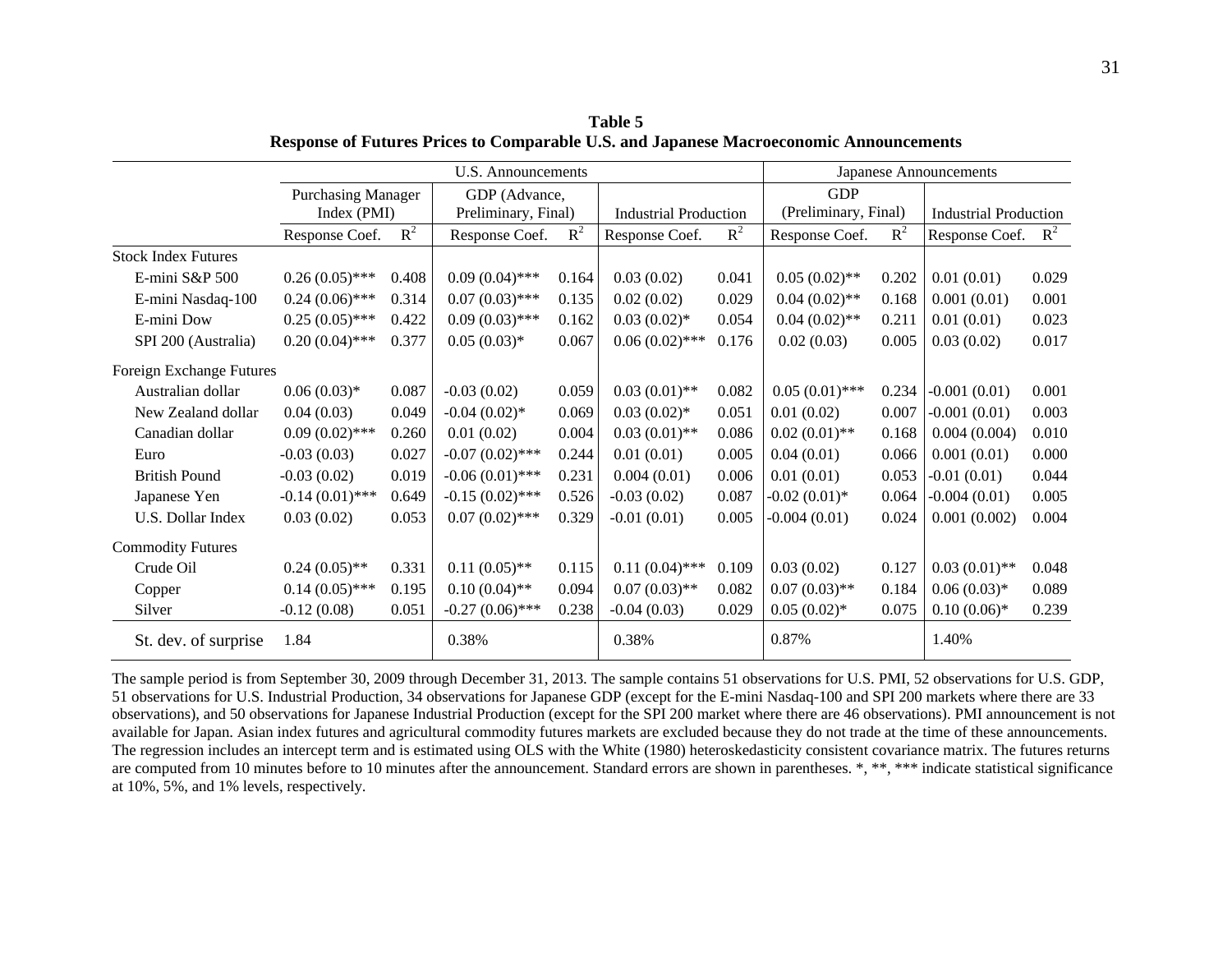|                                | ${\bf N}$ | <b>Exports</b>   | <b>Imports</b>   | $R^2$ |
|--------------------------------|-----------|------------------|------------------|-------|
| <b>Stock Index Futures</b>     |           |                  |                  |       |
| E-mini S&P 500                 | 36        | $0.03(0.01)$ *** | $-0.002(0.01)$   | 0.275 |
| E-mini Nasdaq-100              | 36        | $0.03(0.01)$ **  | $-0.004(0.01)$   | 0.243 |
| E-mini Dow                     | 36        | $0.03(0.01)$ *** | $-0.001(0.01)$   | 0.195 |
| Nikkei 225 (Japan)             | 34        | 0.06(0.04)       | $-0.01(0.03)$    | 0.088 |
| <b>MSCI</b> Taiwan             | 34        | 0.04(0.04)       | 0.04(0.03)       | 0.125 |
| Hang Seng (Hong Kong)          | 31        | $0.11(0.06)*$    | 0.06(0.04)       | 0.315 |
| SPI 200 (Australia)            | 36        | 0.03(0.03)       | 0.06(0.03)       | 0.216 |
| Foreign Exchange Futures       |           |                  |                  |       |
| Australian dollar              | 36        | 0.05(0.04)       | 0.04(0.03)       | 0.297 |
| New Zealand dollar             | 36        | 0.02(0.02)       | 0.03(0.02)       | 0.185 |
| Canadian dollar                | 36        | 0.01(0.01)       | 0.01(0.01)       | 0.213 |
| Euro                           | 36        | 0.01(0.01)       | 0.01(0.01)       | 0.121 |
| <b>British Pound</b>           | 36        | 0.002(0.01)      | 0.01(0.01)       | 0.036 |
| Japanese Yen                   | 36        | $-0.01(0.02)$    | $-0.01(0.02)$    | 0.048 |
| <b>U.S. Dollar Index</b>       | 36        | $-0.01(0.01)$    | $-0.01(0.01)$    | 0.125 |
| <b>Commodity Futures</b>       |           |                  |                  |       |
| Crude Oil                      | 36        | 0.03(0.02)       | 0.01(0.02)       | 0.068 |
| Copper                         | 36        | 0.02(0.03)       | 0.04(0.03)       | 0.077 |
| Silver                         | 36        | 0.04(0.04)       | 0.02(0.04)       | 0.052 |
| Cotton                         | 35        | $0.09(0.05)*$    | 0.01(0.04)       | 0.174 |
| Corn                           | 36        | 0.01(0.01)       | $-0.04(0.02)$    | 0.059 |
| Wheat                          | 36        | 0.02(0.02)       | $-0.05(0.02)$ ** | 0.160 |
| Soybeans                       | 36        | $-0.01(0.01)$    | $-0.01(0.02)$    | 0.044 |
| Standard deviation of surprise |           | 7.25%            | 7.81%            |       |

**Table 6 Response of Futures Prices to the Exports and Imports Announcements** 

The table shows the estimated responses of futures returns to unexpected changes in Exports and Imports. These announcements are made simultaneously. The Trade Balance is also released simultaneously with these announcements but is omitted from the model as it contains no information beyond Exports and Imports. The sample period is from September 30, 2009 through December 31, 2013. The number of observations varies across the futures markets due to different trading hours. The regression includes an intercept term and is estimated using OLS with the White (1980) heteroskedasticity consistent covariance matrix. The coefficients represent the effects of a one standard deviation surprise. In the foreign exchange markets, a positive coefficient signifies currency appreciation. The futures returns are computed from 10 minutes before to 10 minutes after the announcement. Standard errors are shown in parentheses. \*, \*\*, \*\*\* indicate statistical significance at 10%, 5%, and 1% levels, respectively.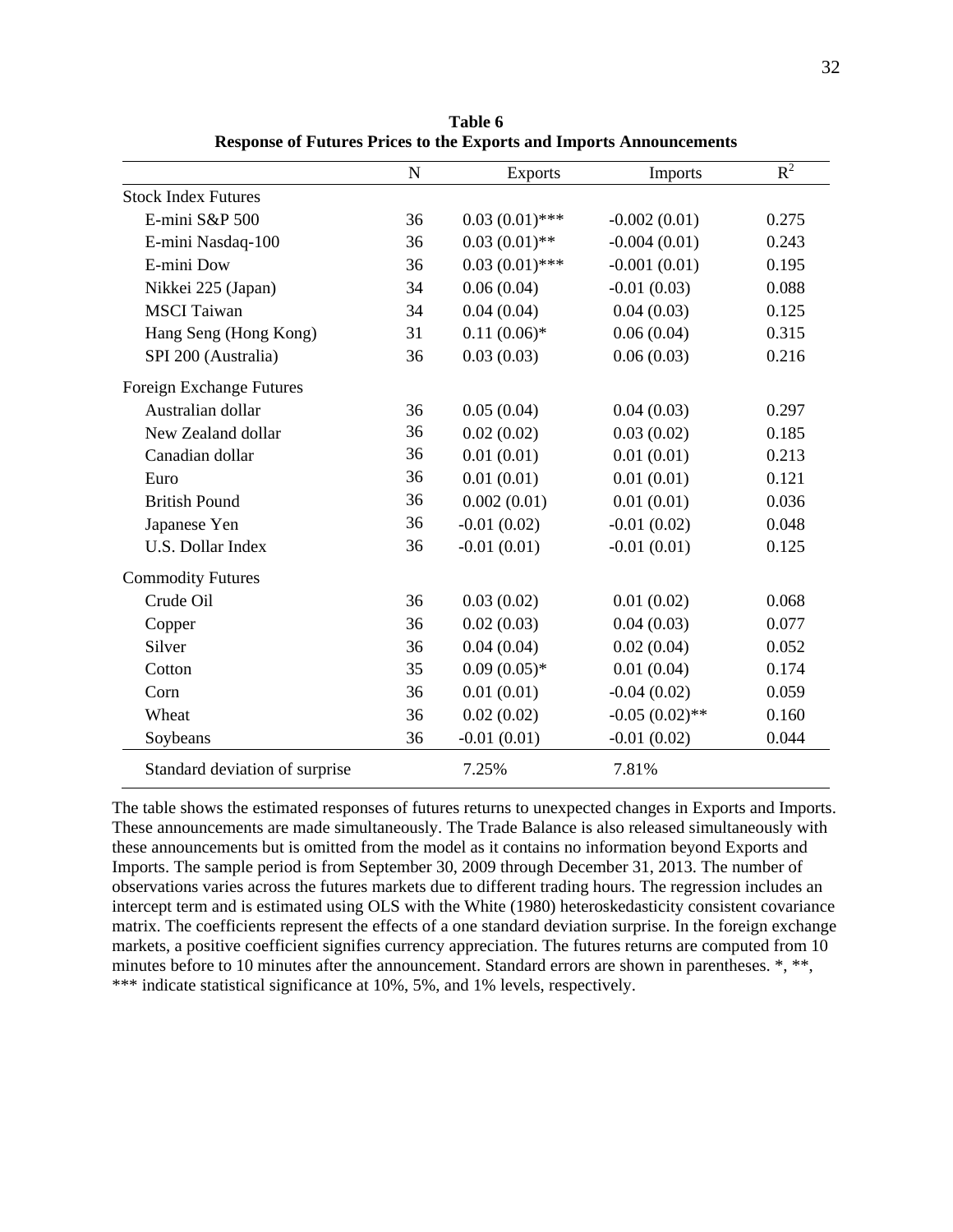|                                | $\mathbf N$ | <b>CPI</b>        | PPI            | $R^2$ |
|--------------------------------|-------------|-------------------|----------------|-------|
| <b>Stock Index Futures</b>     |             |                   |                |       |
| E-mini S&P 500                 | 42          | $-0.02(0.01)$     | $-0.01(0.01)$  | 0.020 |
| E-mini Nasdaq-100              | 42          | $-0.02(0.01)$     | $-0.01(0.01)$  | 0.036 |
| E-mini Dow                     | 42          | $-0.01(0.01)$     | $-0.01(0.01)$  | 0.023 |
| Nikkei 225 (Japan)             | 41          | $-0.01(0.02)$     | $-0.02(0.02)$  | 0.014 |
| <b>MSCI</b> Taiwan             | 38          | $-0.08(0.03)$ **  | 0.01(0.03)     | 0.089 |
| Hang Seng (Hong Kong)          | 39          | $-0.08(0.05)$     | $-0.01(0.04)$  | 0.047 |
| SPI 200 (Australia)            | 40          | $-0.03(0.02)$ *   | $-0.01(0.03)$  | 0.046 |
| Foreign Exchange Futures       |             |                   |                |       |
| Australian dollar              | 42          | $-0.05(0.02)$ **  | 0.01(0.02)     | 0.092 |
| New Zealand dollar             | 42          | $-0.05(0.02)$ *** | $-0.01(0.02)$  | 0.121 |
| Canadian dollar                | 42          | $-0.01(0.01)$     | $-0.01(0.01)$  | 0.065 |
| Euro                           | 42          | $-0.01(0.01)$     | 0.003(0.01)    | 0.018 |
| <b>British Pound</b>           | 42          | $-0.01(0.01)$     | $-0.01(0.01)$  | 0.061 |
| Japanese Yen                   | 42          | $0.02(0.01)$ **   | 0.01(0.01)     | 0.086 |
| <b>U.S. Dollar Index</b>       | 42          | 0.01(0.01)        | $-0.002(0.01)$ | 0.008 |
| <b>Commodity Futures</b>       |             |                   |                |       |
| Crude Oil                      | 42          | $-0.06(0.02)$ *** | 0.002(0.02)    | 0.111 |
| Copper                         | 42          | $-0.05(0.03)$     | 0.04(0.04)     | 0.065 |
| Silver                         | 42          | $-0.06(0.03)$ **  | 0.004(0.03)    | 0.082 |
| Cotton                         | 34          | $-0.21(0.13)$     | $-0.02(0.08)$  | 0.168 |
| Corn                           | 42          | $-0.03(0.02)$ *   | $-0.003(0.02)$ | 0.051 |
| Wheat                          | 42          | $-0.02(0.02)$     | $-0.02(0.02)$  | 0.036 |
| Soybeans                       | 42          | $-0.02(0.02)$     | 0.02(0.02)     | 0.044 |
| Standard deviation of surprise |             | 0.23%             | 0.40%          |       |

**Table 7 Response of Futures Prices to Inflation Announcements** 

The table shows the estimated responses of futures returns to changes in Consumer Price Index (CPI) and Producer Price Index (PPI). These announcements are made simultaneously. The sample period is from September 30, 2009 through December 31, 2013. The number of observations varies across the futures markets due to different trading hours. The regression includes an intercept term and is estimated using OLS with the White (1980) heteroskedasticity consistent covariance matrix. The coefficients represent the effects of a one standard deviation surprise. In the foreign exchange markets, a positive coefficient signifies currency appreciation. The futures returns are computed from 10 minutes before to 10 minutes after the announcement. Standard errors are shown in parentheses. \*, \*\*, \*\*\* indicate statistical significance at 10%, 5%, and 1% levels, respectively.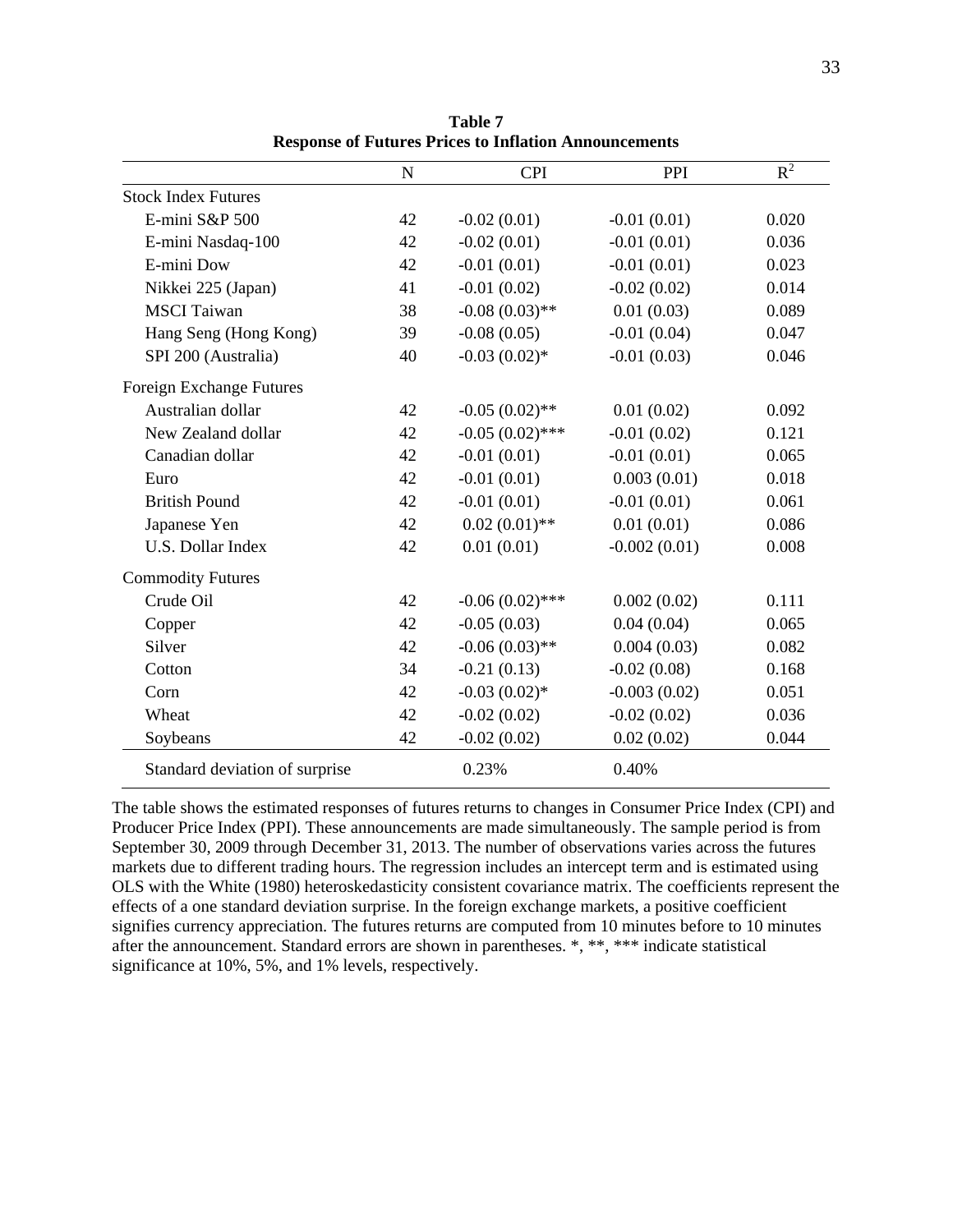|                                | $\mathbf N$ | Money Supply<br>M <sub>2</sub> | New Yuan<br>Loans | Foreign Exchange<br>Reserves | $R^2$ |
|--------------------------------|-------------|--------------------------------|-------------------|------------------------------|-------|
| <b>Stock Index Futures</b>     |             |                                |                   |                              |       |
| E-mini S&P 500                 | 51          | 0.02(0.02)                     | $-0.01(0.01)$     | 0.02(0.03)                   | 0.026 |
| E-mini Nasdaq-100              | 51          | 0.02(0.02)                     | $-0.01(0.01)$     | 0.04(0.03)                   | 0.049 |
| E-mini Dow                     | 51          | 0.02(0.02)                     | $-0.01(0.01)$     | 0.02(0.02)                   | 0.037 |
| Nikkei 225 (Japan)             | 37          | $-0.02(0.04)$                  | 0.14(0.11)        | 0.01(0.04)                   | 0.126 |
| <b>MSCI</b> Taiwan             | 36          | $-0.08(0.03)$ **               | $0.15(0.06)$ **   | 0.02(0.05)                   | 0.195 |
| Hang Seng (Hong Kong)          | 45          | 0.06(0.06)                     | 0.01(0.06)        | 0.01(0.07)                   | 0.041 |
| SPI 200 (Australia)            | 38          | 0.01(0.02)                     | 0.01(0.04)        | $-0.01(0.03)$                | 0.010 |
| Foreign Exchange Futures       |             |                                |                   |                              |       |
| Australian dollar              | 51          | 0.02(0.02)                     | 0.01(0.02)        | $-0.002(0.03)$               | 0.039 |
| New Zealand dollar             | 51          | 0.01(0.02)                     | $-0.002(0.02)$    | 0.003(0.03)                  | 0.011 |
| Canadian dollar                | 51          | 0.01(0.01)                     | $-0.004(0.01)$    | $-0.02(0.01)$                | 0.027 |
| Euro                           | 51          | 0.02(0.02)                     | $-0.01(0.01)$     | 0.0003(0.02)                 | 0.041 |
| <b>British Pound</b>           | 51          | 0.02(0.01)                     | $-0.003(0.01)$    | $-0.01(0.02)$                | 0.032 |
| Japanese Yen                   | 51          | $-0.02(0.01)$ *                | $0.02(0.01)$ **   | $-0.003(0.02)$               | 0.096 |
| U.S. Dollar Index              | 51          | $-0.02(0.01)$                  | 0.01(0.01)        | 0.002(0.02)                  | 0.036 |
| <b>Commodity Futures</b>       |             |                                |                   |                              |       |
| Crude Oil                      | 51          | 0.04(0.03)                     | 0.001(0.02)       | $-0.002(0.03)$               | 0.081 |
| Copper                         | 51          | 0.03(0.04)                     | 0.02(0.04)        | 0.01(0.05)                   | 0.025 |
| Silver                         | 51          | 0.05(0.05)                     | $-0.02(0.04)$     | $-0.05(0.07)$                | 0.032 |
| Cotton                         | 50          | 0.02(0.04)                     | $-0.10(0.08)$     | $0.17(0.09)*$                | 0.070 |
| Corn                           | 51          | $0.05(0.02)$ **                | $-0.04(0.03)*$    | 0.01(0.04)                   | 0.099 |
| Wheat                          | 51          | 0.03(0.02)                     | $-0.02(0.02)$     | 0.01(0.04)                   | 0.024 |
| Soybeans                       | 51          | $0.04(0.02)$ **                | $-0.03(0.02)$     | 0.04(0.03)                   | 0.097 |
| Standard deviation of surprise |             | 0.76%                          | 101.7 bln yuan    | 83.2 bln yuan                |       |

**Table 8 Response of Futures Prices to Monetary and Financial Announcements** 

The table shows the estimated responses of futures returns to unexpected changes in the Money Supply M2, New Yuan Loans, and Foreign Exchange Reserves. These announcements are made simultaneously. Money Supply M1 is also released simultaneously with these announcements but is omitted from the model because the two measures of money supply are highly correlated. The sample period is from September 30, 2009 through December 31, 2013. The number of observations varies across the futures markets due to different trading hours. The regression includes an intercept term and is estimated using OLS with the White (1980) heteroskedasticity consistent covariance matrix. The coefficients represent the effects of a one standard deviation surprise. In the foreign exchange markets, a positive coefficient signifies currency appreciation. The futures returns are computed from 10 minutes before to 10 minutes after the announcement. Standard errors are shown in parentheses. \*, \*\*, \*\*\* indicate statistical significance at 10%, 5%, and 1% levels, respectively.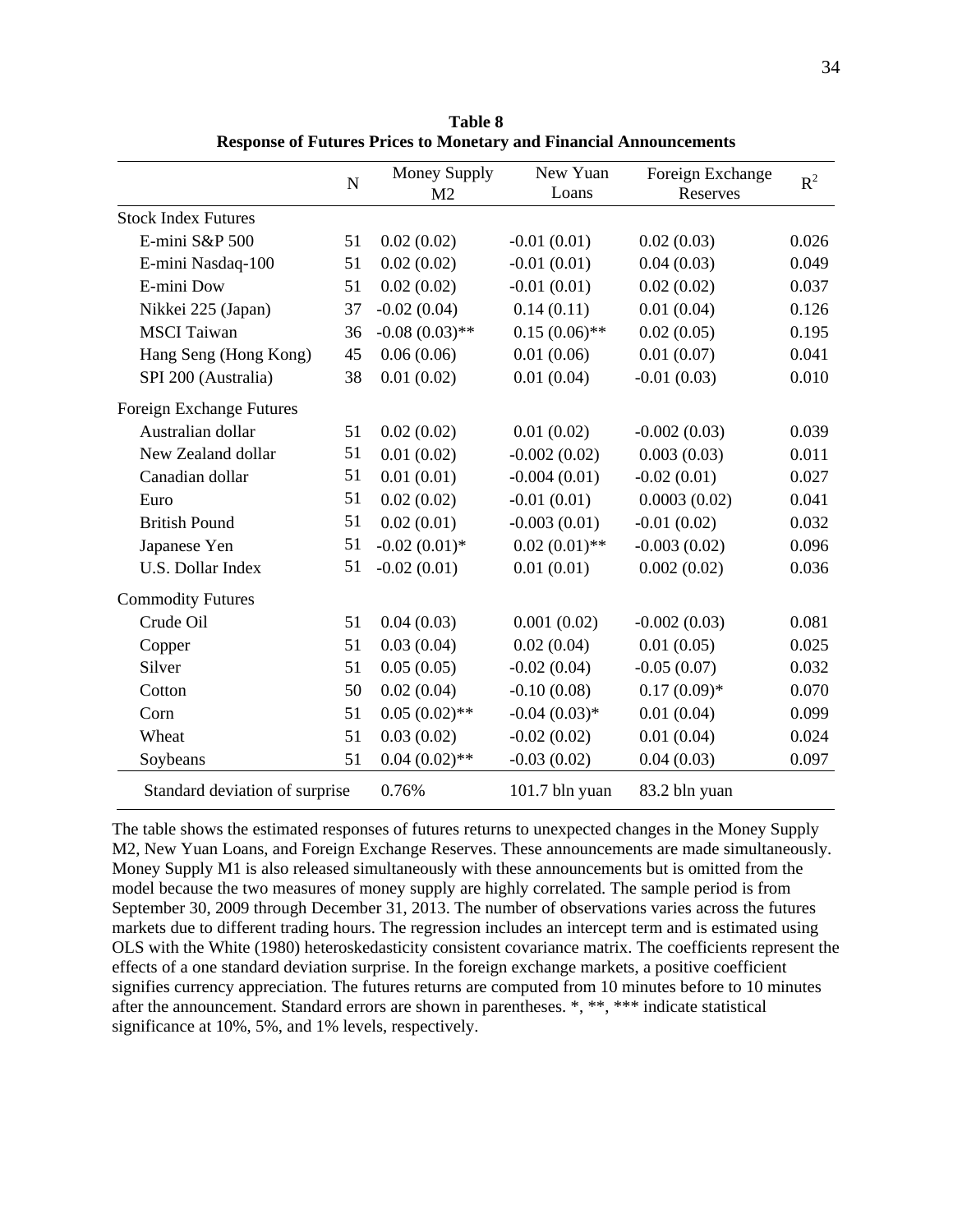|                            | <b>Realized Volatility</b> |           |            |                       |            | <b>Trading Volume</b> |           |            |           |            |
|----------------------------|----------------------------|-----------|------------|-----------------------|------------|-----------------------|-----------|------------|-----------|------------|
|                            |                            | GDP, INP  | EXP,       | CPI,                  | M2, NYL,   |                       | GDP, INP  | EXP,       | CPI,      | M2, NYL,   |
|                            | <b>PMI</b>                 | RES, FAI  | <b>IMP</b> | PPI                   | <b>FER</b> | PMI                   | RES, FAI  | <b>IMP</b> | PPI       | <b>FER</b> |
| <b>Stock Index Futures</b> |                            |           |            |                       |            |                       |           |            |           |            |
| E-mini S&P 500             | $0.11***$                  | $0.13***$ | 0.07       | $0.09*$               | 0.10       | 4.81***               | 5.61***   | $2.24*$    | 3.46***   | 5.75       |
|                            | (0.06)                     | (0.07)    | (0.06)     | (0.07)                | (0.09)     | (2.02)                | (2.85)    | (1.85)     | (2.06)    | (5.11)     |
| E-mini Nasdaq-100          | $0.11***$                  | $0.12***$ | $0.07**$   | $0.08*$               | 0.09       | $0.42***$             | $0.41***$ | 0.23       | $0.31***$ | 0.55       |
|                            | (0.06)                     | (0.06)    | (0.06)     | (0.06)                | (0.08)     | (0.19)                | (0.21)    | (0.17)     | (0.21)    | (0.48)     |
| E-mini Dow                 | $0.09***$                  | $0.11***$ | 0.06       | $0.08\ensuremath{^*}$ | 0.09       | $0.34***$             | $0.43***$ | 0.23       | $0.31**$  | 0.39       |
|                            | (0.05)                     | (0.06)    | (0.05)     | (0.06)                | (0.07)     | (0.15)                | (0.23)    | (0.19)     | (0.20)    | (0.45)     |
| Nikkei 225 (Japan)         | 0.21                       | $0.20***$ | $0.18***$  | 0.18                  | 0.17       | 4.36                  | $4.63***$ | 3.14       | 3.66      | 3.80       |
|                            | (0.18)                     | (0.17)    | (0.12)     | (0.17)                | (0.13)     | (4.10)                | (3.49)    | (2.04)     | (3.69)    | (2.87)     |
| <b>MSCI</b> Taiwan         | 0.28                       | 0.22      | $0.18*$    | $0.26*$               | 0.23       | 5.78*                 | 3.40      | $2.73**$   | 3.70      | 3.88       |
|                            | (0.22)                     | (0.18)    | (0.16)     | (0.22)                | (0.18)     | (4.96)                | (3.06)    | (2.51)     | (3.61)    | (3.42)     |
| Hang Seng (Hong Kong)      | $---$                      | $0.29***$ | 0.25       | 0.31                  | 0.21       | $\cdots$              | $7.10***$ | 5.71       | 8.18***   | 5.09       |
|                            |                            | (0.17)    | (0.20)     | (0.26)                | (0.18)     |                       | (4.94)    | (4.94)     | (6.74)    | (4.51)     |
| SPI 200 (Australia)        | $0.20***$                  | $0.21***$ | 0.13       | $0.17**$              | 0.12       | 1.75***               | $1.79***$ | 1.04       | $1.57***$ | 0.77       |
|                            | (0.13)                     | (0.12)    | (0.14)     | (0.13)                | (0.09)     | (1.08)                | (1.02)    | (0.91)     | (1.02)    | (0.55)     |
| Foreign Exchange Futures   |                            |           |            |                       |            |                       |           |            |           |            |
| Australian dollar          | $0.15***$                  | $0.15***$ | $0.14***$  | $0.15**$              | 0.10       | 1.99**                | 2.39***   | $1.75***$  | 1.90***   | $1.51**$   |
|                            | (0.10)                     | (0.09)    | (0.07)     | (0.10)                | (0.08)     | (1.37)                | (0.95)    | (0.66)     | (1.09)    | (1.12)     |
| New Zealand dollar         | $0.16***$                  | $0.14**$  | 0.08       | 0.13                  | $0.11*$    | 0.13                  | $0.15**$  | $0.16*$    | 0.12      | $0.10\,$   |
|                            | (0.10)                     | (0.10)    | (0.07)     | (0.10)                | (0.08)     | (0.09)                | (0.08)    | (0.04)     | (0.11)    | (0.11)     |
| Canadian dollar            | $0.07**$                   | $0.08***$ | 0.05       | $0.06*$               | 0.06       | $0.57***$             | $0.63***$ | $0.36**$   | $0.40**$  | 0.59       |
|                            | (0.06)                     | (0.05)    | (0.04)     | (0.05)                | (0.06)     | (0.37)                | (0.34)    | (0.20)     | (0.31)    | (0.52)     |
| Euro                       | $0.08**$                   | $0.07**$  | 0.05       | 0.06                  | 0.07       | 1.77                  | $1.81**$  | 1.08       | 1.44 ***  | $3.57*$    |
|                            | (0.06)                     | (0.05)    | (0.04)     | (0.05)                | (0.07)     | (1.55)                | (1.40)    | (0.79)     | (0.93)    | (2.64)     |
| <b>British Pound</b>       | $0.07**$                   | $0.06*$   | 0.05       | $0.05**$              | 0.07       | $0.68***$             | $0.61***$ | $0.48***$  | $0.50*$   | 1.24       |
|                            | (0.05)                     | (0.04)    | (0.04)     | (0.04)                | (0.06)     | (0.49)                | (0.42)    | (0.28)     | (0.36)    | (0.96)     |
| Japanese Yen               | 0.11                       | $0.07*$   | 0.06       | 0.07                  | $0.07*$    | 2.21                  | 1.27      | 1.07       | 1.09      | 1.36       |
|                            | (0.10)                     | (0.04)    | (0.05)     | (0.05)                | (0.06)     | (1.82)                | (1.07)    | (0.85)     | (1.04)    | (1.12)     |
| U.S. Dollar Index          | $0.07**$                   | $0.06**$  | 0.04       | $0.05**$              | 0.07       | $0.11**$              | 0.12      | $0.16**$   | 0.13      | 0.23       |
|                            | (0.05)                     | (0.04)    | (0.04)     | (0.04)                | (0.05)     | (0.07)                | (0.10)    | (0.05)     | (0.07)    | (0.20)     |
| <b>Commodity Futures</b>   |                            |           |            |                       |            |                       |           |            |           |            |
| Crude Oil                  | 0.13                       | $0.15***$ | 0.12       | $0.14**$              | 0.14       | 0.48                  | $0.64***$ | 0.33       | $0.50**$  | 0.62       |
|                            | (0.11)                     | (0.09)    | (0.13)     | (0.10)                | (0.13)     | (0.38)                | (0.31)    | (0.43)     | (0.30)    | (0.59)     |
| Copper                     | $0.28\,$                   | $0.22**$  | 0.17       | $0.23**$ 0.20         |            | 0.79                  | $0.77**$  | 0.45       | $0.61**$  | 0.49       |
|                            | (0.27)                     | (0.15)    | (0.19)     | (0.18)                | (0.17)     | (0.80)                | (0.33)    | (0.40)     | (0.38)    | (0.41)     |
| Silver                     | 0.21                       | 0.21      | $0.18**$   | 0.19                  | 0.19       | $0.28\,$              | $0.36*$   | 0.17       | 0.22      | $0.30\,$   |
|                            | (0.23)                     | (0.17)    | (0.16)     | (0.17)                | (0.19)     | (0.30)                | (0.18)    | (0.22)     | (0.20)    | (0.26)     |
| Cotton                     | 0.40                       | 0.33      | 0.18       | 0.36                  | 0.26       | 0.12                  | $0.08\,$  | 0.10       | 0.10      | $0.07\,$   |
|                            | (0.40)                     | (0.32)    | (0.22)     | (0.32)                | (0.20)     | (0.14)                | (0.08)    | (0.07)     | (0.11)    | (0.07)     |
| Corn                       | 0.20                       | 0.14      | 0.12       | 0.12                  | $0.13*$    | $0.40**$              | 0.19      | $0.16**$   | 0.23      | $0.24***$  |
|                            | (0.17)                     | (0.12)    | (0.13)     | (0.12)                | (0.11)     | (0.17)                | (0.19)    | (0.30)     | (0.19)    | (0.13)     |
| Wheat                      | 0.25                       | 0.12      | 0.13       | 0.14                  | 0.14       | $0.09***$             | 0.06      | $0.05*$    | 0.06      | 0.11       |
|                            | (0.18)                     | (0.15)    | (0.14)     | (0.14)                | (0.13)     | (0.05)                | (0.05)    | (0.08)     | (0.07)    | (0.07)     |
| Soybeans                   | 0.19                       | 0.13      | 0.11       | 0.13                  | 0.12       | 0.54                  | 0.32      | $0.22*$    | 0.40      | $0.30\,$   |
|                            | (0.18)                     | (0.12)    | (0.15)     | (0.12)                | (0.10)     | (0.46)                | (0.25)    | (0.38)     | (0.39)    | (0.17)     |

**Table 9 Effect of Macroeconomic Announcements on Volatility and Trading Volume** 

The values in this table show average realized volatility (computed as the square root of the sum of squared 5-minute returns) and trading volume (in thousands of contracts) in the interval from 10 minutes before to 10 minutes after the announcement in each futures market. Average realized volatility and trading volume for the same interval on the previous trading day are shown in parentheses. The sample period is from September 30, 2009 through December 31, 2013. \*, \*\*, \*\*\* indicate that that the test statistic of the Wilcoxon two-sample test for difference between the announcement and non-announcement samples is significant at 10%, 5%, and 1% levels, respectively.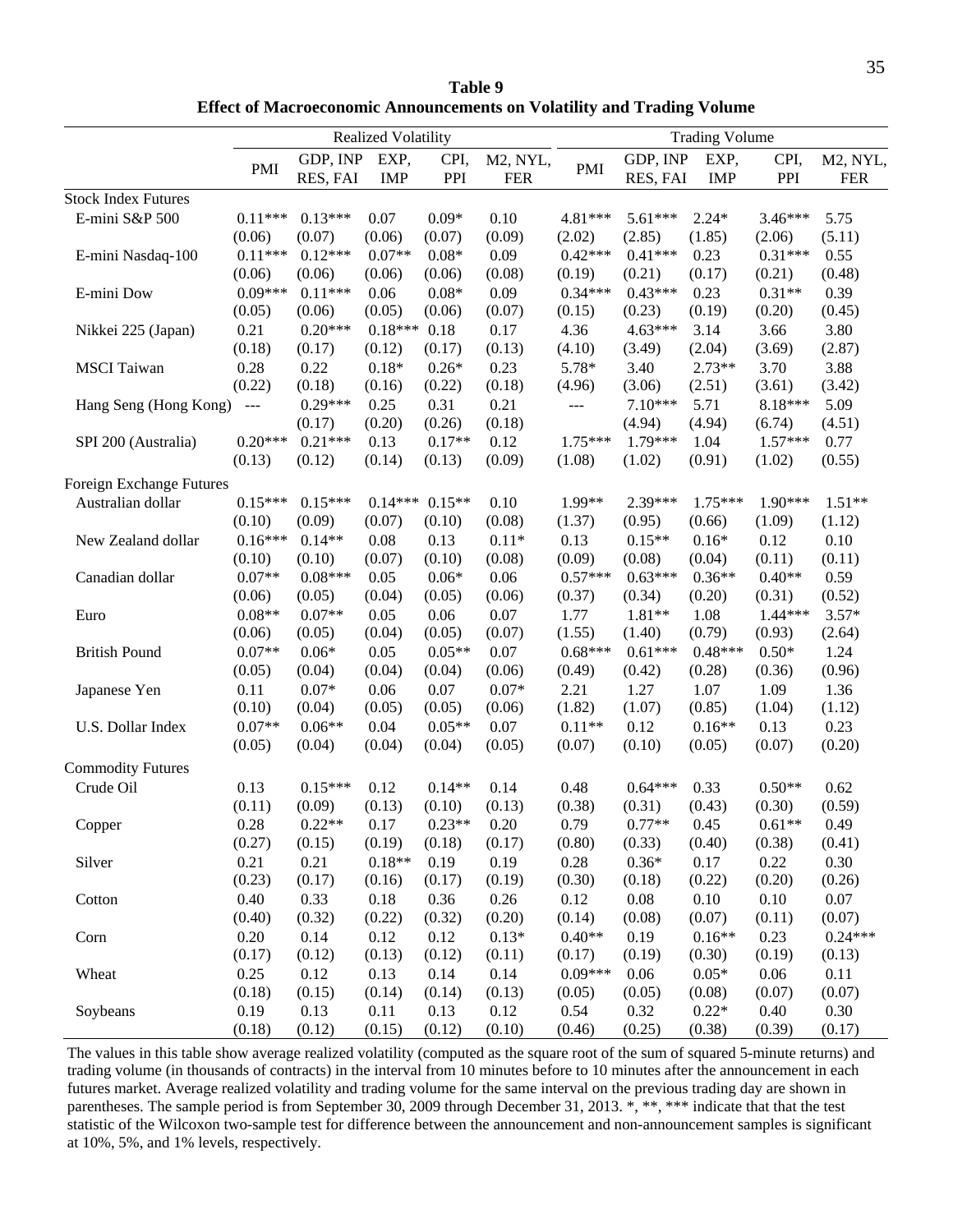**Figure 1 Crude Oil Futures Price and Trading Volume around China's April 14, 2013 GDP, Industrial Production, Fixed Assets Investment and Retail Sales Announcements** 



The upper and bottom panels of the figure show the nearby crude oil futures contract price and trading volume measured as the number of 1,000-barrel contracts, respectively. The official announcement time for this simultaneous release is 22:00 U.S. Eastern Time.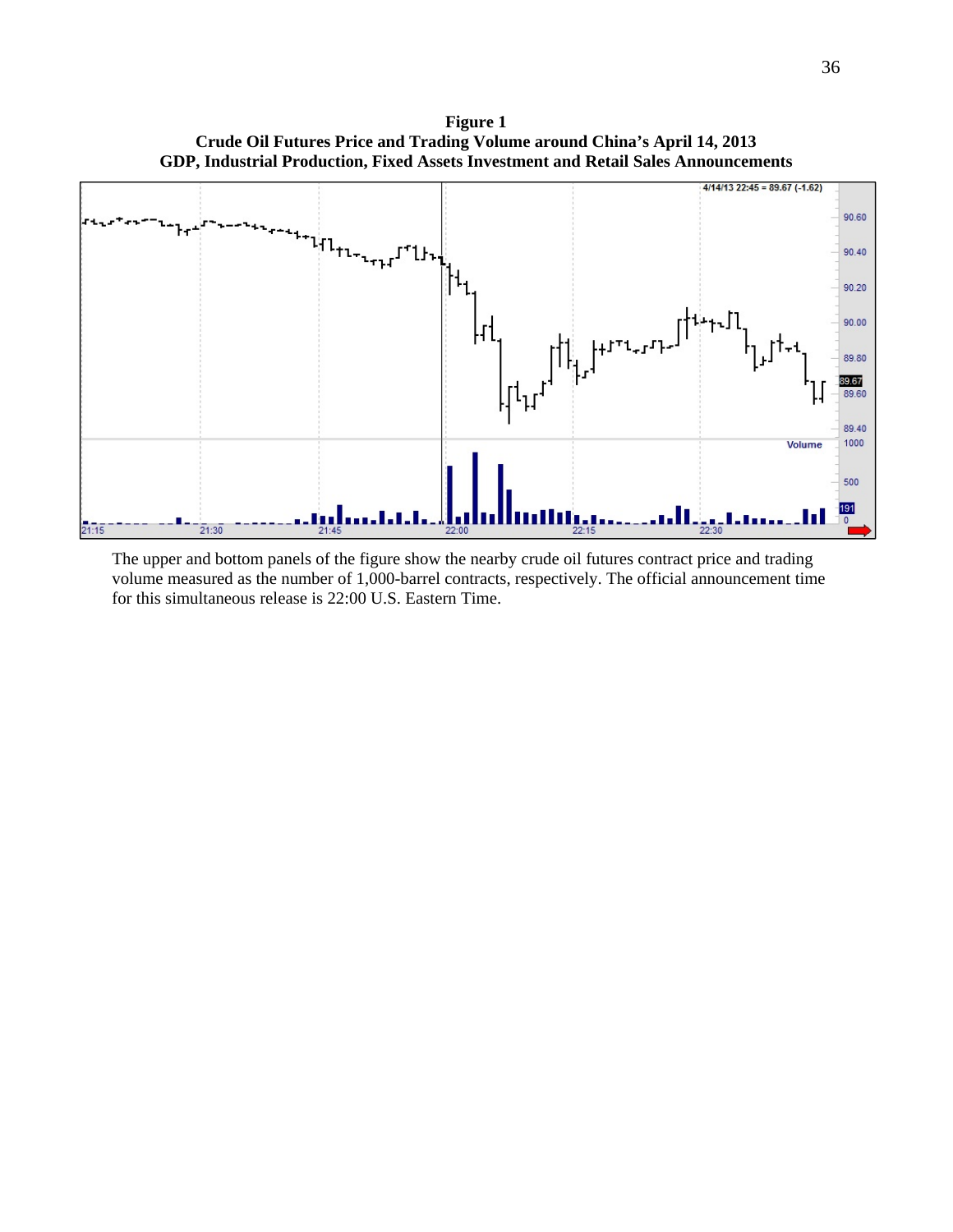40 35 30 Percent of Announcements 25 Announcements counted individually 20 □ Simultaneous announcements combined 15 10 5  $\bf{0}$  $3:00$ 4:00 5:00 18:00 19:00 20:00 21:00 22:00 23:00 0:00  $1:00$ 2:00 6:00 7:00 8:00 9:00 10:00 11:00 12:00 13:00 14:00 15:00 16:00 17:00 Beginning of intraday interval (ET)

**Figure 2 Distribution of Announcement Times**

The figure shows the distribution of announcement times stated in U.S. Eastern Time as a percentage of all announcements. The dark bars treat all 14 announcements individually. The light bars combine announcements that are made simultaneously into a single event.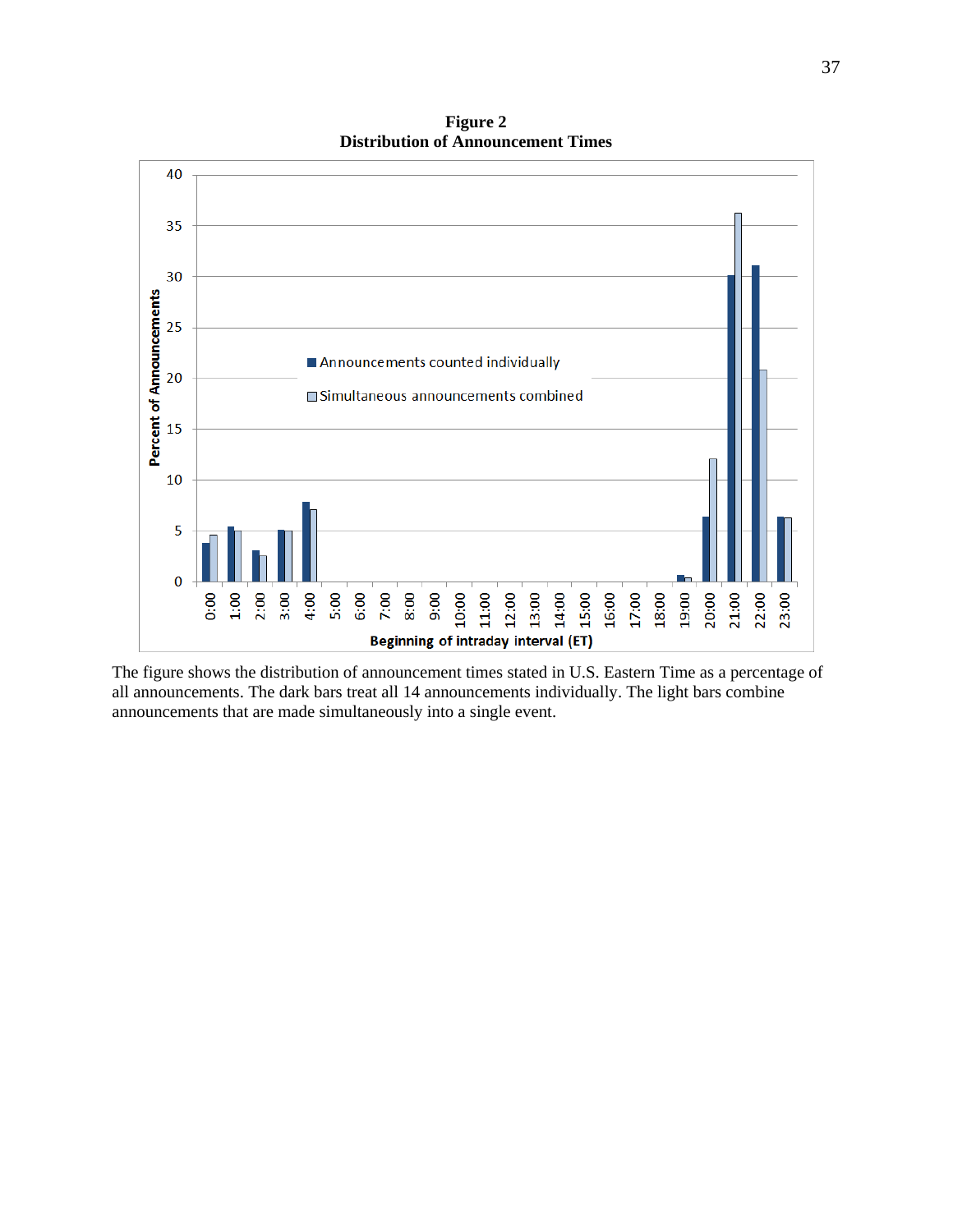**Figure 3 Average Futures Trading Volume around Manufacturing Purchasing Manager Index, Real Gross Domestic Product and Industrial Production Announcements** 



The figure shows the average trading volume per minute around the three output announcements (Manufacturing Purchasing Manager Index, Real Gross Domestic Product and Industrial Production) for the most important market in each subgroup (U.S. stock index, Asia-Pacific stock index, commodity currency, and energy/industrial commodity). Only the events with non-zero surprises are included to maintain consistency with Figure 4.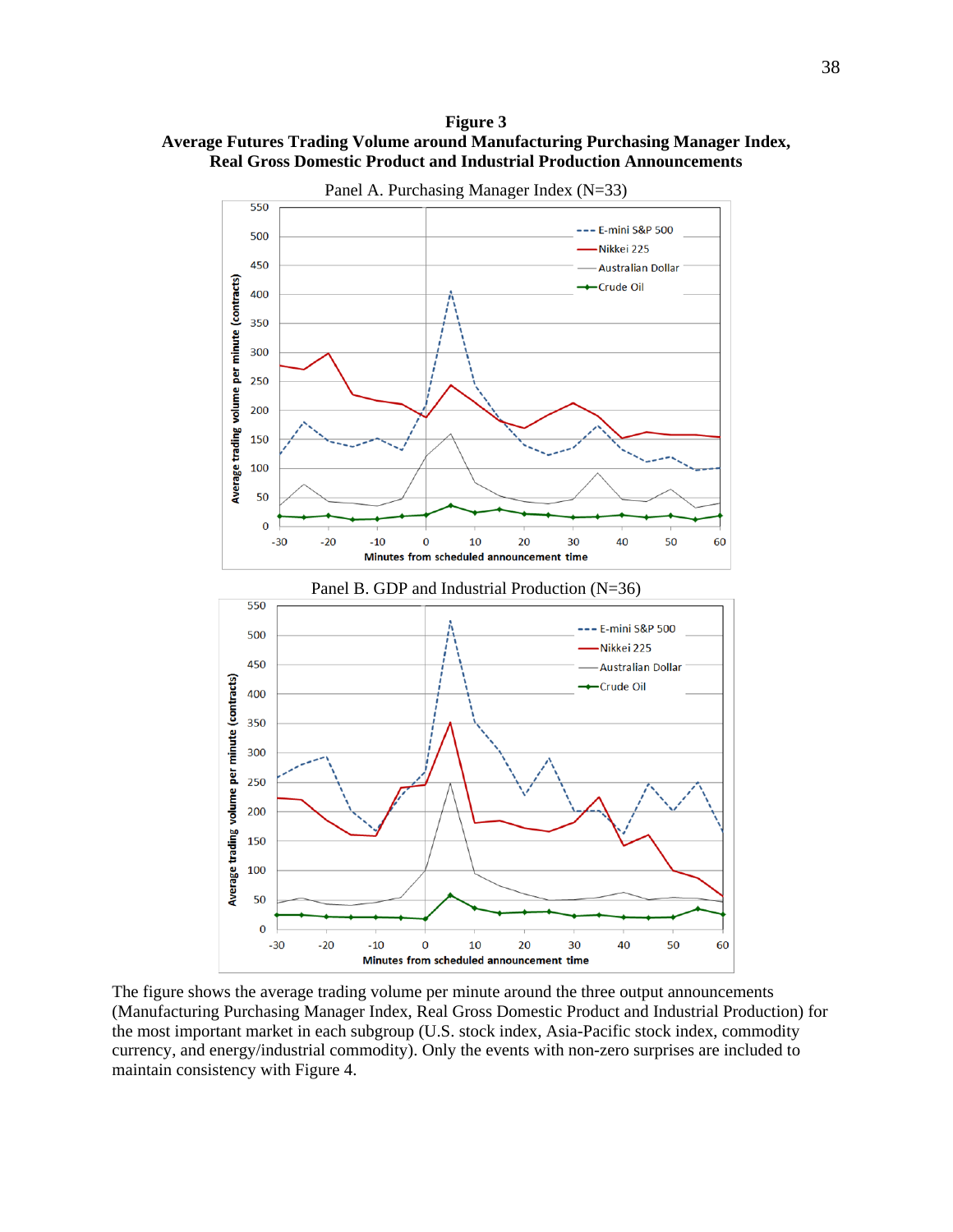## **Figure 4 Cumulative Average Returns (CAR) around Manufacturing Purchasing Manager Index (PMI), Real Gross Domestic Product (GDP) and Industrial Production (INP) Announcements**



The figure shows the cumulative average returns around the three output announcements (Manufacturing Purchasing Manager Index, Real Gross Domestic Product and Industrial Production) for the most important market in each subgroup (U.S. stock index, Asia-Pacific stock index, commodity currency, and energy/industrial commodity). For the GDP and Industrial Production announcement, when the GDP and Industrial Production announcement surprises have opposite signs, the sign of the GDP surprise is used.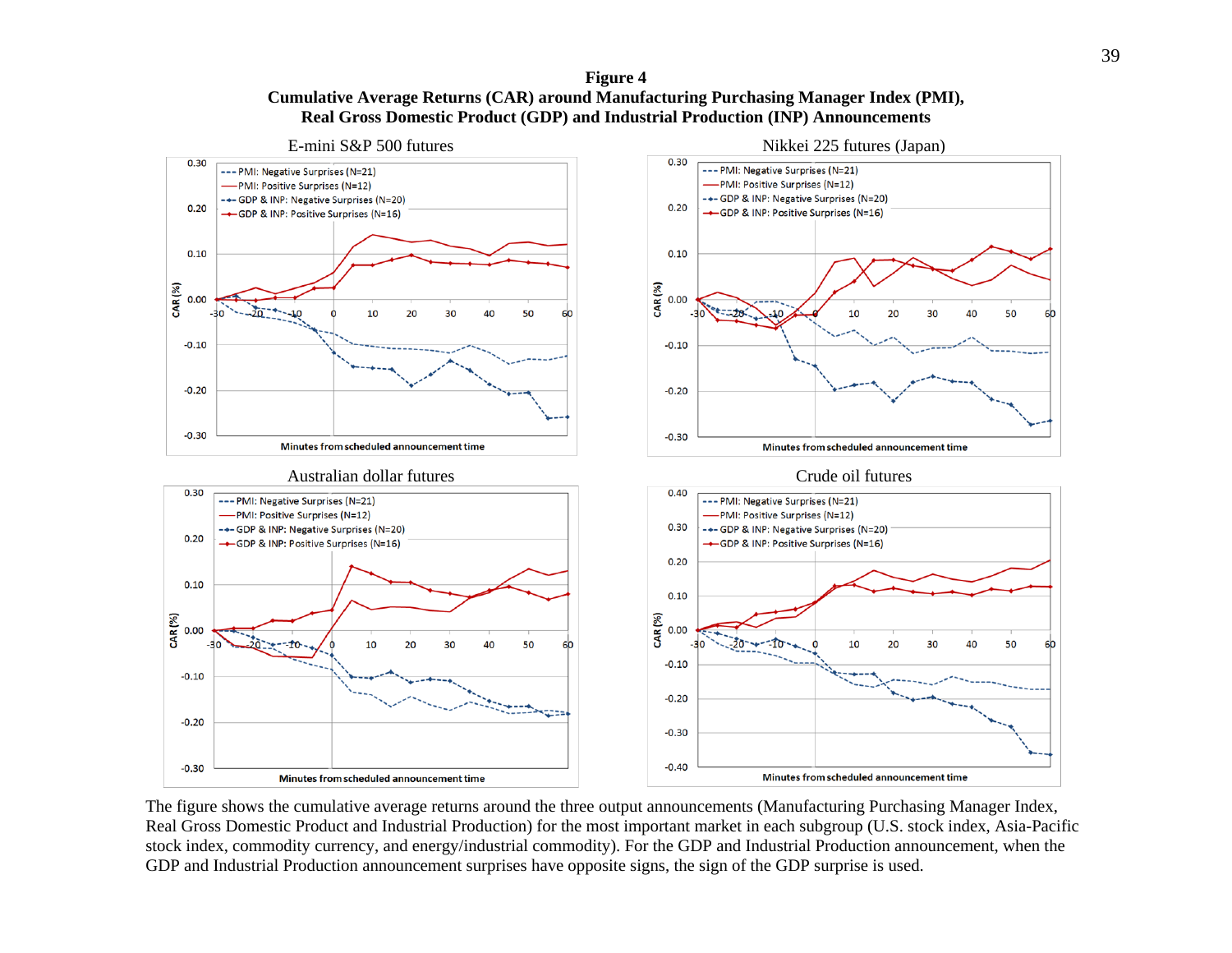**Figure 5 Time-Varying Response of Futures Markets to Manufacturing Purchasing Manager Index Announcements** 



The figure shows the time-varying response to the Manufacturing PMI announcements for the most important market in each subgroup (U.S. stock index, Asia-Pacific stock index, commodity currency, and energy/industrial commodity). The time-varying response coefficient is estimated with a rolling OLS regression with a window of 17 observations. The 17<sup>th</sup> observation corresponds to July 31, 2011 which is August 1, 2011 in China Standard Time. The futures returns are computed from 10 minutes before to 10 minutes after the announcement. Dashed lines are one-standard-error bands.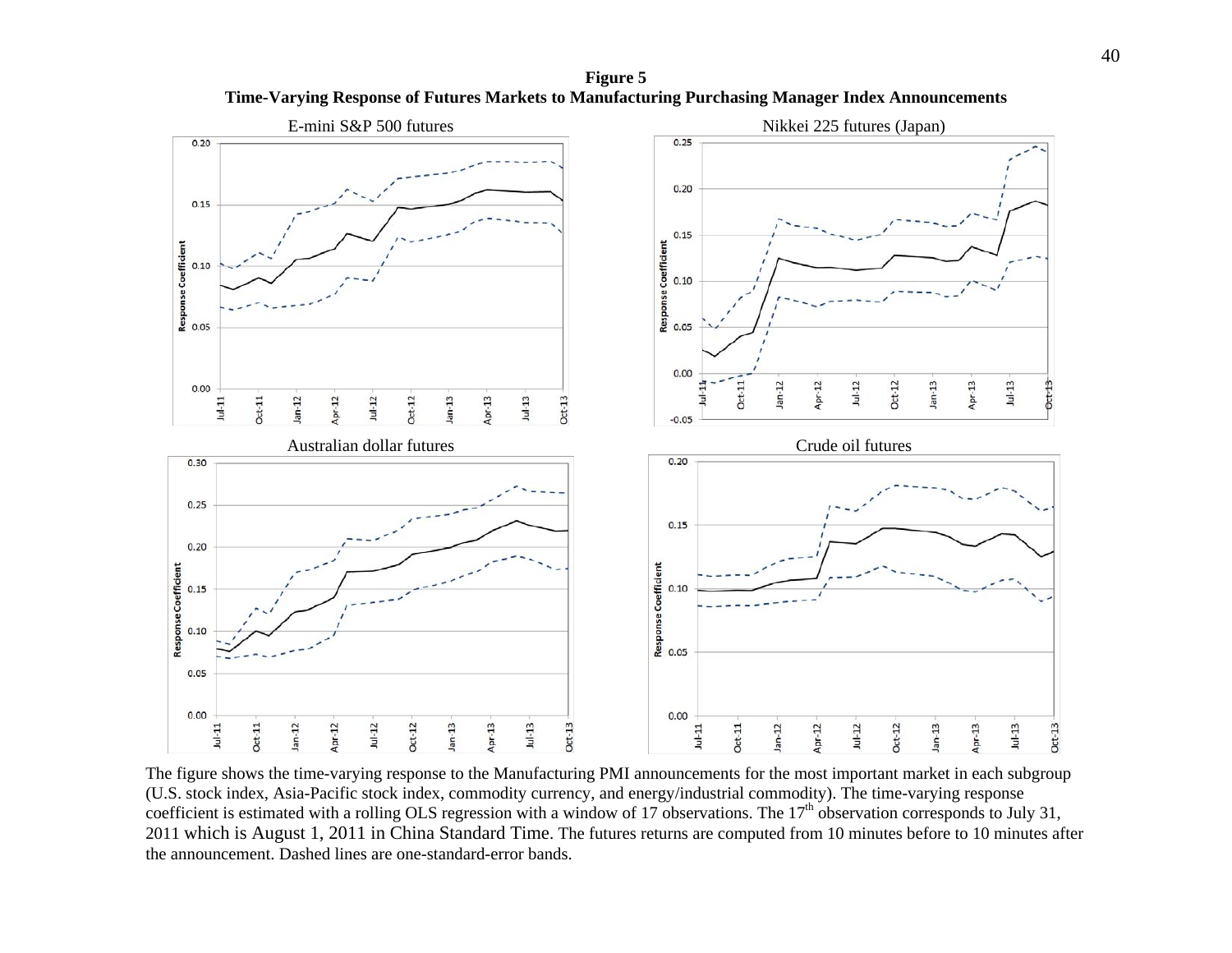# **Not-for-Publication Appendix (Includes Tables A1, A2 and A3 including ITC Results)**

### **Table A1 Test of Unbiasedness of Bloomberg Forecasts**

The reported coefficients are for the following regression:  $A_t = \alpha_0 + \alpha_1 F_t + \varepsilon_t$ , where  $A_t$  is the actual announced value of the given macroeconomic statistic and  $F_t$  is the consensus Bloomberg forecast. This test of unbiasedness is similar to the one used in Pearce and Roley (1985).

| Announcement                           | $\mathbf N$ | $\alpha_{0}$      | $\alpha_1$ | $R^2$ | $p$ -value |
|----------------------------------------|-------------|-------------------|------------|-------|------------|
| Consumer price index (YoY)             | 51          | $-0.0002(0.0007)$ | 1.01(0.02) | 0.98  | 0.78       |
| Exports (YoY)                          | 51          | 0.017(0.012)      | 0.98(0.08) | 0.74  | 0.23       |
| Fixed assets investment (YoY)          | 47          | 0.007(0.004)      | 0.97(0.02) | 0.98  | 0.20       |
| Foreign exchange reserves              | 16          | 33.4 (165.3)      | 1.00(0.05) | 0.95  | 0.60       |
| Imports (YoY)                          | 51          | $-0.004(0.015)$   | 1.08(0.06) | 0.86  | 0.25       |
| Industrial production (YoY)            | 45          | 0.014(0.010)      | 0.87(0.09) | 0.83  | 0.38       |
| Manufacturing purchasing manager index | 52          | 6.24(3.23)        | 0.88(0.06) | 0.82  | 0.13       |
| Money supply M1 (YoY)                  | 44          | $-0.005(0.005)$   | 1.00(0.04) | 0.93  | 0.15       |
| Money supply M2 (YoY)                  | 51          | $-0.001(0.003)$   | 1.01(0.02) | 0.97  | 0.82       |
| New yuan loans                         | 51          | 83.2(46.1)        | 0.88(0.08) | 0.76  | 0.16       |
| Producer price index (YoY)             | 51          | $-0.001(0.001)$   | 1.01(0.01) | 0.99  | 0.45       |
| Real GDP (YoY)                         | 17          | $-0.005(0.003)$   | 1.06(0.03) | 0.98  | 0.14       |
| Retail sales (YoY)                     | 45          | 0.012(0.02)       | 0.92(0.12) | 0.68  | 0.24       |
| Trade balance                          | 51          | 3.09(3.81)        | 0.85(0.19) | 0.47  | 0.72       |

The sample period is from September 30, 2009 through December 31, 2013. The regression is estimated using OLS with the White (1980) heteroskedasticity consistent covariance matrix. Standard errors are shown in parentheses. The *p*-values are for the joint Wald test that the intercept is equal to zero and the slope is equal to one.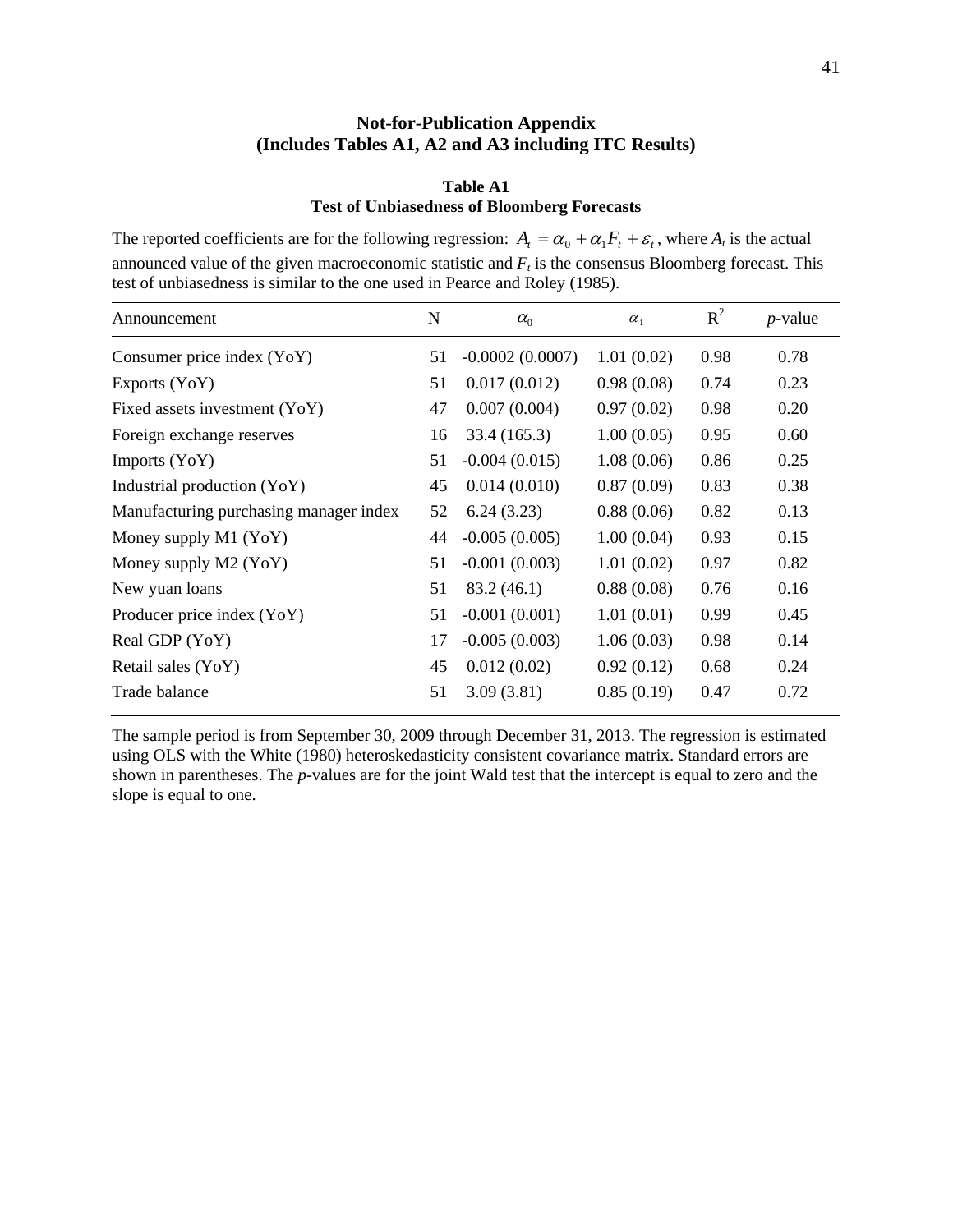|                             |          | $(-30; 0)$ minute window |                      |       | $(0, 60)$ minute window |                      |          |       |  |
|-----------------------------|----------|--------------------------|----------------------|-------|-------------------------|----------------------|----------|-------|--|
|                             | Mean     | St. Error<br>of Mean     | $p$ -value<br>Median |       | Mean                    | St. Error<br>of Mean | Median   |       |  |
| Positive Surprises $(N=28)$ |          |                          |                      |       |                         |                      |          |       |  |
| E-mini $S\&P 500$           | 0.043    | 0.014                    | 0.040                | 0.004 | 0.052                   | 0.023                | 0.041    | 0.034 |  |
| Nikkei 225 (Japan)          | 0.052    | 0.035                    | 0.054                | 0.160 | 0.095                   | 0.064                | 0.103    | 0.093 |  |
| Australian dollar           | 0.030    | 0.021                    | 0.032                | 0.169 | 0.073                   | 0.042                | 0.047    | 0.200 |  |
| Crude oil                   | 0.069    | 0.019                    | 0.072                | 0.001 | 0.081                   | 0.033                | 0.086    | 0.010 |  |
| Negative Surprises $(N=41)$ |          |                          |                      |       |                         |                      |          |       |  |
| E-mini S&P 500              | $-0.079$ | 0.030                    | $-0.023$             | 0.012 | $-0.095$                | 0.056                | $-0.038$ | 0.113 |  |
| Nikkei 225 (Japan)          | $-0.106$ | 0.053                    | $-0.103$             | 0.044 | $-0.088$                | 0.050                | $-0.057$ | 0.074 |  |
| Australian dollar           | $-0.053$ | 0.026                    | $-0.019$             | 0.123 | $-0.110$                | 0.038                | $-0.099$ | 0.005 |  |
| Crude oil                   | $-0.062$ | 0.023                    | $-0.041$             | 0.018 | $-0.182$                | 0.078                | $-0.105$ | 0.002 |  |

**Table A2 Cumulative Average Returns (CAR) around Manufacturing Purchasing Manager Index, Real Gross Domestic Product and Industrial Production Announcements** 

The table shows the cumulative average returns (CARs) around the three most important announcements (Manufacturing Purchasing Manager Index, Real Gross Domestic Product and Industrial Production) for the most important market in each subgroup (U.S. stock index, Asia-Pacific stock index, commodity currency, and energy/industrial commodity). The sample period is from September 30, 2009 through December 31, 2013. The announcement window from 30 minutes prior to 60 minutes after the announcement matches the event window used in Figure 4. The *p*-values are for the Wilcoxon signed rank test of the null hypothesis that the CARs are equal to zero.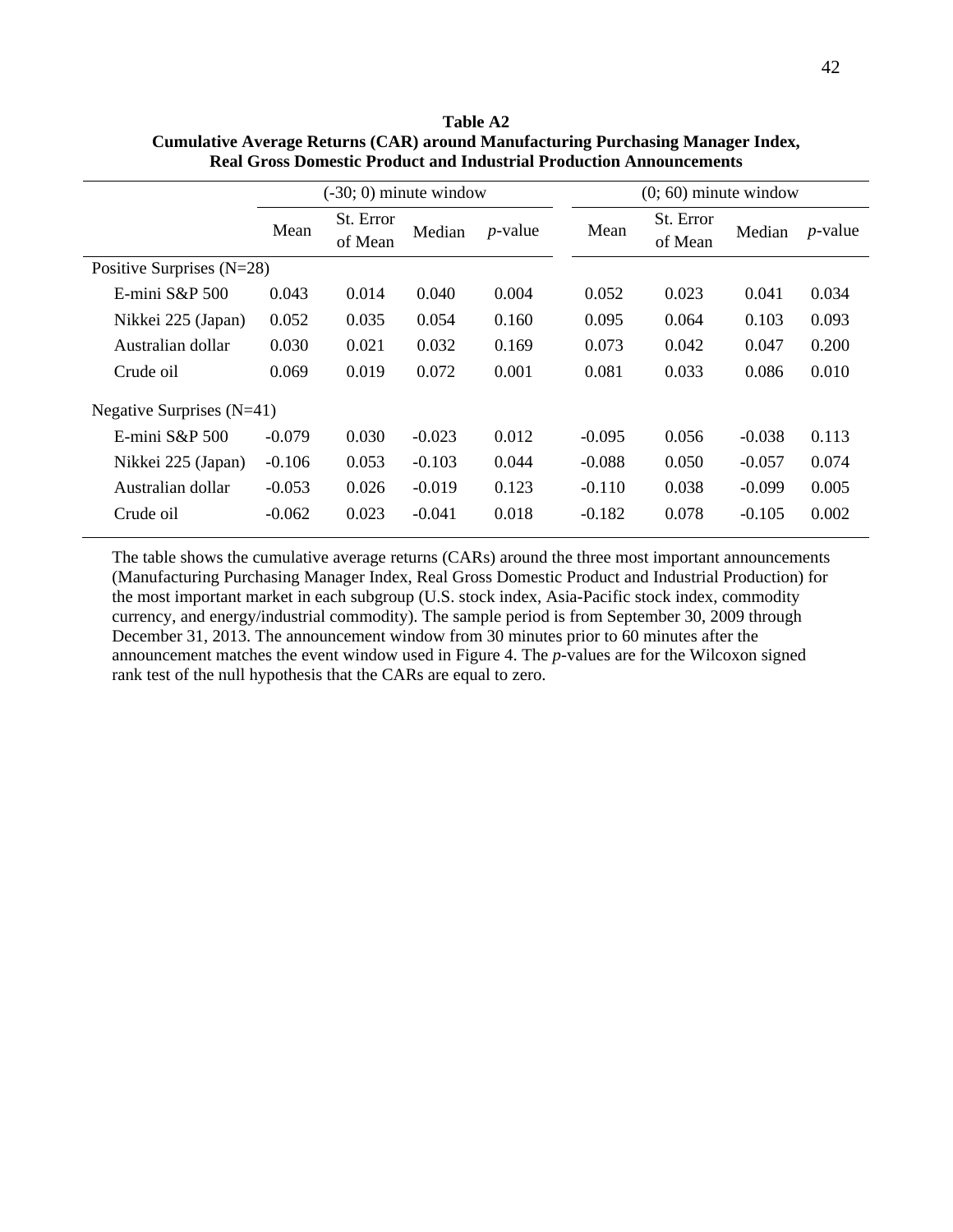|                                                                                           | Manufacturing | Inflation  |           | Trade          |          |  |
|-------------------------------------------------------------------------------------------|---------------|------------|-----------|----------------|----------|--|
|                                                                                           | PMI           | <b>CPI</b> | PPI       | <b>Exports</b> | Imports  |  |
| E-mini $S\&P 500$                                                                         | $0.14***$     | $-0.16***$ | $-0.01$   | $0.22**$       | $-0.17$  |  |
|                                                                                           | (0.02)        | (0.05)     | (0.04)    | (0.09)         | (0.10)   |  |
| E-mini Nasdaq-100                                                                         | $0.14***$     | $-0.17***$ | $-0.03$   | $0.22**$       | $-0.17*$ |  |
|                                                                                           | (0.02)        | (0.05)     | (0.04)    | (0.09)         | (0.10)   |  |
| Australian dollar                                                                         | $0.17***$     | $-0.30***$ | 0.08      | $0.33***$      | $-0.19$  |  |
|                                                                                           | (0.03)        | (0.06)     | (0.05)    | (0.12)         | (0.14)   |  |
| New Zealand dollar                                                                        | $0.13***$     | $-0.26***$ | $-0.05$   | $0.14**$       | $-0.07$  |  |
|                                                                                           | (0.02)        | (0.07)     | (0.05)    | (0.06)         | (0.07)   |  |
| Crude Oil                                                                                 | $0.13***$     | $-0.39***$ | 0.04      | $0.13*$        | $-0.06$  |  |
|                                                                                           | (0.02)        | (0.09)     | (0.07)    | (0.07)         | (0.07)   |  |
| Copper                                                                                    | $0.20***$     | $-0.37***$ | $0.28***$ | 0.13           | $-0.05$  |  |
|                                                                                           | (0.03)        | (0.09)     | (0.08)    | (0.09)         | (0.09)   |  |
| Proportion of Measured Surprise<br>Due to Noise $\left(\sigma_{\eta}^2/\sigma_z^2\right)$ | 13%           | 85%        | 76%       | 26%            | 24%      |  |

**Table A3 Identification through Censoring Estimates for Chinese Macroeconomic Announcements** 

The table shows the estimated responses of futures returns to the Manufacturing PMI, Inflation, and Trade announcements using the identification-through-censoring (ITC) approach. The sample period is from September 30, 2009 through December 31, 2013. The sample contains 35 observations for PMI, 42 observations for Inflation, and 35 observations for Trade. The futures returns are computed from 10 minutes before to 10 minutes after the announcement. The estimation is performed separately for the announcements made individually (PMI) and jointly for the announcements made simultaneously (CPI announced simultaneously with PPI and Exports announced simultaneously with Imports). The model parameters are estimated jointly for the six most important markets since the sample size does not allow us to estimate the model for all markets together. All variables are demeaned prior to estimation. The null hypothesis of the Hansen (1982) test that the over-identifying restrictions of the ITC model are valid is not rejected at the 5% level. Standard errors are shown in parentheses. \*, \*\*, \*\*\* indicate statistical significance at 10%, 5%, and 1% levels, respectively.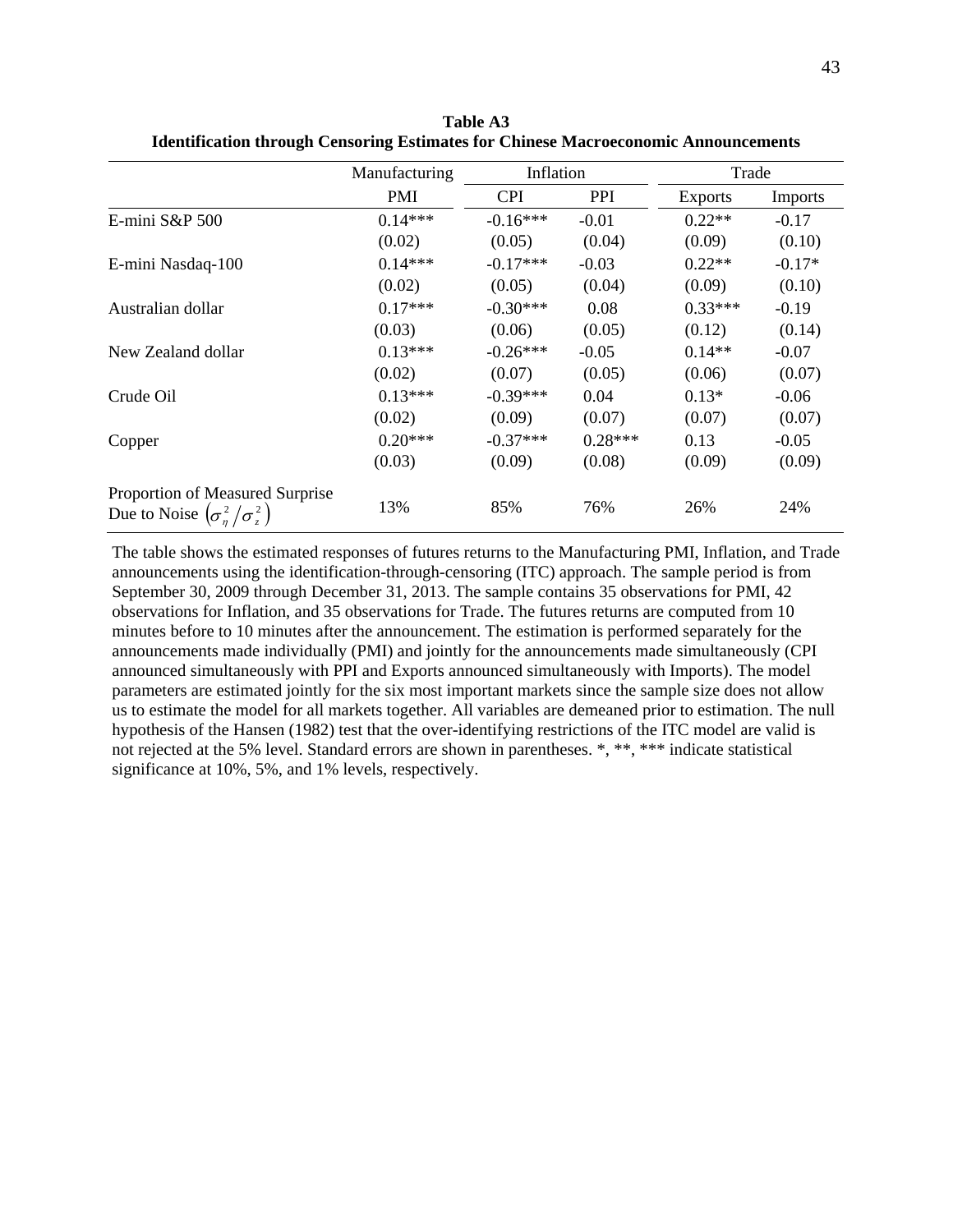### **Identification through Censoring**

We apply the "identification-through-censoring" (ITC) technique proposed by Rigobon and Sack (2008). Survey-based forecasts are an imprecise proxy for market expectations because the surveyed analysts may come from an unrepresentative sample of analysts. Also, these forecasts may be out of date at the time when the news is released. In addition, the data released by China's government may be imprecise due to, for example, data collection quality issues. The measured surprise  $z_t$  can then be described by:

$$
z_t = z_t^* + \eta_t ,
$$

where  $z_t^*$  is the unobservable "true" surprise and  $\eta_t$  is the measurement error.

Due to this error-in-variables problem, the OLS estimate of the response coefficient  $\gamma$  in equation (1) is biased downward, and the bias gets larger when the variance of the measurement error increases relative to the variance of the true surprise. Rigobon and Sack (2008) argue that the problem of measurement error is an identification problem. To solve this problem, they propose taking advantage of the fact that both the true surprise and the measurement error are zero, i.e., "censored", on non-event days. Returns on non-event days provide additional information needed for identification. Assuming we have two markets and two simultaneous announcements, the ITC model can be represented as follows:

$$
R_{1t} = \gamma_{11} z_{1t}^{*} + \gamma_{12} z_{2t}^{*} + \varepsilon_{1t}
$$
  
\n
$$
R_{2t} = \gamma_{21} z_{1t}^{*} + \gamma_{22} z_{2t}^{*} + \varepsilon_{2t}
$$
  
\n
$$
z_{1t} = z_{1t}^{*} + \eta_{1t}
$$
  
\n
$$
z_{2t} = z_{2t}^{*} + \eta_{2t}
$$
  
\n
$$
R_{1t} = \varepsilon_{1t}
$$
  
\n
$$
R_{2t} = \varepsilon_{2t}
$$
  
\n
$$
z_{1t} = 0
$$
  
\n
$$
z_{2t} = 0
$$
  
\n
$$
t + 1 \in D,
$$

where *D* is the set of announcement days.

The response coefficients, as well as the variances of the true surprises  $z_{it}^{*}$  and of the noise terms  $\eta_{it}$ , can be estimated with the generalized method of moments (GMM) using the shift in the covariance matrix of returns and measured surprises in the intraday window around the announcement. Table 9 shows evidence of volatility increases around major Chinese announcements, indicating that the covariance matrix of returns does change on event days. To control for predictable variation of volatility over the trading day, we use pre-event-day returns in the same intraday interval as the interval used to compute event-day returns.<sup>i</sup> The covariance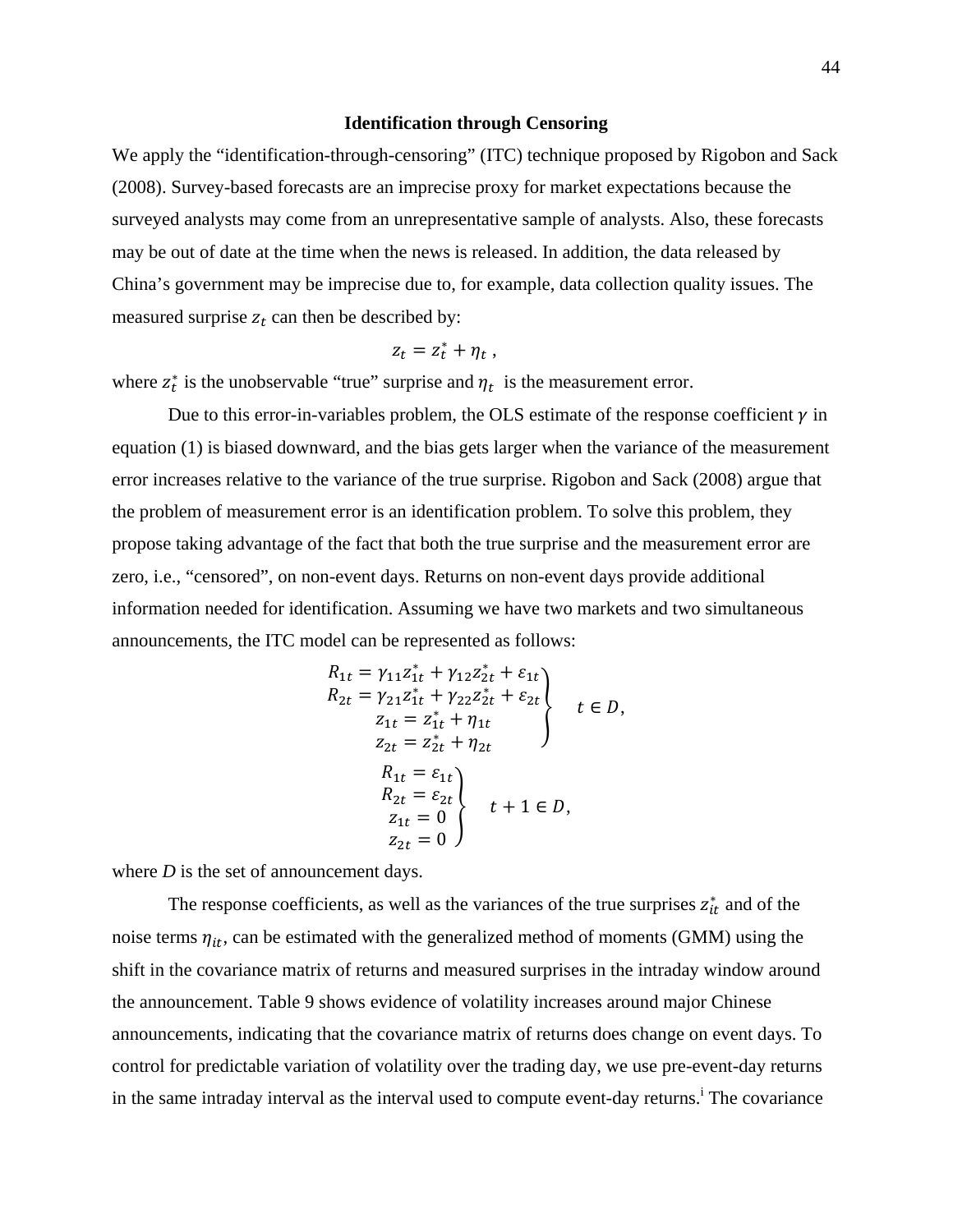matrix of the structural shocks  $\varepsilon_{it}$  is assumed to be the same on event and non-event days. Using the shift in the covariance matrix on event days removes the need to estimate the variances and covariances of the structural shocks, which significantly reduces the number of moment conditions and estimated parameters. The moment equations are given below.

- 1.  $var(R_{1t}) var(R_{1t-1}) = \gamma_{11}^2 \sigma_{z_1}^2 + \gamma_{12}^2 \sigma_{z_2}^2 + 2\gamma_{11}\gamma_{12}cov(z_1^*, z_2^*)$
- 2.  $var(R_{2t}) var(R_{2t-1}) = \gamma_{21}^2 \sigma_{z_1}^2 + \gamma_{22}^2 \sigma_{z_2}^2 + 2\gamma_{21}\gamma_{22}cov(z_1^*, z_2^*)$
- 3.  $var(z_{1t}) = \sigma_{z_1}^2 + \sigma_{\eta_1}^2$
- 4.  $var(z_{2t}) = \sigma_{z_2}^2 + \sigma_{\eta_2}^2$
- 5.  $cov(R_{1t}, R_{2t}) cov(R_{1t-1}, R_{2t-1}) =$  $\gamma_{11}\gamma_{21}\sigma_{z_1}^2 + \gamma_{12}\gamma_{22}\sigma_{z_2}^2 + (\gamma_{11}\gamma_{22} + \gamma_{12}\gamma_{21})cov(z_1^*,z_2^*)$
- 6.  $cov(R_{1t}, z_{1t}) = \gamma_{11} \sigma_{z_1}^2 + \gamma_{12} cov(z_1^*, z_2^*)$
- 7.  $cov(R_{2t}, z_{1t}) = \gamma_{21} \sigma_{z_1}^2 + \gamma_{22} cov(z_1^*, z_2^*)$
- 8.  $cov(R_{1t}, z_{2t}) = \gamma_{11} cov(z_1^*, z_2^*) + \gamma_{12} \sigma_{z_2^*}^2$
- 9.  $cov(R_{2t}, z_{2t}) = \gamma_{21} cov(z_1^*, z_2^*) + \gamma_{22} \sigma_{z_2^*}^2$
- 10.  $cov(z_{1t}, z_{2t}) = cov(z_1^*, z_2^*) + cov(\eta_1, \eta_2)$

\_\_\_\_\_\_\_\_\_\_\_\_\_\_\_\_\_\_\_\_\_\_\_\_\_\_\_\_\_\_\_\_\_\_\_\_\_\_

Estimating this model involves 10 unknown parameters: four response coefficients, two variances of the true surprises  $z_{it}^*$ , two variances of the noise terms  $\eta_{it}$ , covariance of the true surprises and covariance of the noise terms. As shown above, we have 10 moment conditions. Thus, this model is identified. As the estimations shown in Table B3 include six markets, the ITC estimator is over-identified, as in Rigobon and Sack  $(2008)^{11}$ 

<sup>&</sup>lt;sup>i</sup> For example, when the PMI is released on at 8:00 p.m. E.T., the event-window returns are computed in the interval from 7:50 p.m. to 8:10 p.m. on the day of the announcement. Non-announcement returns are computed in the interval from 7:50 p.m. to 8:10 p.m. on the day before.

ii Estimating the ITC model with six markets and two data surprises involves 18 unknown parameters. The covariance matrix of futures returns and observed data surprises provides 36 moment equations. These equations are not shown to save space.